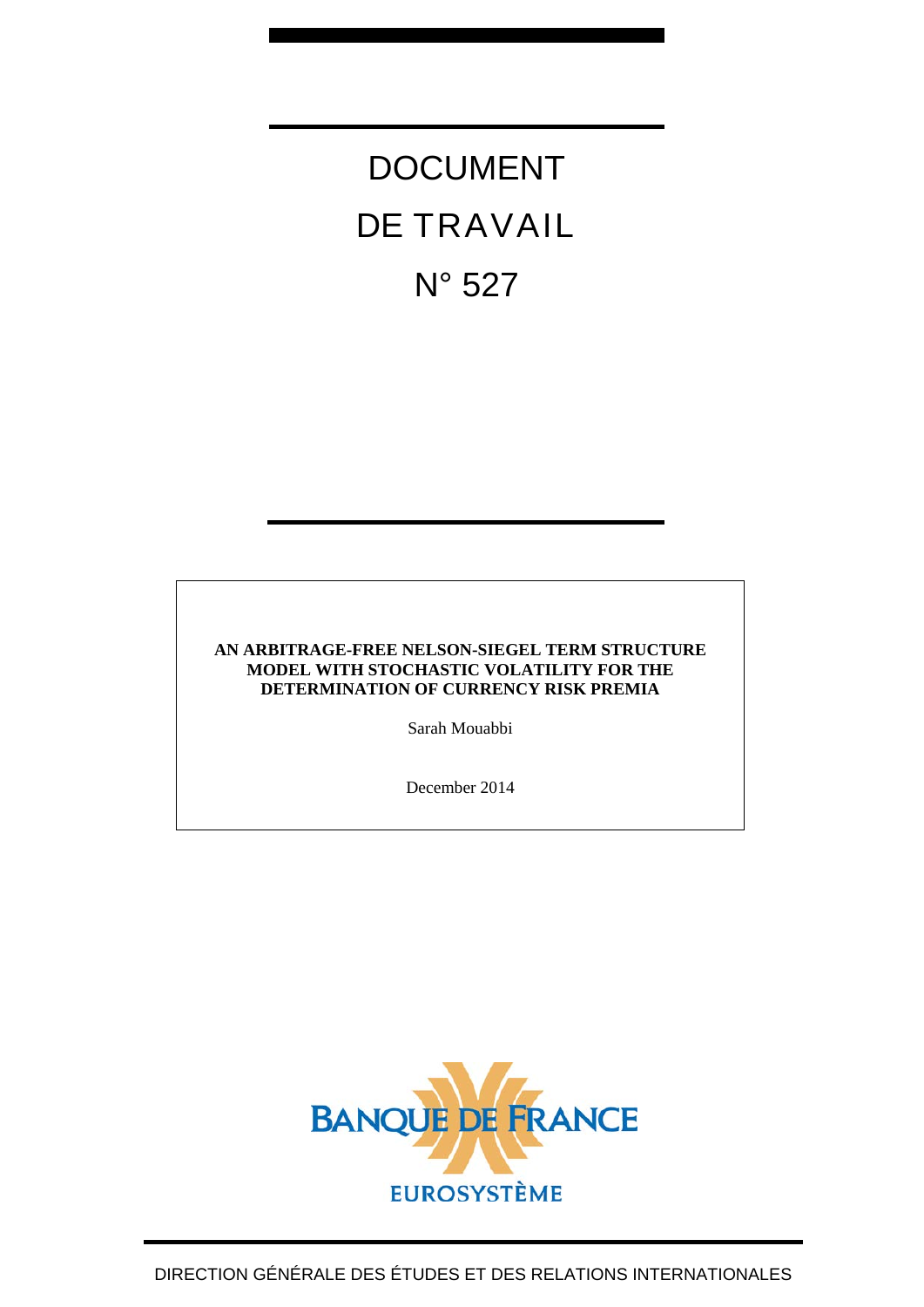# DIRECTION GÉNÉRALE DES ÉTUDES ET DES RELATIONS INTERNATIONALES

#### **AN ARBITRAGE-FREE NELSON-SIEGEL TERM STRUCTURE MODEL WITH STOCHASTIC VOLATILITY FOR THE DETERMINATION OF CURRENCY RISK PREMIA**

Sarah Mouabbi

December 2014

Les Documents de travail reflètent les idées personnelles de leurs auteurs et n'expriment pas nécessairement la position de la Banque de France. Ce document est disponible sur le site internet de la Banque de France « [www.banque-france.fr](http://www.banque-france.fr/) ».

Working Papers reflect the opinions of the authors and do not necessarily express the views of the Banque de France. This document is available on the Banque de France Website ["www.banque-france.fr"](http://www.banque-france.fr/).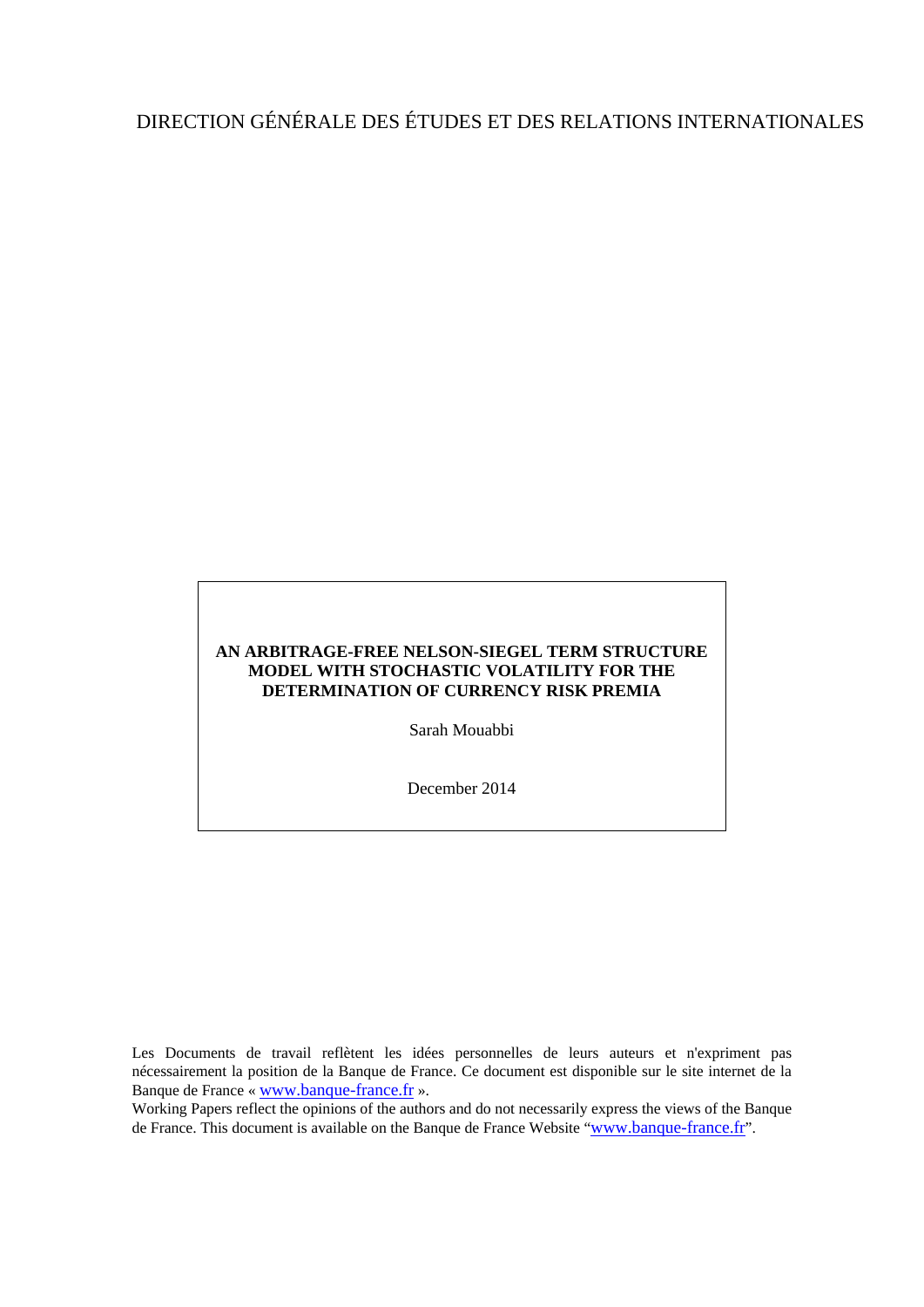# An arbitrage-free Nelson-Siegel term structure model with stochastic volatility for the determination of currency risk premia

Sarah Mouabbi‡ DGEI-DEMFI Banque de France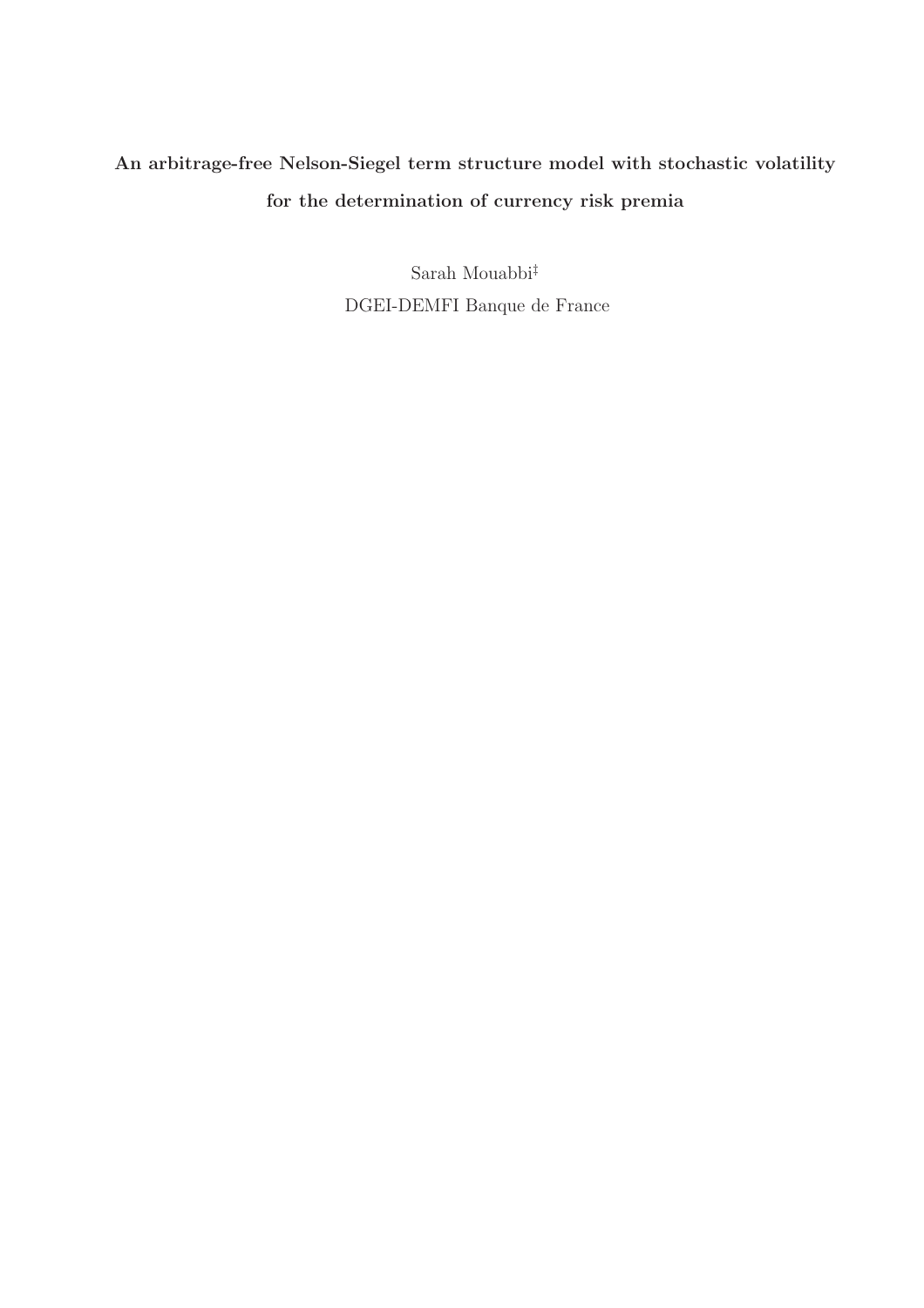#### Abstract

Abstract: This paper uses a risk-averse formulation of the uncovered interest rate parity to determine exchange rates through interest rate differentials, and ultimately extract currency risk premia. The method proposed consists of developing an affine Arbitrage-Free class of dynamic Nelson-Siegel term structure models with stochastic volatility to obtain the domestic and foreign discount rate variations, which in turn are used to derive a representation of exchange rate depreciations. No-arbitrage restrictions allow the endogenous capturing of currency risk premia. Empirical findings suggest that estimated currency risk premia are able to account for the forward premium puzzle and their properties are examined.

JEL classification numbers: E43, F31, G15 Keywords: term structure of interest rates; affine; exchange rates; risk premia

Résumé: Cet article se sert de la parité des taux d'intérêt non couverte à aversion au risque pour déterminer les taux de change à travers des spread de taux d'intérêt et pour extraire des primes de risque de change. La méthode proposée consiste à la modélisation affine de la courbe des taux d'intérêt par non-arbitrage, incorporant la méthode de Nelson-Siegel et de la volatilité stochastique, afin d'obtenir les facteurs d'escompte stochastique domestique et ´etranger, qui par leur tour sont utilis´es pour déduire une représentation du taux de variation du cours de change. L'hypothèse d'absence d'opportunités d'arbitrage permet l'obtention endogène de primes de risque de change. Les résultats empiriques suggèrent que les primes de risque du taux de change estimées sont capables d'expliquer les d'viations de la parité des taux non couverte. Leurs propriétés sont examinées.

Classification JEL: E43, F31, G15

Mots-clefs: structure par terme; affine; taux de change; primes de risque

I am grateful to Andrea Carriero for his valuable comments and suggestions and to Marcelo Fernandes and Erik Hjalmarsson for helpful discussions and constructive feedback. I also thank conference participants at the CSDA International Conference on Computational and Financial Econometrics and the Postgraduate Meeting of the Royal Economic Society, as well as seminar participants at the Banque de France and Queen Mary, University of London, particularly Richard Baillie, Ana Galvao, Emmanuel Guerre, George Kapetanios, Jean-Stephane Mesonnier, Jean-Paul Renne and Martin Weale.

This paper expresses the views of the author only; they do not necessarily reflect those of the Banque de France.

<sup>‡</sup>Corresponding author.

E-mail: sarah.mouabbi@banque-france.fr. Phone: +33 (0)1 42 92 49 18.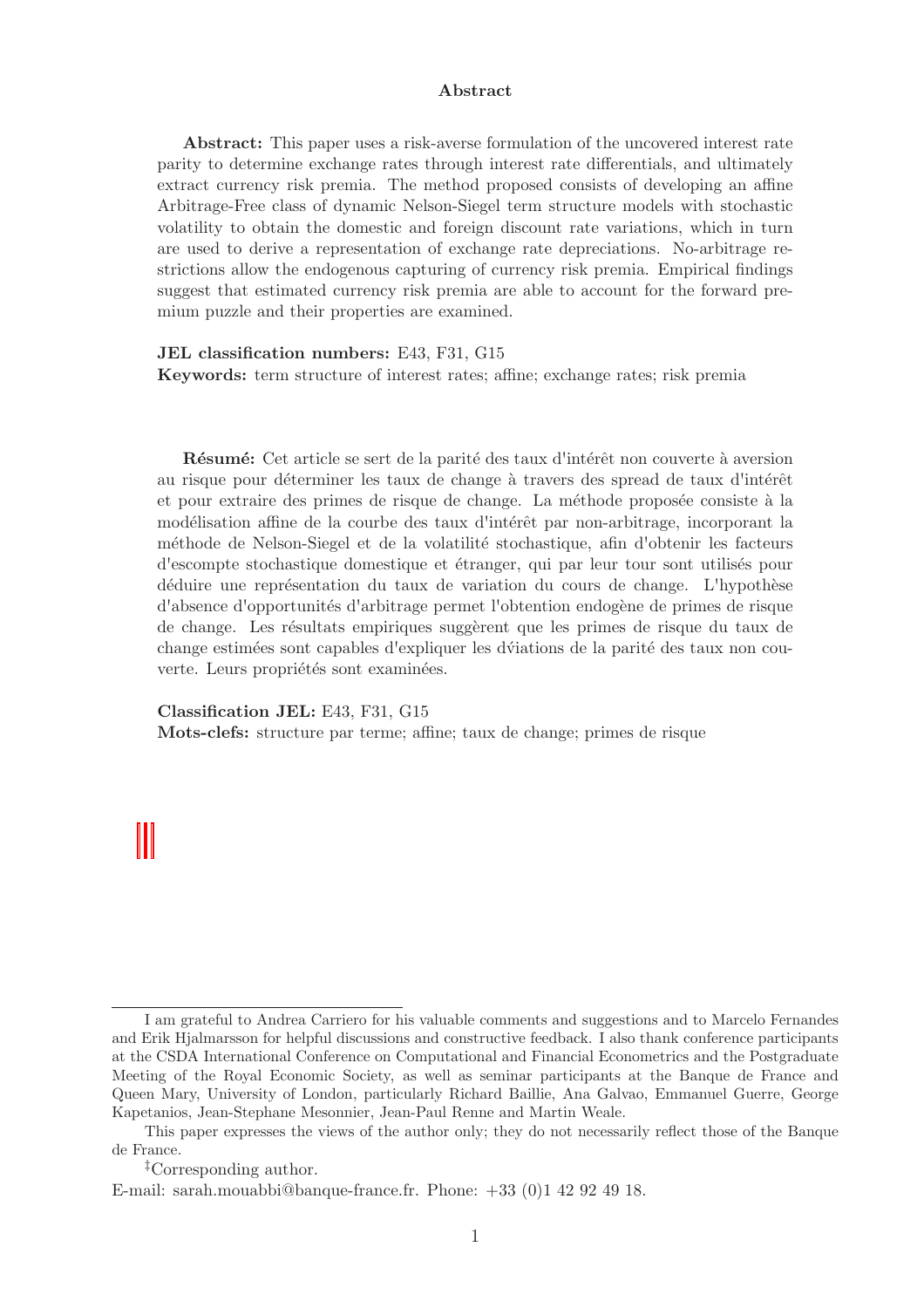#### Non-technical summary

Exchange rate fluctuations have substantial implications for the pricing and allocation of assets. Characterized by seemingly weak links to fundamentals and by a volatile nature, exchange rates still remain at the forefront of a multitude of papers. These stylized facts, better known as the exchange rate determination and excess volatility puzzles, render the modeling of exchange rate movements and the caption of their volatility increasingly intricate.

A significant strand of the exchange rate literature has long been devoted to tying exchange rates to interest rates through the so called covered and uncovered interest rate parities. Under the validity of perfect asset substitutability and capital mobility, the principle of these two parities revolves around the premise of no-arbitrage, whereby low interest rate countries ought to be compensated by an appreciated currency in order to maintain the indifference of the global investor. Despite the highly intuitive nature of these theoretical equilibrium relations, severe deviations from postulated equilibrium levels have, on multiple occasions, been recorded through empirical tests. The observed divergences are expressed by the susceptibility of low interest rate countries to currency depreciations and are typically known as the forward premium puzzle.

A plethora of studies has been dedicated to justifying these deviations. What seems to be the most convincing interpretation so far is the one proposed by [Fama \(1984](#page-49-0)), advocating the presence of a time-varying risk premium. The latter represents the compensation to the investor for being exposed to exchange rate risk.

Though unobserved, currency risk premia have the potential to enhance asset allocation and risk management decisions. This explains why attempts to estimate currency risk premia are persistently found in the literature.

The purpose of this study is to examine whether a newly established framework for the term structure of interest rates, the Arbitrage Free Nelson Siegel term structure model (AFNS) with stochastic volatility, introduced by [Christensen, Lopez, and Rudebusch \(2010a\)](#page-49-1), can be further extended to jointly price both the term structure of interest rates of two countries and exchange rate depreciations. Once the exchange rate depreciation is estimated through the Bilateral Arbitrage-Free Nelson-Siegel model with stochastic volatility (BAFNS), no-arbitrage conditions allow for the endogenous extraction of the risk premium.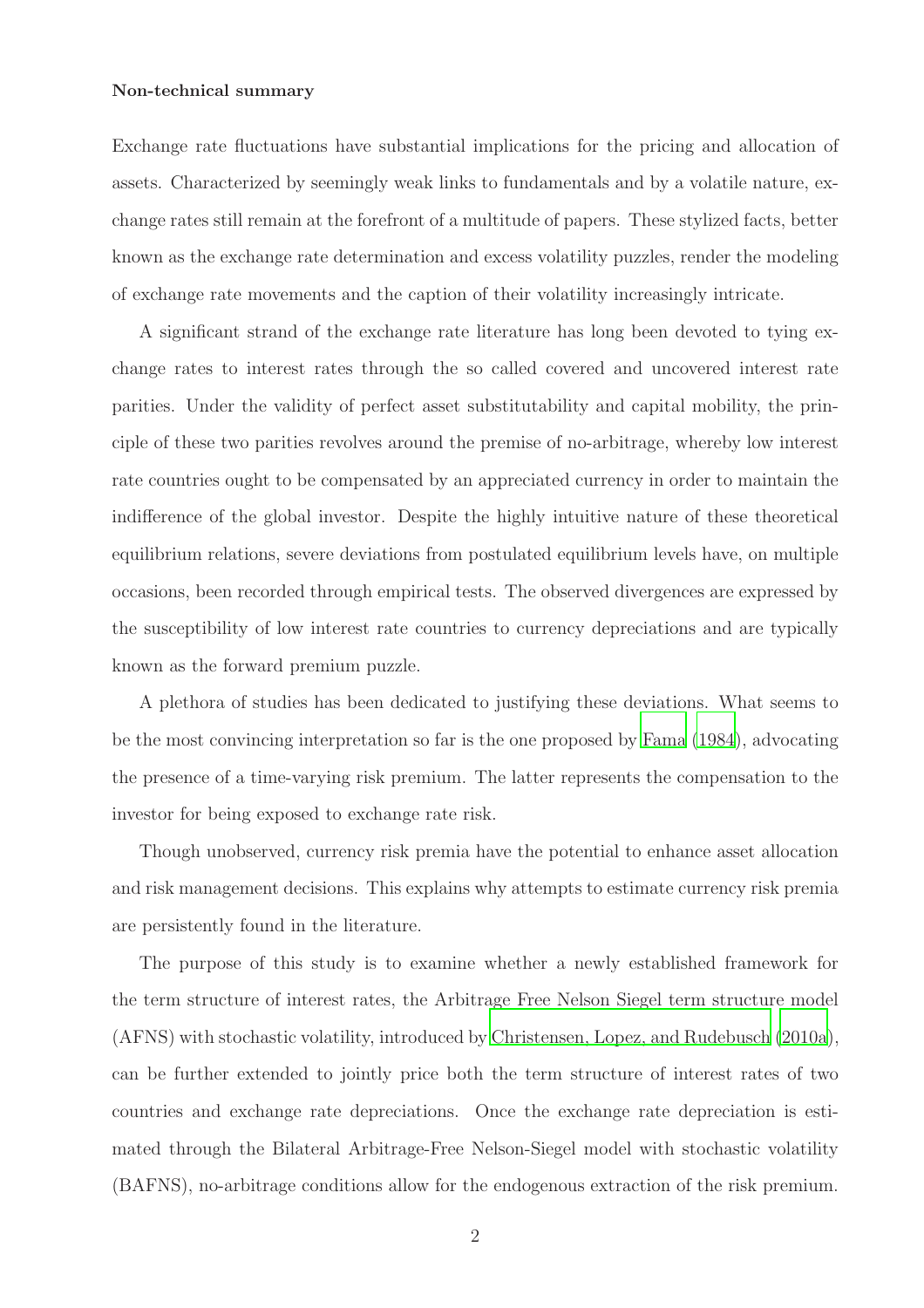#### I. Introduction

Exchange rate fluctuations have substantial implications for the pricing and allocation of assets. Characterized by seemingly weak links to fundamentals and by a volatile nature, exchange rates still remain at the forefront of a multitude of papers. These stylized facts, better known as the exchange rate determination and excess volatility puzzles, render the modeling of exchange rate movements and the caption of their volatility increasingly intricate.

A significant strand of the exchange rate literature has long been devoted to tying exchange rates to interest rates through the so called covered and uncovered interest rate parities. Under the validity of perfect asset substitutability and capital mobility, the principle of these two parities revolves around the premise of no-arbitrage, whereby low interest rate countries ought to be compensated by an appreciated currency in order to maintain the indifference of the global investor. Despite the highly intuitive nature of these theoretical equilibrium relations, severe deviations from postulated equilibrium levels have, on multiple occasions, been recorded through empirical tests. The observed divergences are expressed by the susceptibility of low interest rate countries to currency depreciations and are typically known as the forward premium puzzle.

A plethora of studies has been dedicated to justifying these deviations. What seems to be the most convincing interpretation so far is the one proposed by [Fama \(1984](#page-49-0)), advocating the presence of a time-varying risk premium. The latter represents the compensation to the investor for being exposed to exchange rate risk. [Fama \(1984](#page-49-0)) stipulates that currency risk premia ought to have a greater variance than expected exchange rate variations and that both variables need to be negatively correlated in order to explain the puzzle. Following this noteworthy account, many papers have attempted to model a currency risk premium using statistical methods and conventional asset pricing methods, including consumption based asset pricing theory, equilibrium models, but with arguably limited success (see, for example, [Frankel and Engel \(1984](#page-50-0)), [Domowitz and Hakkio \(1985](#page-49-2)), [Mark \(1988\)](#page-51-0), [Bekaert](#page-48-0) [\(1996\)](#page-48-0) and [Lustig and Verdelhan \(2011](#page-51-1))).

Though unobserved, currency risk premia have the potential to enhance asset allocation and risk management decisions. This explains why attempts to estimate currency risk premia are persistently found in the literature. The purpose of this study is to examine whether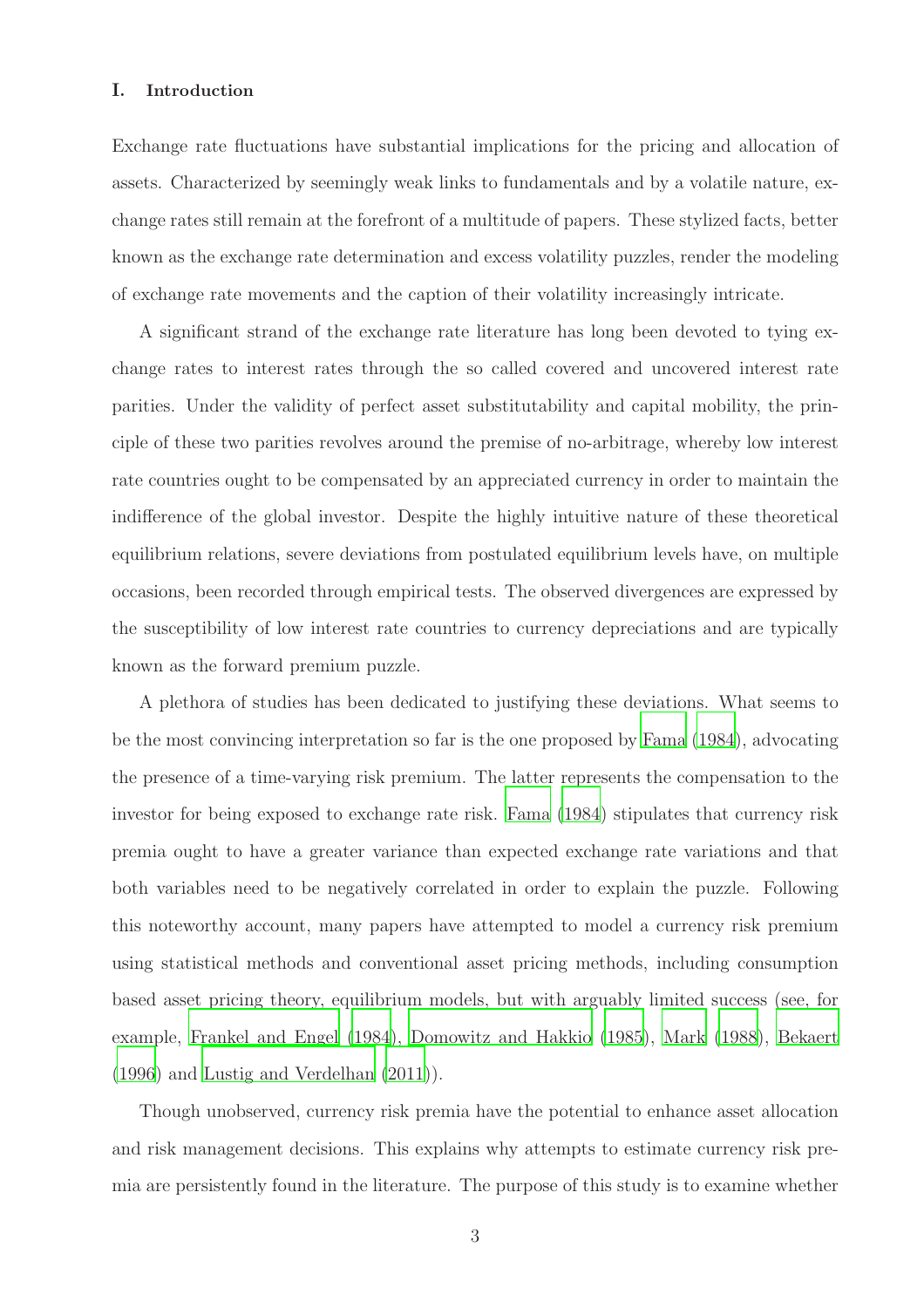a newly established framework for the term structure of interest rates, the Arbitrage Free Nelson Siegel term structure [model \(AFNS\) with stochastic volatility, introduced by](#page-49-1) Christensen, Lopez, and Rudebusch [\(2010a\)](#page-49-1), can be further extended to jointly price both the term structure of interest rates of two countries and exchange rate depreciations. Once the exchange rate depreciation is estimated through the Bilateral Arbitrage-Free Nelson-Siegel model with stochastic volatility (BAFNS), no-arbitrage conditions allow for the endogenous extraction of the risk premium. The above-mentioned approach of exploiting existing affine term structure models in order to derive risk premia has previously been employed in several different contexts. In an influential study by [Backus, Foresi, and Telmer \(2001\)](#page-48-1), the issue of whether the popular affine term structure model by [Duffie and Kan \(1996\)](#page-49-3) is capable of capt[uring the forward premium anomaly is considered. Similarly,](#page-51-2) Sarno, Schneider, and Wagner [\(2012](#page-51-2)) derive a multi-currency term structure model that gives rise to the foreign exchange risk premium, the properties of which are examined. [Graveline \(2006](#page-50-1)), examines the forward premium anomaly using an arbitrage-free model, including options prices. Similar methods and applications can be found in [Brandt and Santa-Clara \(2001\)](#page-48-2), where excess volatility in an incomplete market setting is examined, in [Ahn \(2004\)](#page-48-3), [Inci and Lu \(2004](#page-50-2)) and [Anderson, Hammond, and Ramezani \(2010](#page-48-4)), who compare the different implications of local and global factors, and [Brennan and Xia \(2006\)](#page-48-5), where the volatility of pricing kernels is tied to exchange rate volatility and risk premia. More recently, term structure models have been u[sed to obtain equity premia \(see](#page-50-3) [Brennan, Wang, and Xia \(2004](#page-48-6)[\) and](#page-50-3) Lettau and Wachter [\(2011](#page-50-3))) [and underpin inflation expectations and](#page-49-4) risk premia (see Christensen, Lopez, and Rudebusch [\(2010b\)](#page-49-4) and [Chernov and Mueller \(2012\)](#page-48-7)).

Although [Sarno, Schneider, and Wagner \(2012\)](#page-51-2)'s analysis appears to be the most complete and well-rounded piece of work to date, it suffers from a cumbersome Bayesian estimation procedure. Moreover, an additional step is further required stemming from the necessity to use rotations in order to interpret the latent factors. In this paper, attention is drawn towards employing the AFNS model due to the favorable properties it agglomerates. In particular, this model encompasses sound theoretical grounds through no-arbitrage restrictions, whilst also preserving robust estimation procedures with the imposition of the Dynamic Nelson Siegel (DNS) structure. Specifically, the imposition of the DNS structure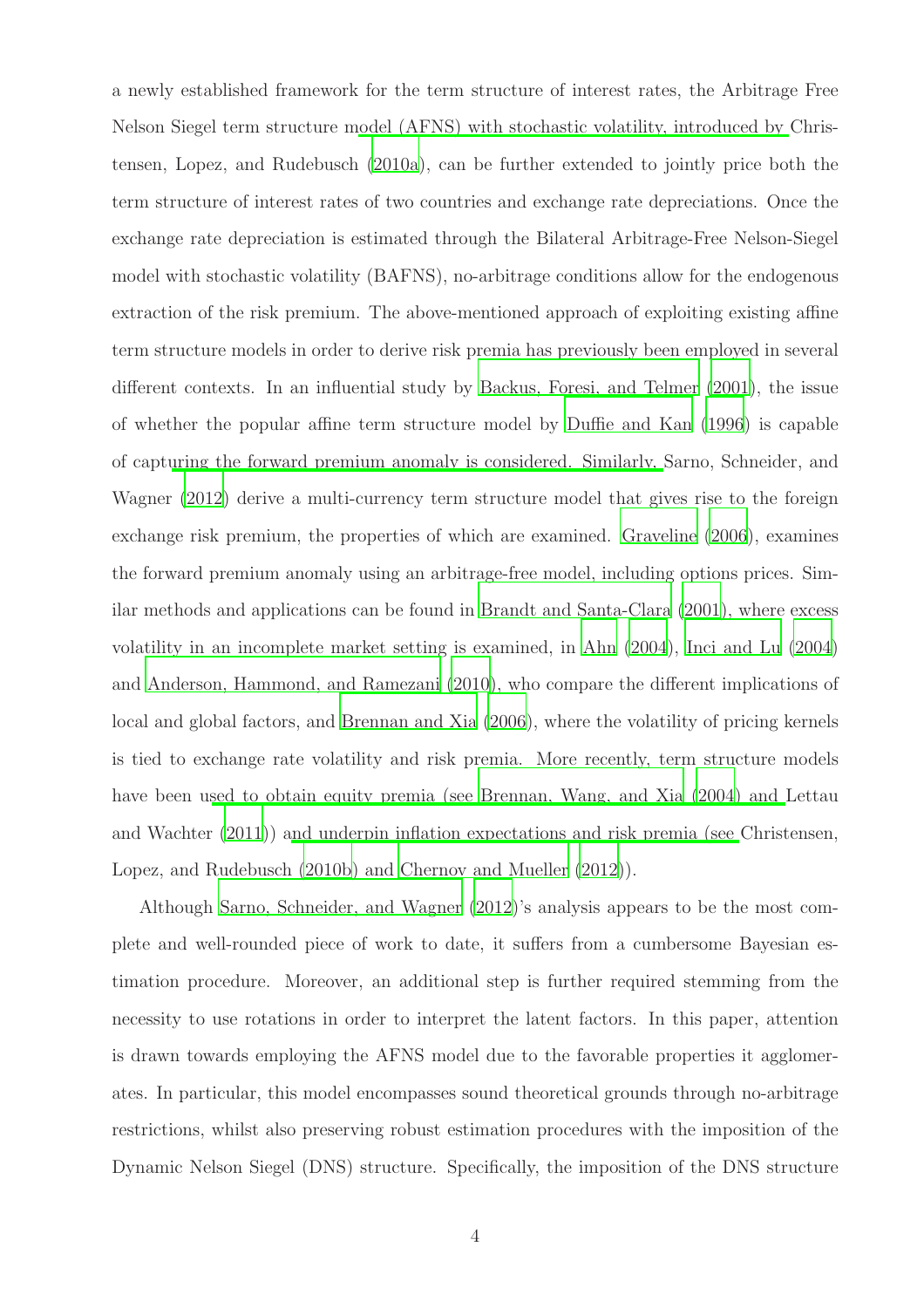provides a level, slope and curvature interpretation to the latent factors without performing any rotation. Additionally, the flexibility of the AFNS model allows to extend its use beyond simple estimation and makes it appealing for forecasting exercises. Furthermore, the AFNS is found to be successful not only in the blunt determination of the term structure of interest rates but also in more synthesized problems such as the estimation of inflation expectations; hence motivating the use of this specific model to estimating currency risk premia. This paper further shifts its focus towards analyzing the impact of the different assumptions set on the diffusion of the process (ie. Gaussian or with stochastic volatility) on the properties acquired by the estimates of the model, namely, the yields, exchange rate variations and currency risk premia.

A six-factor AFNS model with stochastic volatility is estimated to jointly underpin the term structure of two countries, whilst exchange rate depreciations and risk premia are derived endogenously. For robustness purposes, a Gaussian multilateral AFNS model with twenty one factors (three factors for each country included) is examined in Appendix B of this paper. Results suggest that the Gaussian AFNS model provides a better fit for interest rates and allows for a joint multi-currency estimation rather than restricting the model to a bilateral estimation. On the other hand, the volatility of exchange rate differentials is better captured using the AFNS model with stochastic volatility rather than the Gaussian version of the model. Additionally, the risk premium generated from the bilateral AFNS model with stochastic volatility respects the above mentioned Fama conditions, hence offering a legitimate explanation for the forward bias puzzle without resorting to departures from rational expectations. The main drivers of exchange rate depreciations and risk premia are found to be the two curvature factors whilst currency risk premia display a countercyclical nature. Finally, [Graveline \(2006](#page-50-1)) argues that the use of options helps in fitting the volatility of exchange rates. In this regard, this paper shows that it is possible to reasonably capture the volatility of exchange rate depreciations and risk premia without the inclusion of options in the model. More specifically, this result extends to first and second conditional moments.

The remainder of the paper is structured as follows. Section II consists of a selective overview of the uncovered interest rate parity, the existing AFNS model with stochastic volatility, and pricing kernels as the connecting link of interest rates to exchange rates. In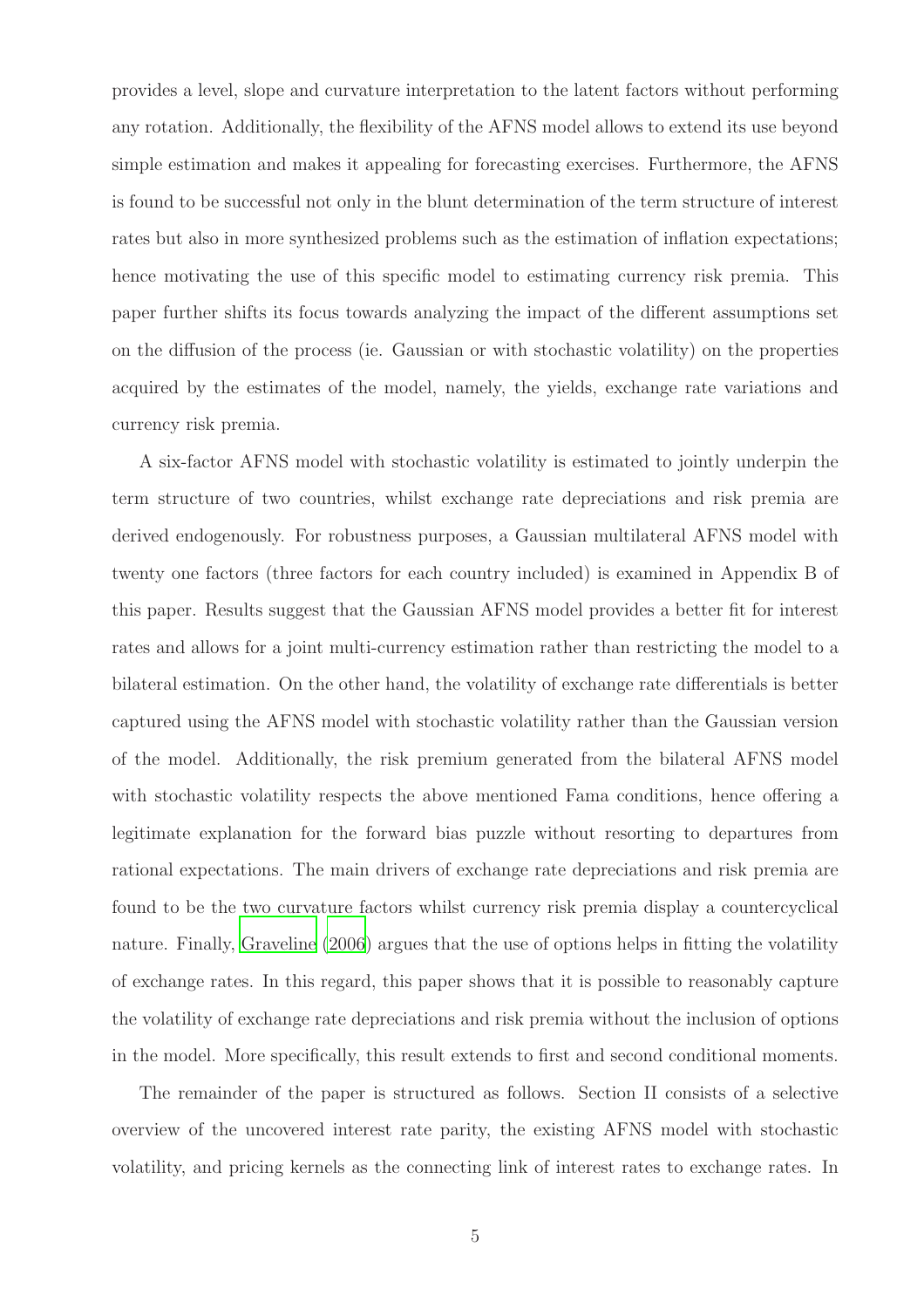section III, the BAFNS model is derived with the aim of extrapolating both exchange rate depreciations and risk premia. Section IV comprises of an empirical study of the performance of the BAFNS model in determining exchange rate changes and extracting risk premia. This section also specifies the estimation procedure followed and its substantial benefits. Section V provides conclusive remarks.

#### II. Exchange rates and interest rates at a glance

This segment aims to motivate the sections that follow by building a review of the link between interest rates and exchange rates as well as the affine term structures model that is utilized to derive exchange rate variations.

#### A. The uncovered interest rate parity

Let  $y^{D}(t, T)$  and  $y^{F}(t, T)$  denote the zero coupon bond yields with maturity T at time t, of the domestic and foreign countries, and  $s_t$  and  $f_{t,T}$  denote the logarithm of the spot and T-forward exchange rate, respectively. For the remainder of the paper, the United States is considered as the domestic country. The United Kingdom represents the foreign country in the main analysis of the paper, whilst additional foreign countries, including Australia, Canada, Switzerland, Japan and Sweden are examined in Appendix B. All exchange rates are denominated in U.S. dollars, and hence represent the price of one unit of foreign currency in US dollars.

The covered interest rate parity stipulates that, under rational expectations and riskneutrality, the expected exchange rate depreciation equals the difference between the forward and spot exchange rates. By the same token, the uncovered interest rate parity builds an exact relationship between the expected exchange rate depreciation and the domestic and foreign interest rate differential. The two relationships are shown in the equations below,

$$
\mathbb{E}^{\mathbb{P}}\left[\Delta s_{t,T}|\mathcal{F}_t\right] = f_{t,T} - s_t \tag{1}
$$

$$
\mathbb{E}^{\mathbb{P}}\left[\Delta s_{t,T}|\mathcal{F}_t\right] = y^D(t,T) - y^F(t,T) \tag{2}
$$

where  $\mathbb{E}^{\mathbb{P}}$  is the expectation under the data generating probability measure,  $\mathcal{F}_t$  is the filtration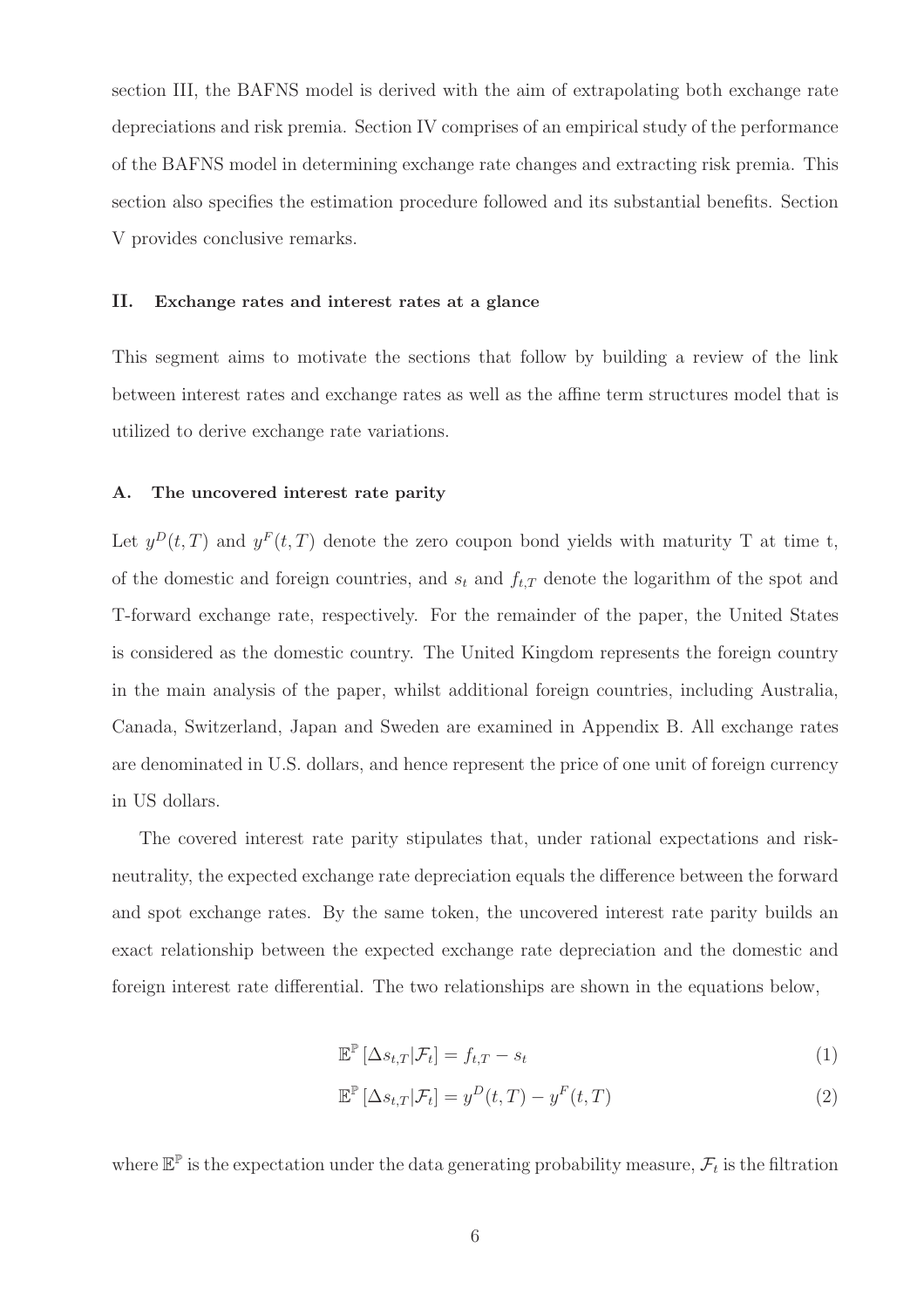and  $\Delta s_{t,T} = s_T - s_t$ . Drawing from equation (1), the forward exchange rate ought to be an unbiased predictor of the future spot exchange rate. Using the traditional Fama regressions given below, the validity of the forward rate unbiasedness hypothesis is confirmed if  $\alpha_i = 0$ ,  $\beta_i = 1$  and  $\xi_{i:t,T}$  displays no serial correlation, for  $i = 1, 2$ .

$$
\Delta s_{t,T} = \alpha_1 + \beta_1 (f_{t,T} - s_t) + \xi_{1;t,T}
$$
\n(3)

$$
\Delta s_{t,T} = \alpha_2 + \beta_2 \left[ y^D(t,T) - y^F(t,T) \right] + \xi_{2;t,T}
$$
\n(4)

The preponderance of empirical results have, however, disputed the claim of the hypothesis, hence raising theories for the existence of a time-varying risk premium, amongst others. Conceptually, the existence of a risk premium signifies a departure from risk-neutrality given it represents a compensation, to the investor, for being exposed to currency risk as well as interest rate risk. A risk-averse interpretation of the uncovered interest rate parity is given below,

$$
\Delta s_{t,T} = [y^D(t,T) - y^F(t,T)] - \rho_{t,T} + \zeta_{t,T}
$$
\n(5)

with  $\rho_{t,T}$  representing the risk premium, which varies with time t and maturity T and  $\zeta_{t,T}$ being the regression residual. The risk premium component bears a negative sign due to the fact that exchange rates are denominated in US dollars (ie. the domestic currency). A negative exchange rate depreciation signals an appreciated US currency, hence implying a higher purchasing power and risk premium. [Fama \(1984](#page-49-0)) stipulates that there are two necessary conditions the risk premium needs to feature in order to ensure its ability to explain the departures from the levels dictated by the uncovered interest rate parity. These conditions are stated below,

$$
\mathbb{V}^{\mathbb{P}}\left[\rho_{t,T}\right] > \mathbb{V}^{\mathbb{P}}\left[\mathbb{E}_{t}^{\mathbb{P}}\left(\Delta s_{t,T}\right)\right] \tag{6}
$$

$$
\mathbb{C}ov^{\mathbb{P}}\left[\rho_{t,T}, \mathbb{E}^{\mathbb{P}}_{t}\left(\Delta s_{t,T}\right)\right] < 0\tag{7}
$$

where  $V^{\mathbb{P}}$  and  $Cov^{\mathbb{P}}$  represent the variance and covariance under the physical measure, respectively.

Specifically, omitting the risk premium typically generates a negative slope of the Fama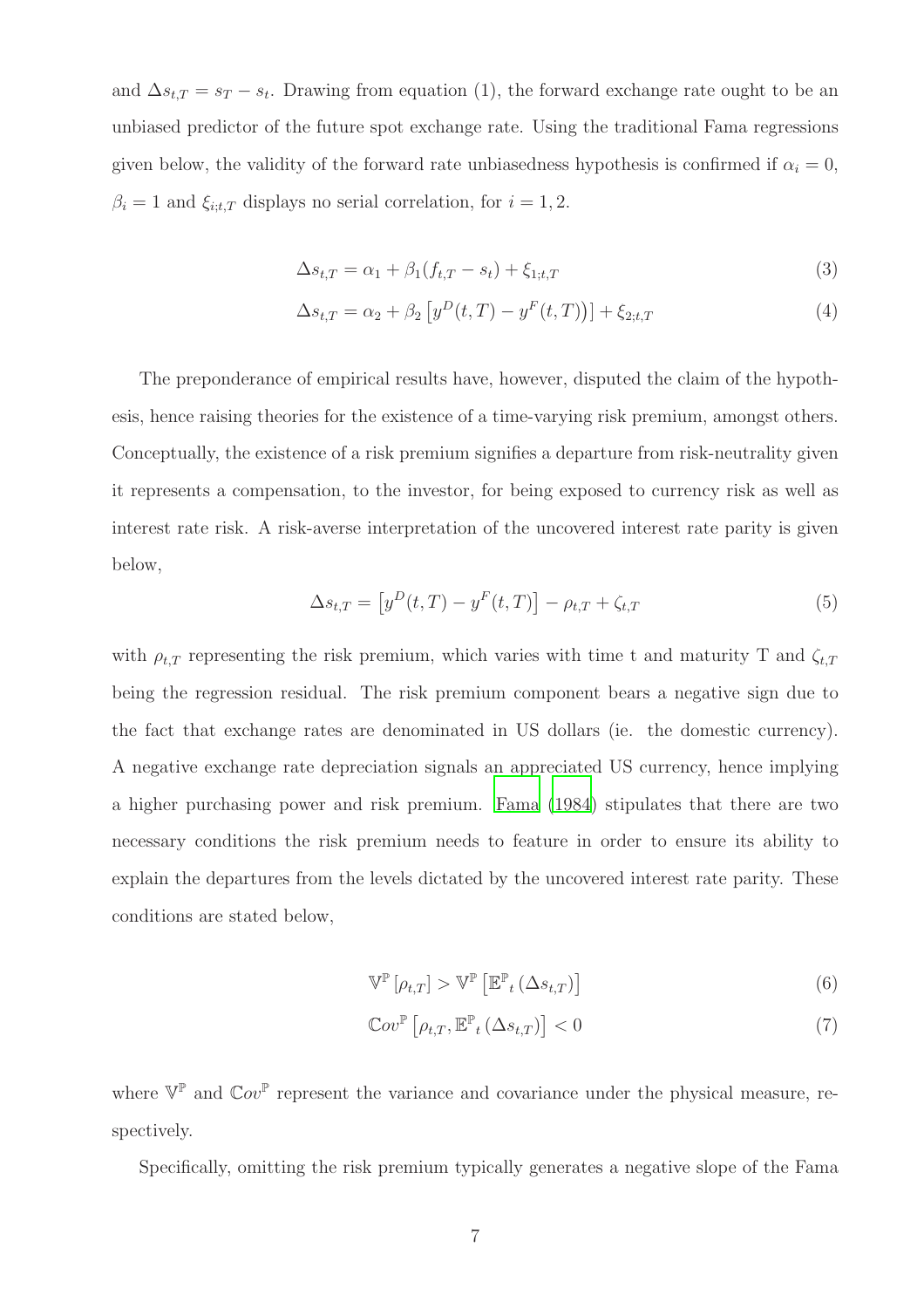regression in equation (4). [Fama \(1984](#page-49-0)) shows that if the risk premium admits these two conditions then the negative bias of the slope is corrected, advocating, hence, in favor of the risk premium hypothesis as a reasonable correction to the risk neutral uncovered interest rate parity.

# B. THE ARBITRAGE-FREE NELSON-SIEGEL MODEL WITH STOCHASTIC VOLATILITY

In this segment, the model, used to fit the term structure of interest rates of the domestic and foreign countries, is presented in its simplest, unilateral form.

One of the most prominent models, empirically, for the term structure of interest rates is the one developed by [Nelson and Siegel \(1987](#page-51-3)). The popularity of this model mainly stems from its stable estimation and its flexibility in fitting both the cross section and time series properties of interest rates. [Diebold and Li \(2006](#page-49-5)) have extended it to a dynamic factor model where latent factors bear the level, slope and curvature interpretation, whilst, [Koopman, Mallee, and Van der Wel \(2010\)](#page-50-4) have allowed for time-varying parameters and a non-Gaussian setting. Although empirically these models have been highly praised for their performance, they have sustained some criticism for their lack of theoretical grounding.

Conversely, affine term structure models imposing no-arbitrage restrictions, such as the canonical model by [Duffie and Kan \(1996\)](#page-49-3), have been found challenging in their estimation due to the difficulty in pinning down the global optimum, (see [Joslin, Singleton, and Zhu](#page-50-5) [\(2011\)](#page-50-5) and [Duffee and Stanton \(2012\)](#page-49-6)), as well as in their empirical success (see [Duffee](#page-49-7) [\(2002\)](#page-49-7). [Christensen, Diebold, and Rudebusch \(2011](#page-49-8)) develop an affine Arbitrage-Free class of dynamic Nelson-Siegel term structure models which combine the benefits of the two strands of models above whilst simultaneously alleviating their disadvantages. However, due to the Gaussian nature of the model, it is highly unlikely to be able to capture the volatility displayed by exchange rates. A stochastic version of the AFNS model is hence adopted following [Christensen, Lopez, and Rudebusch \(2010a](#page-49-1)).

The details of the three-factor AFNS model with stochastic volatility generated by all three factors  $(AFNS<sub>3</sub>)$  are provided below. Let  $X<sub>t</sub> = (L<sub>t</sub>, S<sub>t</sub>, C<sub>t</sub>)'$  denote the latent state variables, which can be interpreted as level, slope and curvature factors. In addition, assume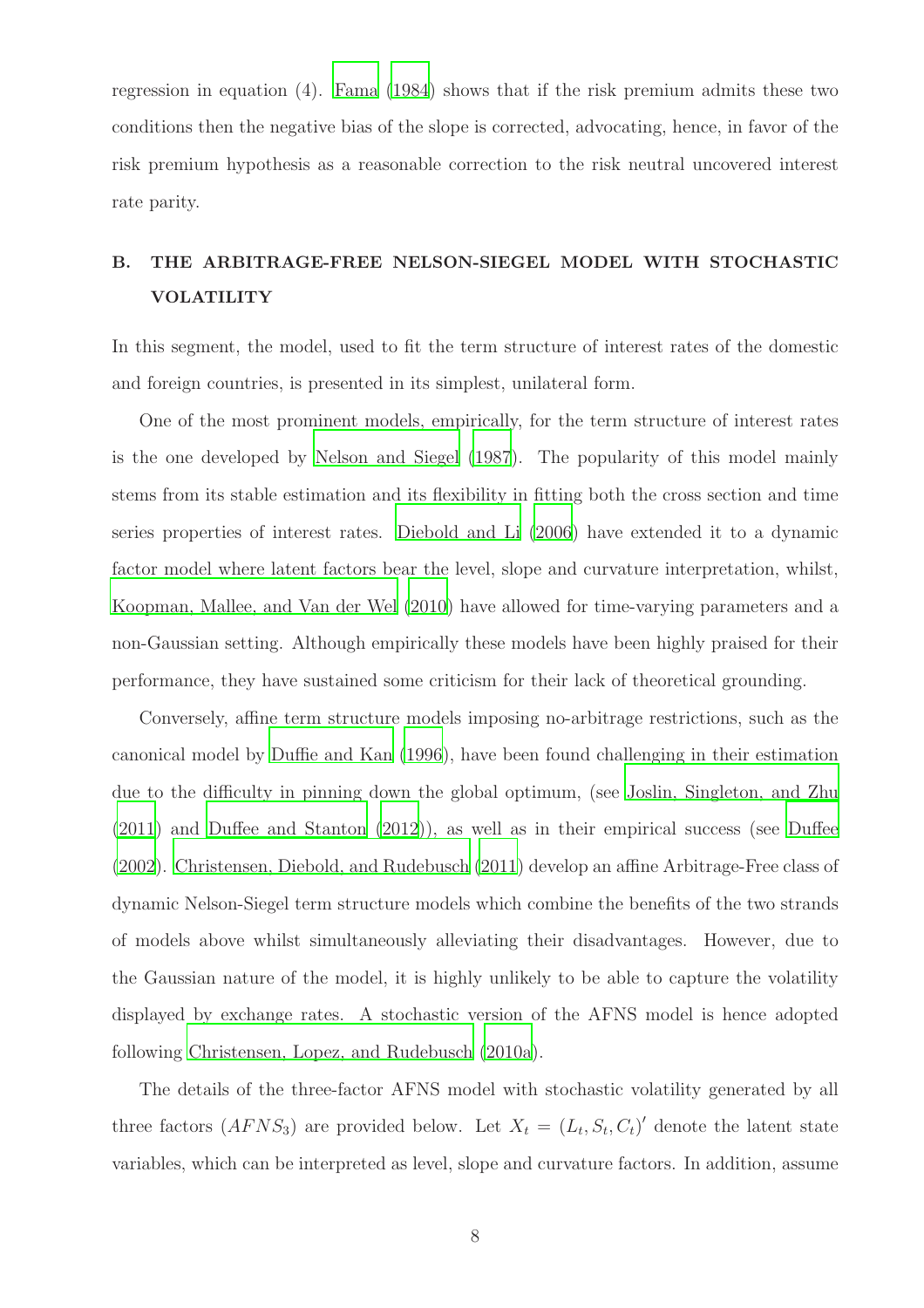the state vector  $X_t$  follows a Cox-Ingersoll-Ross process under the risk neutral  $\mathbb Q$  measure.  $\kappa^{\mathbb{Q}}$  is the mean-reversion matrix,  $\theta^{\mathbb{Q}}$  the unconditional mean vector and  $W_t^{X,\mathbb{Q}}$  denotes a three dimensional Wiener process.

$$
dX_t = \kappa^{\mathbb{Q}} \left[ \theta^{\mathbb{Q}} - X_t \right] dt + \Sigma \operatorname{diag}[\sqrt{X_t}] dW_t^{X, \mathbb{Q}} \tag{8}
$$

Christensen, Diebold, and Rudebusch [\(2011\)](#page-49-8) show that with no loss of generality,  $\theta^{\mathbb{Q}}$ can be set to zero. The system of stochastic differential equations, under the risk neutral probability measure, is hence re-written as follows,

$$
\begin{pmatrix} dL_t \\ dS_t \\ dC_t \end{pmatrix} = -\begin{pmatrix} \epsilon & 0 & 0 \\ 0 & \lambda & -\lambda \\ 0 & 0 & \lambda \end{pmatrix} \begin{pmatrix} L_t \\ S_t \\ C_t \end{pmatrix} dt + \begin{pmatrix} \sigma_{11} & 0 & 0 \\ 0 & \sigma_{22} & 0 \\ 0 & 0 & \sigma_{33} \end{pmatrix} \begin{pmatrix} \sqrt{L_t} & 0 & 0 \\ 0 & \sqrt{S_t} & 0 \\ 0 & 0 & \sqrt{C_t} \end{pmatrix} \begin{pmatrix} dW_t^{L,Q} \\ dW_t^{S,Q} \\ dW_t^{C,Q} \end{pmatrix}
$$
(9)

where  $\lambda$  is the mean-reversion parameter and  $\epsilon = 10^{-6}$  to have a near unit root behavior for the level factor. In particular, the level factor typically displays a unit root, implying that the first element of the mean-reversion matrix ought to be equal to zero. However, the breach of Gaussianity would prevent the use of the Kalman filter. Setting this element equal to  $\epsilon$ , a very small yet non-zero number, allows to preserve a near unit root feature whilst still allowing the use of the Kalman filter.

As demonstrated by [Ang and Piazzesi \(2003\)](#page-48-8), nominal zero-coupon bond prices are exponentially affine functions of the state variables,

$$
P(t,T) = E_t^{\mathbb{Q}} \left[ exp\left(-\int_t^T r_u du\right) \right] = exp\left(A(t,T) + B(t,T)'X_t\right) \tag{10}
$$

where  $r_t$  denotes the instantaneous risk-free rate and  $(A(t,T))$  and  $(B(t,T))$  are, respectively, the intercept and slope of the affine expression.

Consequently, the representation of zero-coupon yields with maturity T at time t is given by an affine function of the state variables, as shown below,

$$
y(t,T) = -\frac{1}{T-t}\log P\left(t,T\right) = -\frac{A\left(t,T\right)}{T-t} - \frac{B\left(t,T\right)'}{T-t}X_t\tag{11}
$$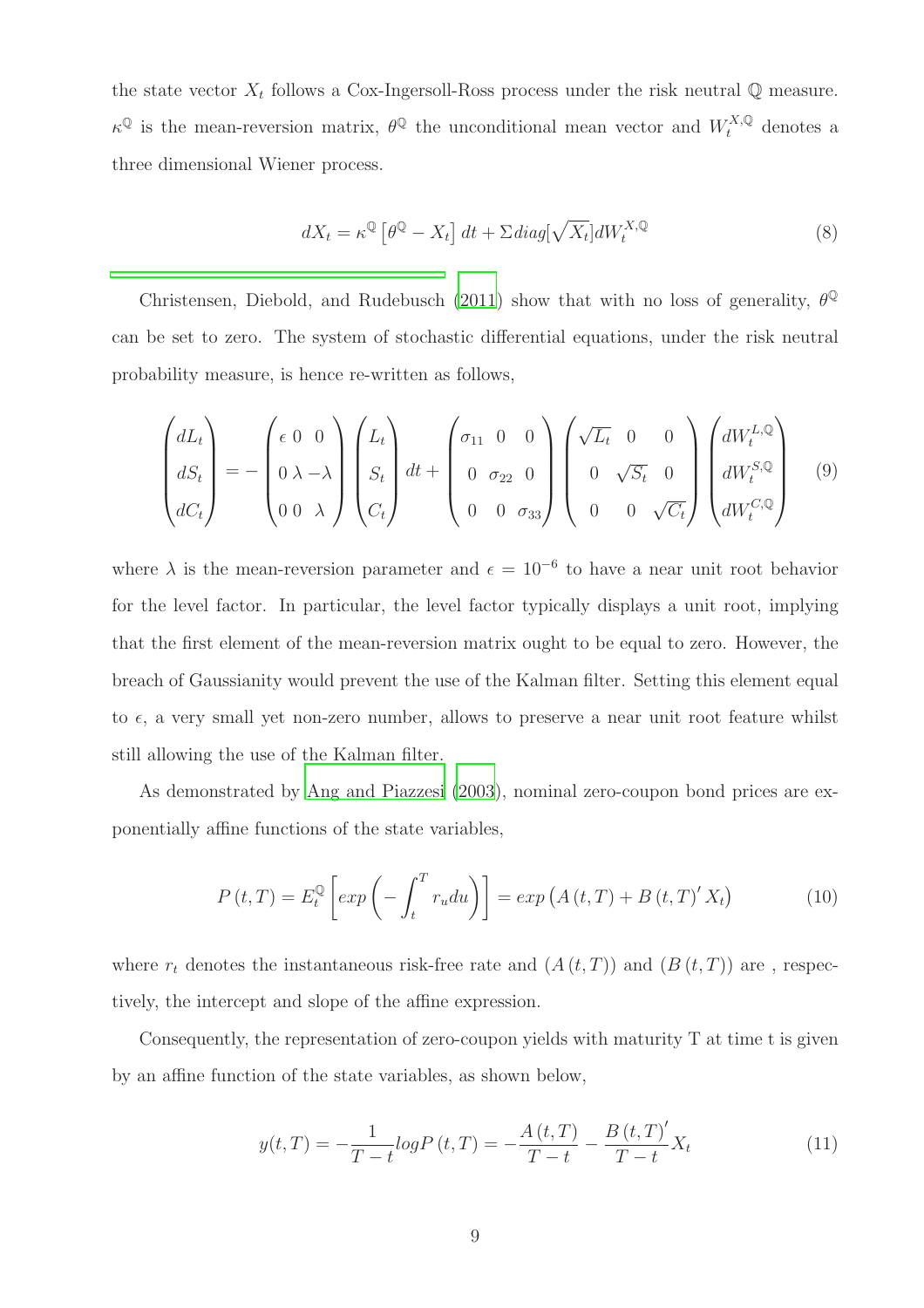with  $A(t, T)$  and  $B(t, T)$  being the unique solutions to a system of Riccati equations.  $A(t, T)$ is known as the adjustment term, which is added to maintain no-arbitrage conditions, whilst the factor loadings  $B(t, T)$ , retain the interpretation of level, slope and curvature, although they no longer match the exact form of the Nelson-Siegel factor loadings. The Riccati differential equations are listed below.

$$
\begin{cases}\n\frac{B_1(t,T)}{dt}(t,T) = 1 + \epsilon B_1(t,T) - \frac{1}{2}\sigma_{11}^2 B_1^2(t,T) \\
\frac{B_2(t,T)}{dt}(t,T) = 1 + \lambda B_2(t,T) - \frac{1}{2}\sigma_{22}^2 B_2^2(t,T) \\
\frac{B_3(t,T)}{dt}(t,T) = -\lambda B_2(t,T) + \lambda B_3(t,T) - \frac{1}{2}\sigma_{33}^2 B_3^2(t,T) \\
\frac{A(t,T)}{dt}(t,T) = -B(t,T)'\kappa^{\mathbb{Q}}\theta^{\mathbb{Q}}\n\end{cases}
$$
\n(12)

The instantaneous risk-free rate is an affine function of the state variables given by the sum of the level and slope factors, as stated in equation (13). This representation is justified by the fact that the level factor affects yields of all maturities, including the short rate, while the slope factor typically influences yields of short maturities. The curvature factor is unnecessary in the spectrum of the short rate since it typically influences yields of medium horizons.

$$
r_t = L_t + S_t \tag{13}
$$

The AFNS model with stochastic volatility is a continuous-time model and Girsanov's theorem ensures the change from the data generated process measure, also known as the physical measure, to the risk-neutral measure as such,  $dW_t^{\mathbb{Q}} = dW_t^{\mathbb{P}} + \Gamma_t dt$ , where  $\Gamma_t$  is the market price of risk and unde[r the extended affine risk premium specification defined in](#page-48-9) Cheridito, Filipovic, and Kimmel [\(2007](#page-48-9)), it takes the form below:

$$
\Gamma_{t} = \begin{pmatrix}\n\sqrt{L_{t}} & 0 & 0 \\
0 & \sqrt{S_{t}} & 0 \\
0 & 0 & \sqrt{C_{t}}\n\end{pmatrix}\n\begin{pmatrix}\n\gamma_{1,1} \\
\gamma_{1,2} \\
\gamma_{1,3}\n\end{pmatrix} + \begin{pmatrix}\n0 & 0 & 0 \\
0 & \frac{1}{\sqrt{S_{t}}} & 0 \\
0 & 0 & \frac{1}{\sqrt{C_{t}}}\n\end{pmatrix}\n\begin{pmatrix}\n0 & 0 & 0 \\
\gamma_{2,21} & 0 & \gamma_{2,23} \\
\gamma_{2,31} & \gamma_{2,32} & 0\n\end{pmatrix}\n\begin{pmatrix}\nL_{t} \\
S_{t} \\
C_{t}\n\end{pmatrix} + \begin{pmatrix}\n0 & 0 & 0 \\
0 & \frac{1}{\sqrt{S_{t}}} & 0 \\
0 & \frac{1}{\sqrt{S_{t}}} & 0 \\
0 & 0 & \frac{1}{\sqrt{C_{t}}}\n\end{pmatrix}\n\begin{pmatrix}\n0 \\
\gamma_{3,2} \\
\gamma_{3,3}\n\end{pmatrix}
$$
\n(14)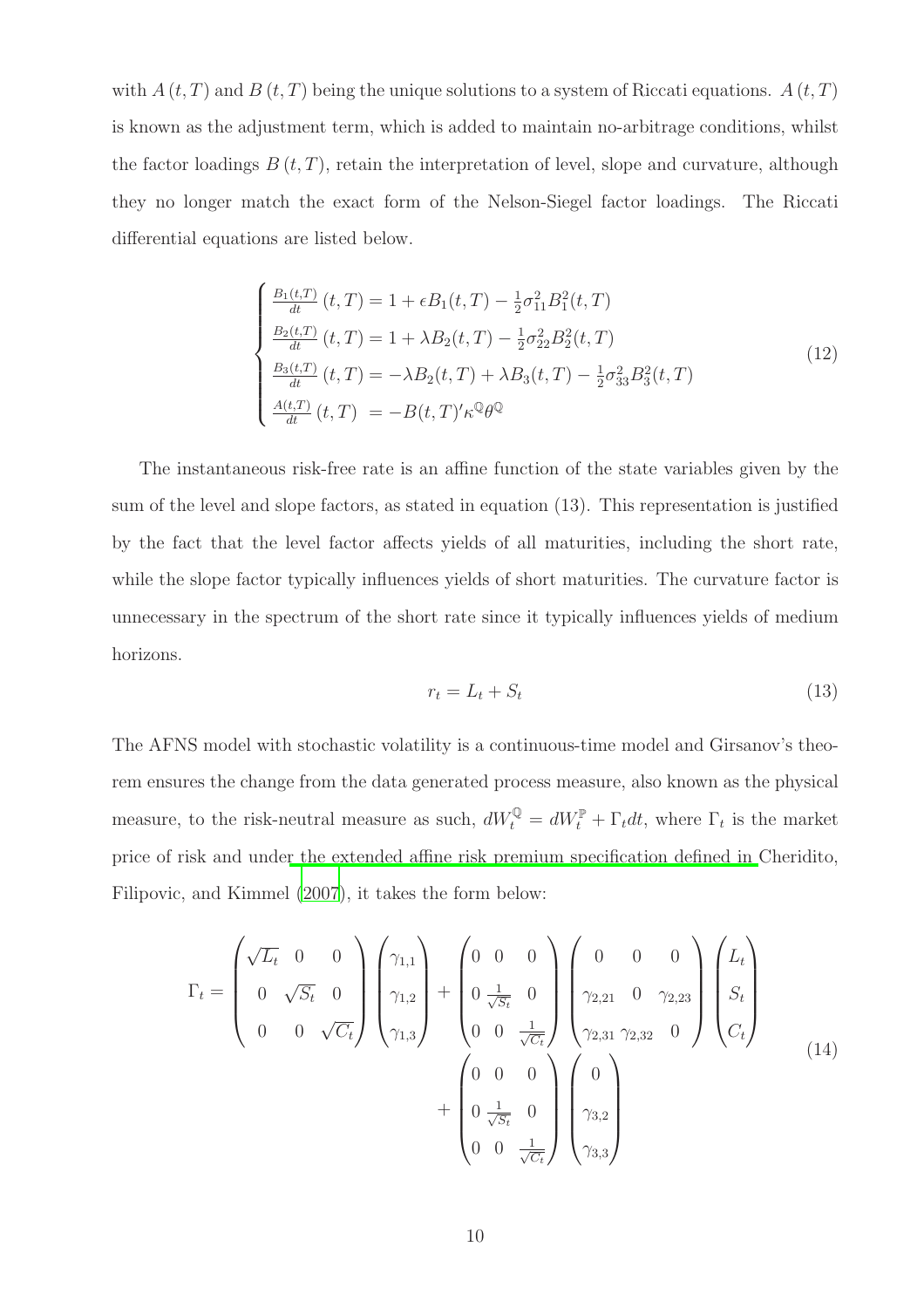The extended specification for the market price of risk encompasses the essentially affine risk premium specification provided by [Duffee \(2002](#page-49-7)), which itself is a generalization of the completely affine formulation of the canonical model by [Dai and Singleton \(2000](#page-49-9)). Subtracting  $\Sigma diag[\sqrt{X_t}] \Gamma_t dt$  from the risk-neutral dynamics and substituting the Brownian motion under the risk-neutral measure with its physical counterpart allows the extraction of the latent state variables  $X_t = (L_t, S_t, C_t)'$  under the physical measure. The dynamics are given by the following stochastic differential equation.

$$
\begin{pmatrix} dL_t \\ dS_t \\ dC_t \end{pmatrix} = \begin{pmatrix} \kappa_{11}^{\mathbb{P}} & 0 & 0 \\ \kappa_{21}^{\mathbb{P}} & \kappa_{22}^{\mathbb{P}} & \kappa_{23}^{\mathbb{P}} \\ \kappa_{31}^{\mathbb{P}} & \kappa_{32}^{\mathbb{P}} & \kappa_{33}^{\mathbb{P}} \end{pmatrix} \begin{bmatrix} \theta_t^{L,\mathbb{P}} \\ \theta_t^{S,\mathbb{P}} \\ \theta_t^{C,\mathbb{P}} \end{bmatrix} - \begin{pmatrix} L_t \\ S_t \\ C_t \end{pmatrix} dt + \begin{pmatrix} \sigma_{11} & 0 & 0 \\ 0 & \sigma_{22} & 0 \\ 0 & 0 & \sigma_{33} \end{pmatrix} \begin{pmatrix} \sqrt{L_t} & 0 & 0 \\ 0 & \sqrt{S_t} & 0 \\ 0 & 0 & \sqrt{C_t} \end{pmatrix} \begin{pmatrix} dW_t^{L,\mathbb{P}} \\ dW_t^{S,\mathbb{P}} \\ dW_t^{C,\mathbb{P}} \end{pmatrix}
$$
\n(15)

It is important to note that Feller conditions need to be satisfied in order to prevent states from hitting the zero-bound, as it would induce the states to remain at zero. These conditions are:  $\overline{\phantom{a}}$ 

$$
\begin{cases}\n\kappa_{21}^{\mathbb{P}} \theta_1^{\mathbb{P}} + \kappa_{22}^{\mathbb{P}} \theta_2^{\mathbb{P}} + \kappa_{23}^{\mathbb{P}} \theta_3^{\mathbb{P}} > \frac{1}{2} \sigma_{22}^2 \\
\lambda \theta_2^{\mathbb{Q}} - \lambda \theta_3^{\mathbb{Q}} > \frac{1}{2} \sigma_{22}^2 \\
\kappa_{31}^{\mathbb{P}} \theta_1^{\mathbb{P}} + \kappa_{32}^{\mathbb{P}} \theta_2^{\mathbb{P}} + \kappa_{33}^{\mathbb{P}} \theta_3^{\mathbb{P}} > \frac{1}{2} \sigma_{33}^2 \\
\lambda \theta_3^{\mathbb{Q}} > \frac{1}{2} \sigma_{33}^2\n\end{cases} (16)
$$

There are additional admissibility restrictions that also need to be respected in order to ensure that the Nelson-Siegel factor loadings are being as feasibly approximated as possible, as well as for the model to remain free from arbitrage opportunities. These are:

$$
\begin{cases}\n\epsilon\theta_1^{\mathbb{Q}} = \kappa_{11}^{\mathbb{P}}\theta_1^{\mathbb{P}} \\
\epsilon\theta_1^{\mathbb{Q}} > 0, \kappa_{11}^{\mathbb{P}}\theta_1^{\mathbb{P}} > 0 \\
\kappa_{21}^{\mathbb{P}} \le 0, \kappa_{23}^{\mathbb{P}} \le 0, \kappa_{31}^{\mathbb{P}} \le 0, \kappa_{32}^{\mathbb{P}} \le 0 \\
\theta_3^{\mathbb{Q}} = \frac{\lambda\theta_2^{\mathbb{Q}} - \frac{1}{2}\sigma_{22}^2}{\lambda} - \epsilon\n\end{cases} \tag{17}
$$

Further, to ensure stationarity, the eigenvalues of  $\kappa^{\mathbb{P}}$  have to be strictly positive. Finally, the latent factor  $L_t$  is interpreted as a level factor, which theoretically has a unit root. However, a unit root in the diffusion process induces complications in the estimation proce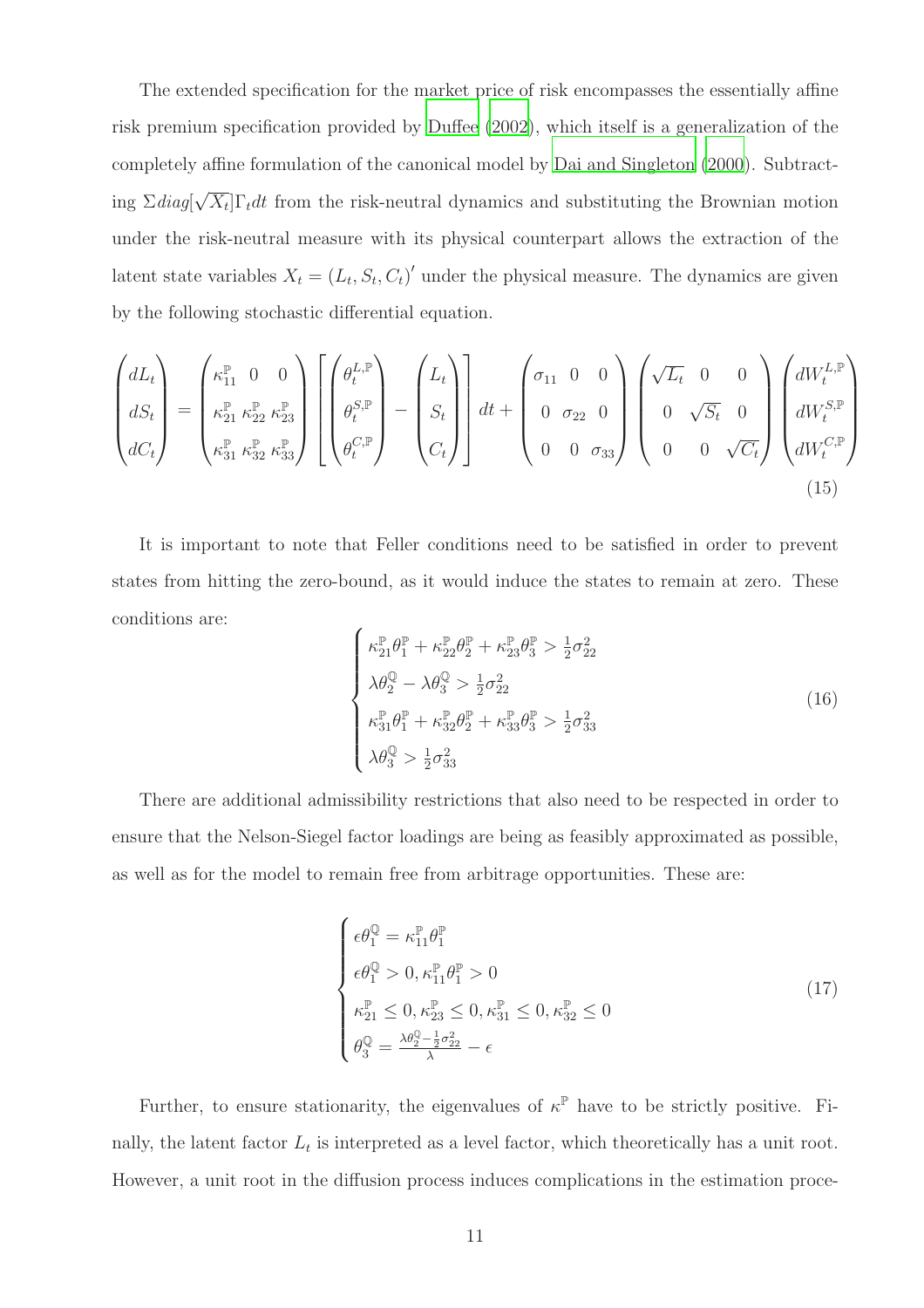dure. An adequate compromise is to settle for a near unit root behavior. Hence, in order to prevent the latent factor from displaying a unit root, additional restrictions are imposed on the relevant parameters. More specifically,  $\kappa_{11}^{\mathbb{P}}$  and  $\theta_1^{\mathbb{P}}$  are set to be strictly positive and  $\kappa_{11}^{\mathbb{Q}} = \epsilon = 10^{-6}$ , thus ensuring a near unit root behavior.

#### C. Stochastic discount factors

Let  $P_t^D$  and  $P_t^F$  denote the domestic and foreign price at time t of a future payment  $P_T^D$  and  $P_T^F$ , respectively,

$$
P_t^D = \mathbb{E}^{\mathbb{P}} \left[ \frac{M_T^D}{M_t^D} P_T^D \right] \tag{18}
$$

$$
P_t^F = \mathbb{E}^{\mathbb{P}} \left[ \frac{M_T^F}{M_t^F} P_T^F \right] \tag{19}
$$

where  $M^D$  and  $M^F$  are the domestic and foreign stochastic discount factors. Stochastic discount factors, also known as pricing kernels, establish the existence of a risk neutral probability measure and dictate the price of state-dependent claims. According to [Graveline](#page-50-1) [\(2006\)](#page-50-1), there exists a unique minimum variance stochastic discount factor with the following dynamics,

$$
\frac{dM_t^D}{M_t^D} = -r_t^D dt - \Gamma_t^{D'} dW_t^{\mathbb{P}}
$$
\n(20)

$$
\frac{dM_t^F}{M_t^F} = -r_t^F dt - \Gamma_t^{F'} dW_t^{\mathbb{P}} \tag{21}
$$

 $r_t^D$  and  $r_t^F$  denote the instantaneous domestic and foreign risk-free rate, respectively, and  $W_t^{\mathbb{P}}$  represents a Wiener process. The diffusions of the pricing kernels,  $\Gamma_t^D$  and  $\Gamma_t^F$ , are the domestic and foreign prices of risk. The benefits of adopting a no-arbitrage setting come into play by enforcing a relationship between domestic and foreign bond prices and more importantly by setting a direct link relating interest rates to exchange rates, as shown below.

$$
\frac{M_T^F}{M_t^F} \equiv \frac{S_T}{S_t} \frac{M_T^D}{M_t^D} \tag{22}
$$

The above relationship states that one of the three random variables can be replicated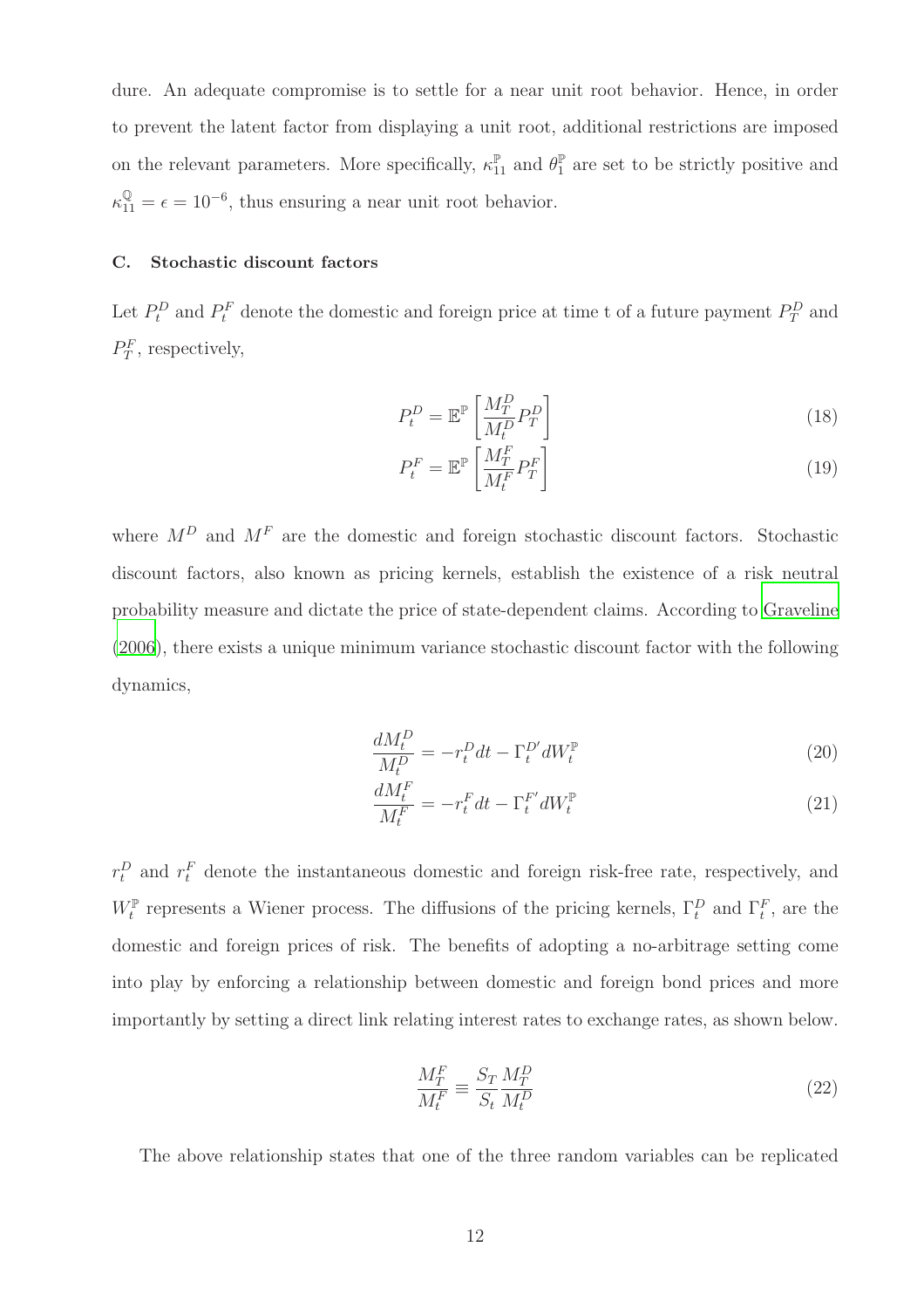using the remaining two variables. Hence, one of the stochastic processes can be determined endogenous[ly, assuming that the remaining two dynamics are](#page-48-1) known. As in Backus, Foresi, and Telmer [\(2001](#page-48-1)), the two pricing kernels are used to endogenously extract the exchange rate dynamics. This strategy allows the preservation of symmetry between the theoretical frameworks of the two countries. In particular, this paper aims to extract information from the term structures of interest rates in order to explain exchange rate movements. Thus, the two term structures are modeled using exactly the same theoretical model for consistency purposes.

#### III. Theoretical framework: a dynamic bilateral asset pricing model

This section builds a bilateral extension for the AFNS model with stochastic volatility generated by all factors included in the model. The endogenous representations of the exchange rate depreciation, expected exchange rate return and currency risk premia are then derived.

#### A. The bilateral arbitrage-free Nelson-Siegel model with stochastic volatility

Extrapolating from the  $AFNS<sub>3</sub>$  to encompass two countries requires six factors. Let  $X_t^J =$  $(L_t^D, S_t^D, C_t^D, L_t^F, S_t^F, C_t^F)'$  denote the state vector for the joint model, including the level, slope and curvature factors for the domestic and foreign countries. An advantage in using an extension of the AFNS stems from the fact that no additional rotation is necessary to interpret the latent factors. Under the risk-neutral measure, the state variable  $X_t^J$  =  $(X_t^D, X_t^F)'$  solves the following stochastic differential equation.

$$
dX_t^J = -\begin{pmatrix} \kappa^{D,Q} & 0\\ 0 & \kappa^{F,Q} \end{pmatrix} \begin{pmatrix} X_t^D\\ X_t^F \end{pmatrix} dt + \begin{pmatrix} \Sigma^D & 0\\ 0 & \Sigma^F \end{pmatrix} \begin{pmatrix} diag\sqrt{X_t^D} & 0\\ 0 & diag\sqrt{X_t^F} \end{pmatrix} \begin{pmatrix} dW_t^{D,Q} \\ dW_t^{F,Q} \end{pmatrix}
$$
(23)

where  $W_t^{D,Q}$  and  $W_t^{F,Q}$  are three dimensional Brownian motions and  $\kappa^{D,Q}, \kappa^{F,Q}, \Sigma^D$  and  $\Sigma^F$ are defined as follows.

$$
\kappa^{D,Q} = \begin{pmatrix} \epsilon & 0 & 0 \\ 0 & \lambda^D - \lambda^D \\ 0 & 0 & \lambda^D \end{pmatrix}; \ \kappa^{F,Q} = \begin{pmatrix} \epsilon & 0 & 0 \\ 0 & \lambda^F - \lambda^F \\ 0 & 0 & \lambda^F \end{pmatrix}; \ \Sigma^D = diag \begin{pmatrix} \sigma_{11}^D \\ \sigma_{22}^D \\ \sigma_{33}^D \end{pmatrix}; \ \Sigma^F = diag \begin{pmatrix} \sigma_{44}^F \\ \sigma_{55}^F \\ \sigma_{66}^F \end{pmatrix}
$$
(24)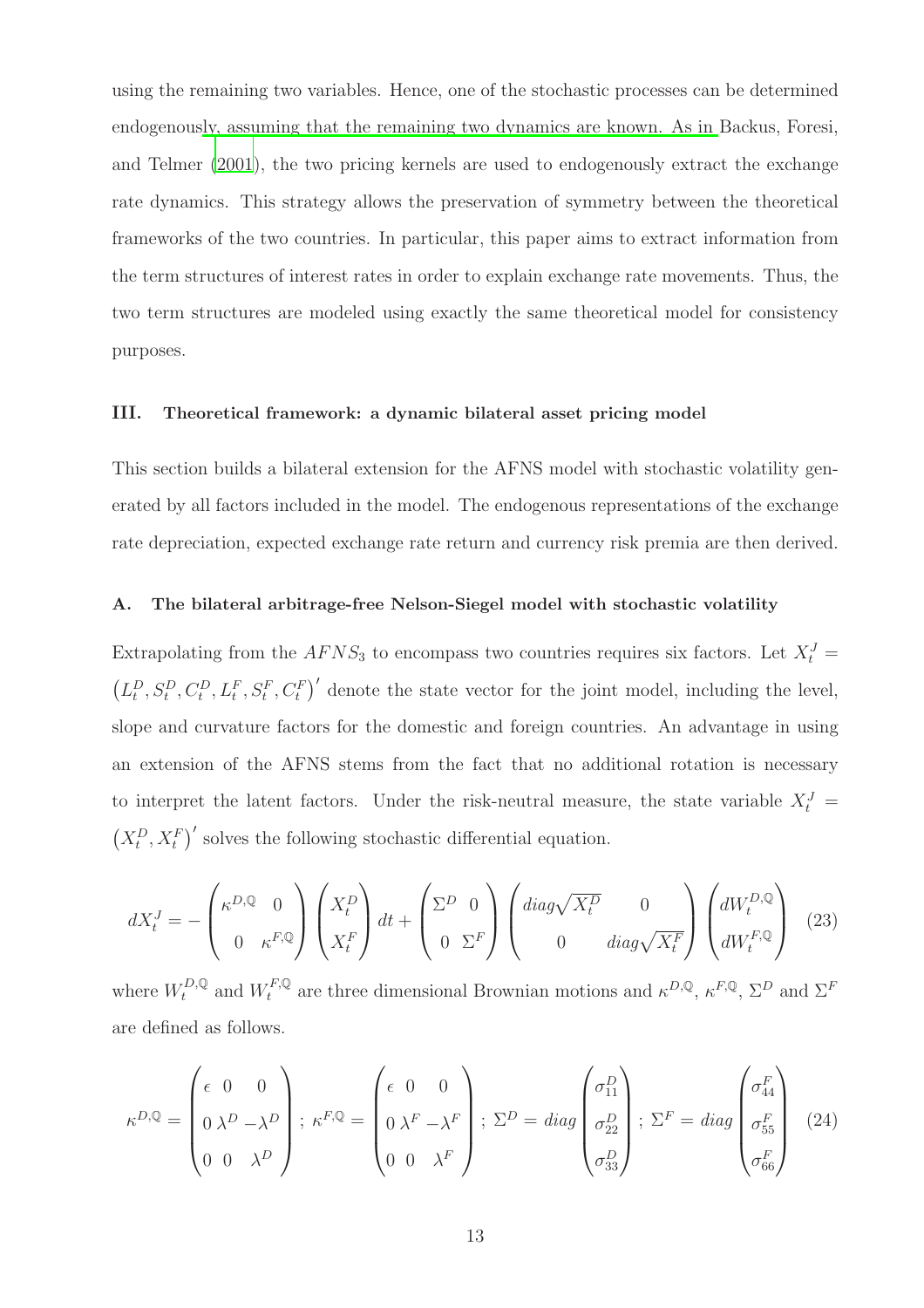It is important to note that the off-diagonal elements of the mean-reversion matrix, in equation (23), are set to zero in order to preserve an independence between the latent factors in the domestic and foreign economy. Specifically, using the pairwise approach for the analysis of more than two countries, say  $n+1$  countries including the domestic economy, induces the domestic economy to have n sets of estimates, one for each pair of currencies; generating hence a consistency problem. Keeping domestic and foreign latent factors independent alleviates this issue and preserves the consistency of the model in a bilateral setting. However, in a multilateral setting, consistency can be achieved in two ways, either by using a joint pricing for the  $n + 1$  term structures of interest rates, or by conducting the estimation for each country on an individual basis.

The instantaneous risk-free rates for the domestic and foreign countries are affine functions of the state variables and are given below.

$$
r_t^D = L_t^D + S_t^D \tag{25}
$$

$$
r_t^F = L_t^F + S_t^F \tag{26}
$$

Additionally, let  $y(t, T)$  be the column vector of dimension 2Nx1, composed of the concatenation of N-maturities of domestic and foreign yields. The representations of domestic and foreign zero-coupon yields with maturity T at time t are given by an affine function of the state variables, as shown below,

$$
y(t,T) = \begin{bmatrix} y^D(t,T) \\ y^F(t,T) \end{bmatrix} = -\begin{pmatrix} \frac{A^D(t,T)}{T-t} \\ \frac{A^F(t,T)}{T-t} \end{pmatrix} - \begin{pmatrix} \frac{B^D(t,T)'}{T-t} & 0 \\ 0 & \frac{B^F(t,T)'}{T-t} \end{pmatrix} X_t^J
$$
(27)

where  $A^D(t,T)$ ,  $A^F(t,T)$ ,  $B^D(t,T)$  and  $B^F(t,T)$  are the unique solutions to a system of Riccati equations which are a natural extension to the system in equation (12). The intercept terms are the no-arbitrage adjustment terms and the factor loadings capture the level, slope and curvature interpretations.

Suppose a diffusion process of the form  $dx_t = \mu(x_t)dt + \sigma(x_t)dW_t$  with  $\mu^{\mathbb{P}}(x_t)$  and  $\mu^{\mathbb{Q}}(x_t)$ denoting the drift terms of the state diffusion process under the physical and risk neutral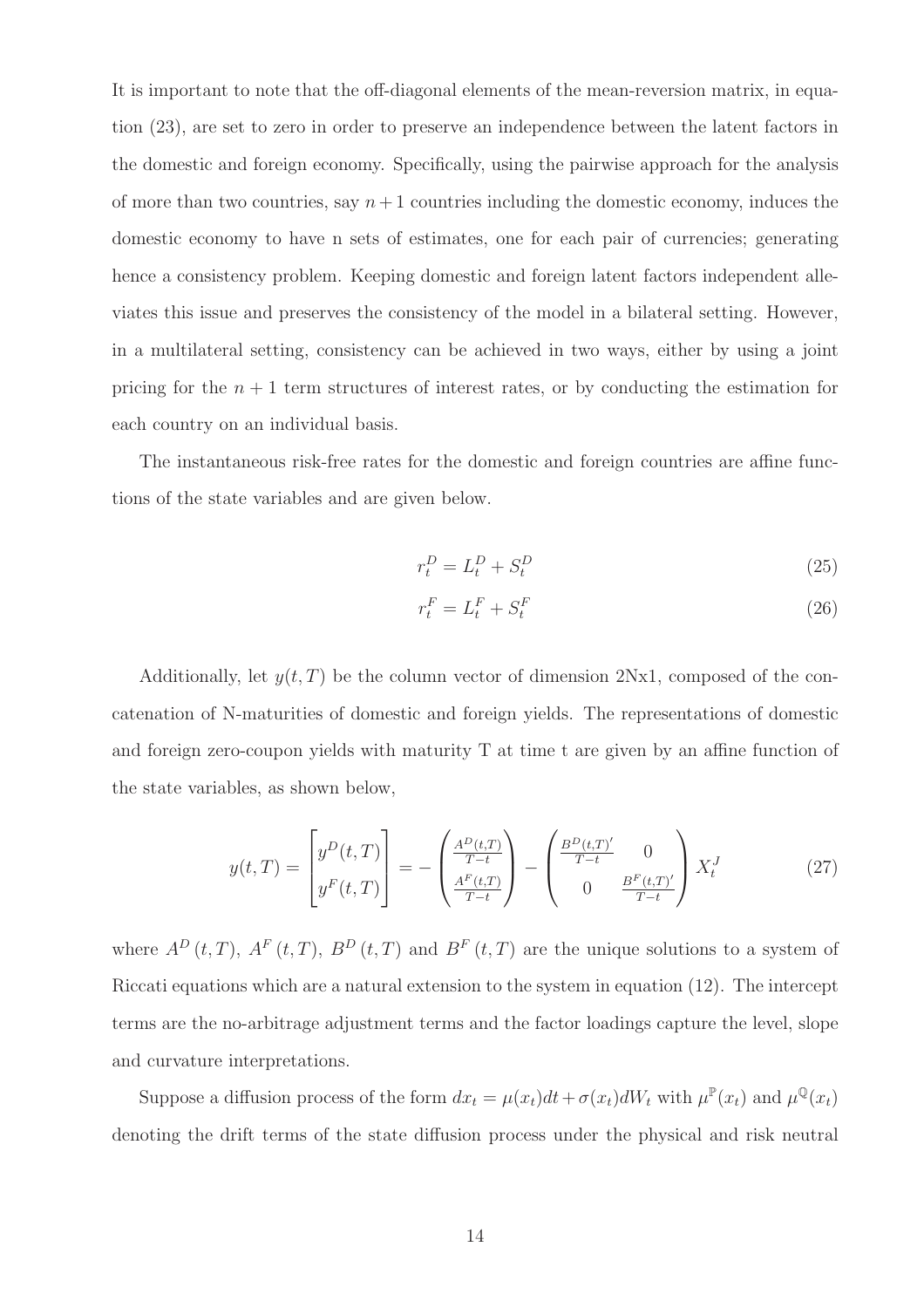probability measures, respectively. The price of risk is defined as follows.

$$
\Gamma_t(x_t) = \left(\sigma(x_t)\right)^{-1} \left[\mu^{\mathbb{P}}(x_t) - \mu^{\mathbb{Q}}(x_t)\right]
$$
\n(28)

The dynamics of the state vector  $X_t^J$ , under the physical probability measure  $\mathbb{P}$ , are consequently drawn and given by the following stochastic differential equation,

$$
dX_t^J = \kappa^{J,\mathbb{P}} \left[ \theta^{J,\mathbb{P}} - X_t^J \right] dt + \Sigma^J diag[\sqrt{X_t^J}] dW_t^{J,\mathbb{P}} \tag{29}
$$

with  $\kappa^{J,\mathbb{P}}$  being set to a diagonal matrix for simplicity<sup>1</sup> and  $W_t^{J,\mathbb{P}}$  being a six dimensional Brownian motion. The square matrix  $\kappa^{J,\mathbb{P}}$  and vectors  $\theta^{J,\mathbb{P}}$  and  $X_t^J$  are all six-dimensional.

#### B. Deriving exchange rate depreciations

In order to derive the exchange rate differences, a formulation for the domestic and foreign pricing kernels is necessary. Denote by  $M^D$  and  $M^F$  the domestic and foreign stochastic discount factors with the following dynamics,

$$
\frac{dM_t^D}{M_t^D} = -r_t^D dt - \Gamma_t^D (X_t^J)' dW_t^{\mathbb{P}} \tag{30}
$$

$$
\frac{dM_t^F}{M_t^F} = -r_t^F dt - \Gamma_t^F (X_t^J)' dW_t^{\mathbb{P}} \tag{31}
$$

$$
= -r_t^F dt - \left(\Gamma_t^D (X_t^J)' - \gamma^* \Sigma^J \sqrt{X_t^J}\right) dW_t^{\mathbb{P}} \tag{32}
$$

with  $\gamma^* = (0, 0, 0, 1, 1, 1)$  and  $W_t^{\mathbb{P}}$  being a six dimensional Wiener process. It is interesting to note that the foreign stochastic discount factor has two representations given by equations (31) and (32). The latter is the one used in the extraction of the depreciation of exchange rates due to its ability to create correlations amongst the domestic and foreign economies (see [Brennan and Xia \(2006](#page-48-5)) and [Sarno, Schneider, and Wagner \(2012](#page-51-2))). In a more general setting, with n currency pairs, the domestic risk factors act as global risk factors for the international economy.

<sup>&</sup>lt;sup>1</sup>An alternative is to consider a lower-triangular  $\kappa^{J,\mathbb{P}}$  matrix which implies that the foreign economy relies not only on foreign factors but also on domestic ones (see [Jotikasthira, Le, and Lundblad \(2015](#page-50-6))). However, a general-to-specific method shows that all off-diagonal elements are insignificant; reinforcing the idea of independent factors.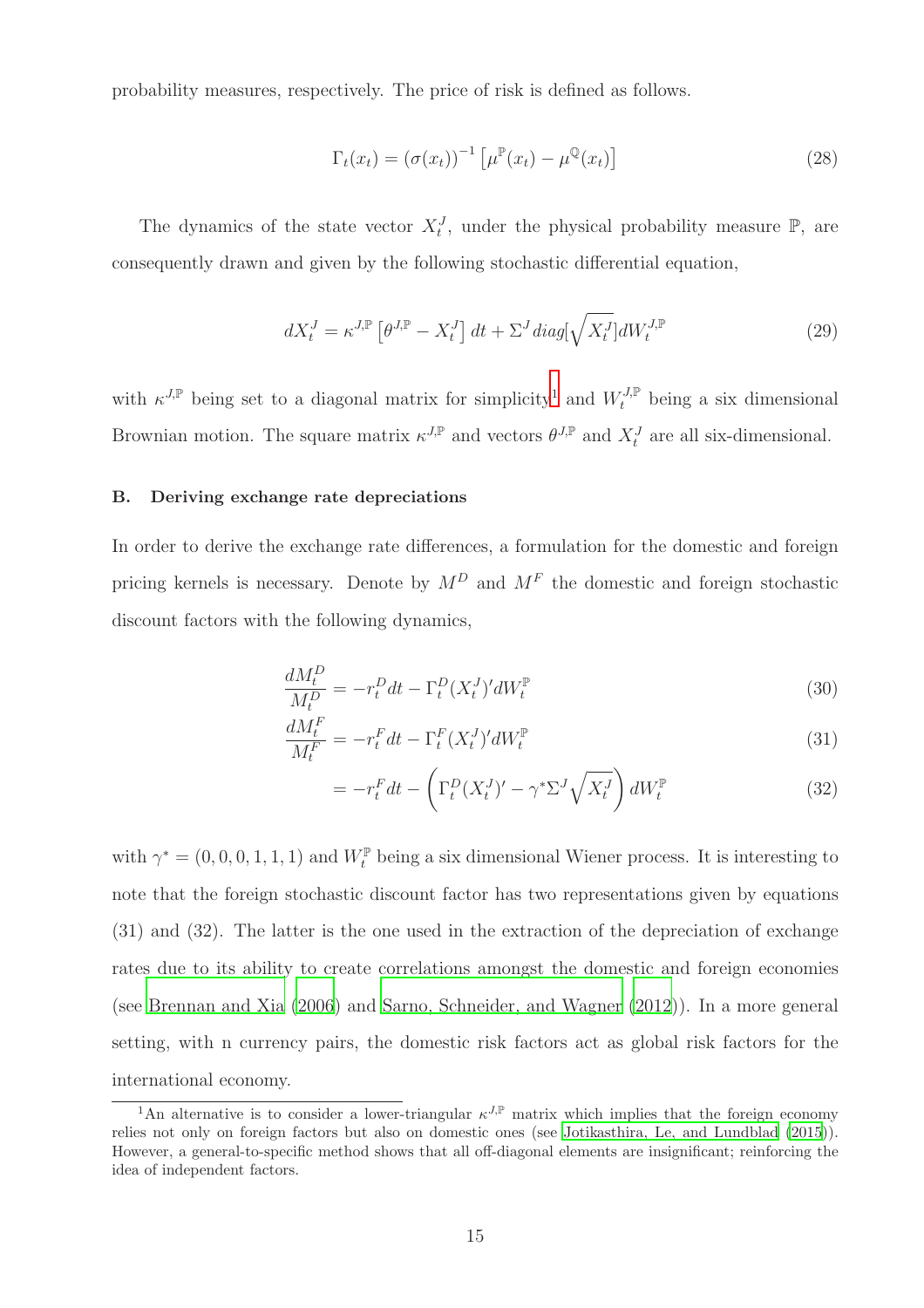Using equation (22), the dynamics of the exchange rate  $S_t$  are derived. Moreover, using Ito's lemma, the dynamics of the logarithm of the exchange rate, denoted by  $s_t$  are also retrieved. It is interesting to note that the dynamics of the exchange rate are no longer affine in the state variable.

$$
\frac{dS_t}{S_t} = \left(r_t^D - r_t^F + \gamma^* \Sigma^J \sqrt{X_t^J} \Gamma_t^D (X_t^J)\right) dt + \gamma^* \Sigma^J \sqrt{X_t^J} dW_t^{\mathbb{P}}
$$
\n(33)

$$
ds_t = \left(r_t^D - r_t^F + \gamma^* \Sigma^J \sqrt{X_t^J} \Gamma_t^D (X_t^J) - \frac{1}{2} \gamma^* \Sigma^J X_t^J \Sigma^{J'} \gamma^{*'}\right) dt + \gamma^* \Sigma^J \sqrt{X_t^J} dW_t^{\mathbb{P}} \tag{34}
$$

A clear parallelism is derived between the two equations above and equation (5), keeping in mind that  $r_t^D - r_t^F$  is the short rate differential and  $\gamma^* \Sigma^J \sqrt{X_t^J} dW_t^{\mathbb{P}}$  is the disturbance term.

#### C. Extracting currency risk premia

Having established the endogenous relationship of the variation in the logarithm of exchange rates implied by the model, the extraction of the risk premium is fairly straight-forward. Using equation (33), the drift is now composed of two components, the interest rate differentials and a second component, which englobes the risk premium, as shown below.

$$
rp_t = -\gamma^* \Sigma^J \sqrt{X_t^J} \Gamma_t^D (X_t^J) \tag{35}
$$

The risk premium is hence obtained by differencing the expectations of the exchange rate depreciation under the risk-neutral and physical probability measures. An equivalent representation can be derived using the dynamics of the logarithm of the exchange rate.

It is further possible to obtain a representation of the continuously compounded expected return of exchange rates by taking the expectation, under the physical measure, of equation (33).

$$
\mathbb{E}^{\mathbb{P}}\left[S_t^{ret}|\mathcal{F}_t\right] = r_t^D - r_t^F + \gamma^* \Sigma^J \sqrt{X_t^J} \Gamma_t^D(X_t^J) \tag{36}
$$

The expected return of exchange rates assumes rational expectations and sets the expectations of  $\gamma^* \Sigma^J \sqrt{X_t^J} dW_t^{\mathbb{P}}$ , under the data generating process measure, equal to zero.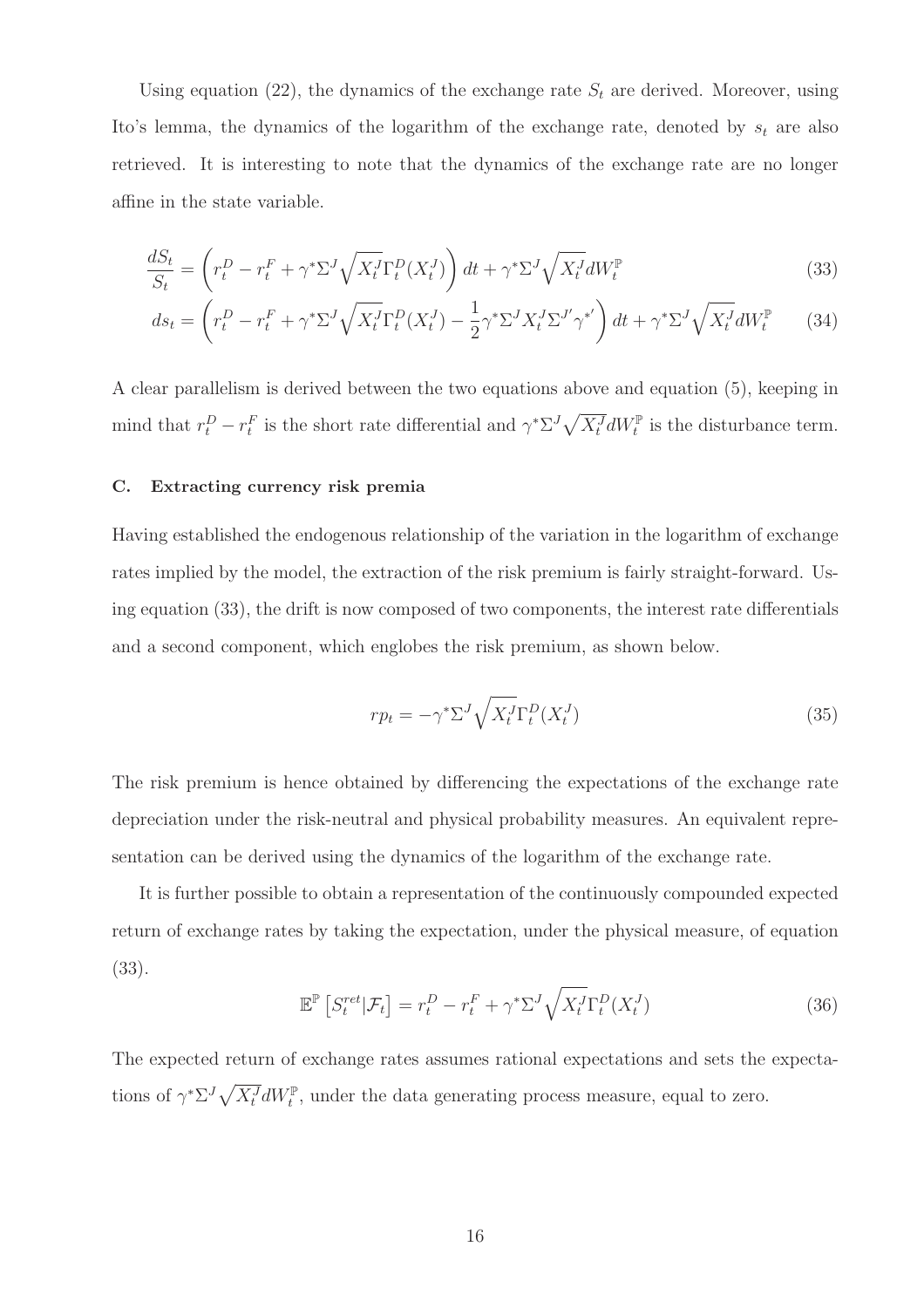This section is devoted to the empirical estimation of the bilateral AFNS with stochastic volatility on domestic and foreign zero-coupon yields. In a first instance, the characteristics of the data set are studied, sequentially, the estimation method is described and finally, all empirical results are presented.

#### A. Data description

The data set consists of monthly nominal yields for the United Kingdom and the United States, spanning from September 1989 to October 2008 and includes a set of nine maturities for each country, namely 3, 6, 12, 18, 24, 30, 36, 42 and 48 months. The time period includes the abandonment of the European Exchange Rate Mechanism in September 2002 by the UK as well as the beginning of the recent financial crisis caused by the burst of the housing bubble in the US market. The data set's timespan is specifically selected to coincide with the timespan of the data set included in Sarno, [Schneider, and Wagner \(2012](#page-51-2)), given it is the most recent paper in this strand of the literature, thus facilitating comparison of results. However, the use of short and medium term maturities is perfectly warranted as most violations of the uncovered interest rate parity are reported to occur in the short run, whilst empirical evidence supports claims of the parity holding in the long run. It is important to note that the sample conveniently excludes the period of the zero lower bound, as its inclusion would induce estimation problems. More particularly, during the zero lower bound, term structure models need to account for non-negative nominal rates that can stay at zero for a considerable amount of time, without zero being reflecting or absorbing. Such models includ[e shadow-rate models as well as affine models `a la](#page-51-4) Monfort, Pegoraro, Renne, and Roussellet [\(2014](#page-51-4)).

The data set is kindly made available by Jonathan Wright and can be found on the following link -http://econ.jhu.edu/directory/jonathan-wright-.

Additionally, the monthly GBP/USD spot exchange rate is obtained through Datastream, and is denominated in US dollars; the same timespan applies, commencing in September 1989 and ending in October 2008.

Table 1 displays the descriptive statistics, namely the mean, standard deviation, skew-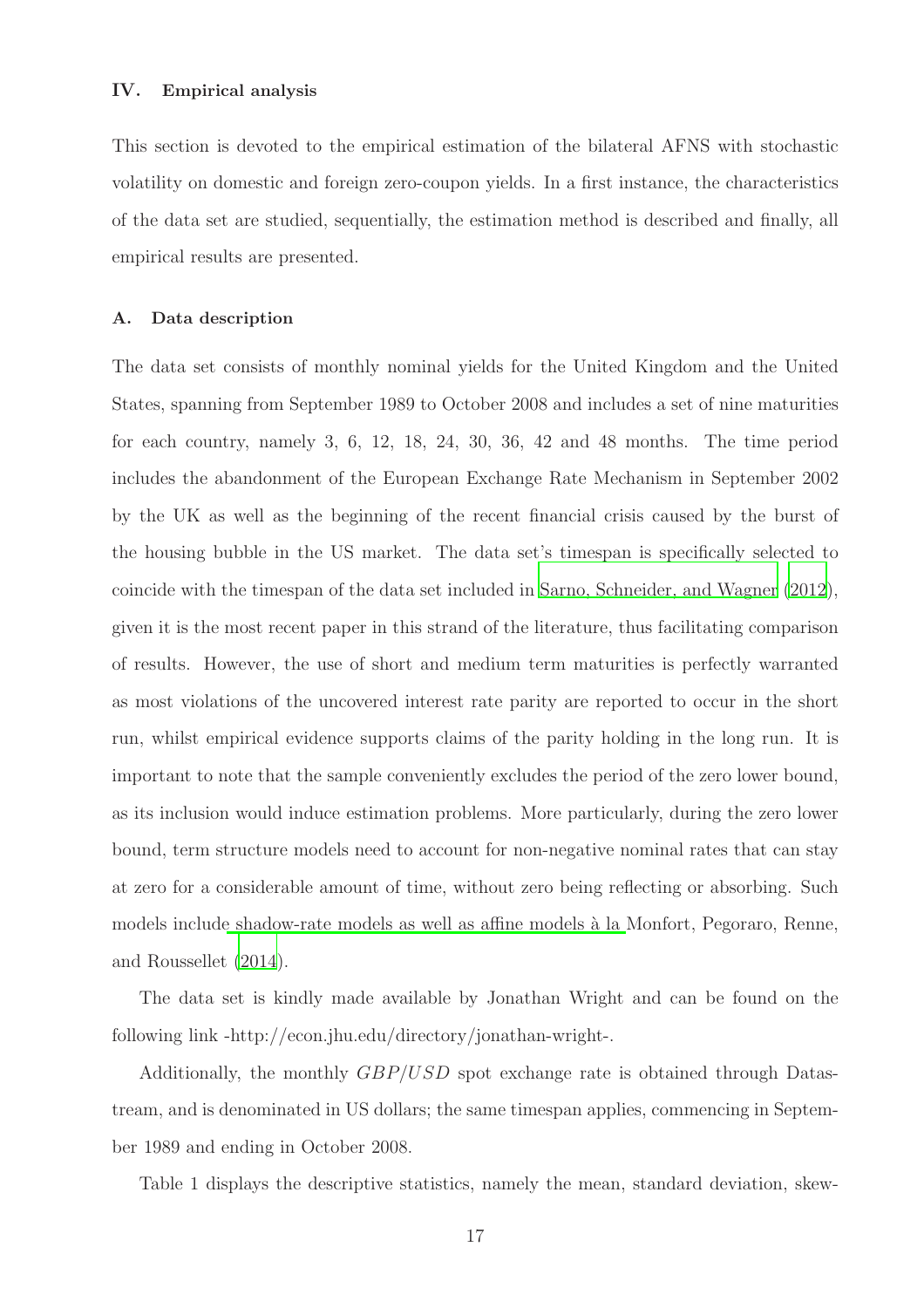ness, kurtosis and first lag autocorrelation, of the level of interest rates for the US and the UK as well as the level of the exchange rate and logarithm of the exchange rate. The UK yields are characterized by a positive skew and excess kurtosis, especially at short and medium term maturities. All variables have a high first autocorrelation, close to unity, indicating highly persistent behaviors.

#### [ Table 1 ]

Throughout the paper, differentials of variables are used. Panel A of Table 2 presents the descriptive statistics for the variables' differentials. Those are defined as the difference between domestic and foreign rates for yields at all maturities, and a first lag difference for exchange rates and the logarithm of exchange rates. Both exchange rate differentials display strong excess kurtosis. The results for the Fama regression in equation (4) are reported in Panel B of Table 2. The findings confirm the empirical results found in the majority of the literature, whereby the intercept of the regressions is statistically insignificant, while the slope coefficient rejects the null hypothesis of unity at all conventional significance levels. Additionally, the R squared coefficient displays a very weak goodness of fit. These results motivate the methodology of incorporating a time-varying risk premium.

# [ Table 2 ]

It is common practice to use three factors to fit the term structure of interest rates of a single country. Additionally, following convention, the level factor affects yields at all maturities, the slope factor influences short-term yields, whilst the curvature factor is of importance for medium-term maturities. The maturities used in this empirical section span from 3 to 48 months, hence justifying the use of three factors per economy. However, before proceeding to the estimation procedure, a preliminary study is conducted to best specify the model. A principal component analysis (PCA) is used to determine how many pricing factors are required to explain the cross-sectional variation of domestic and foreign yields. The loadings for the six first principal components for the entire set of maturities are reported on Table 3. The PCA results validate our use of 6 latent factors given the first six components explain 99.98% of the cross-sectional yield variation.

[ Table 3 ]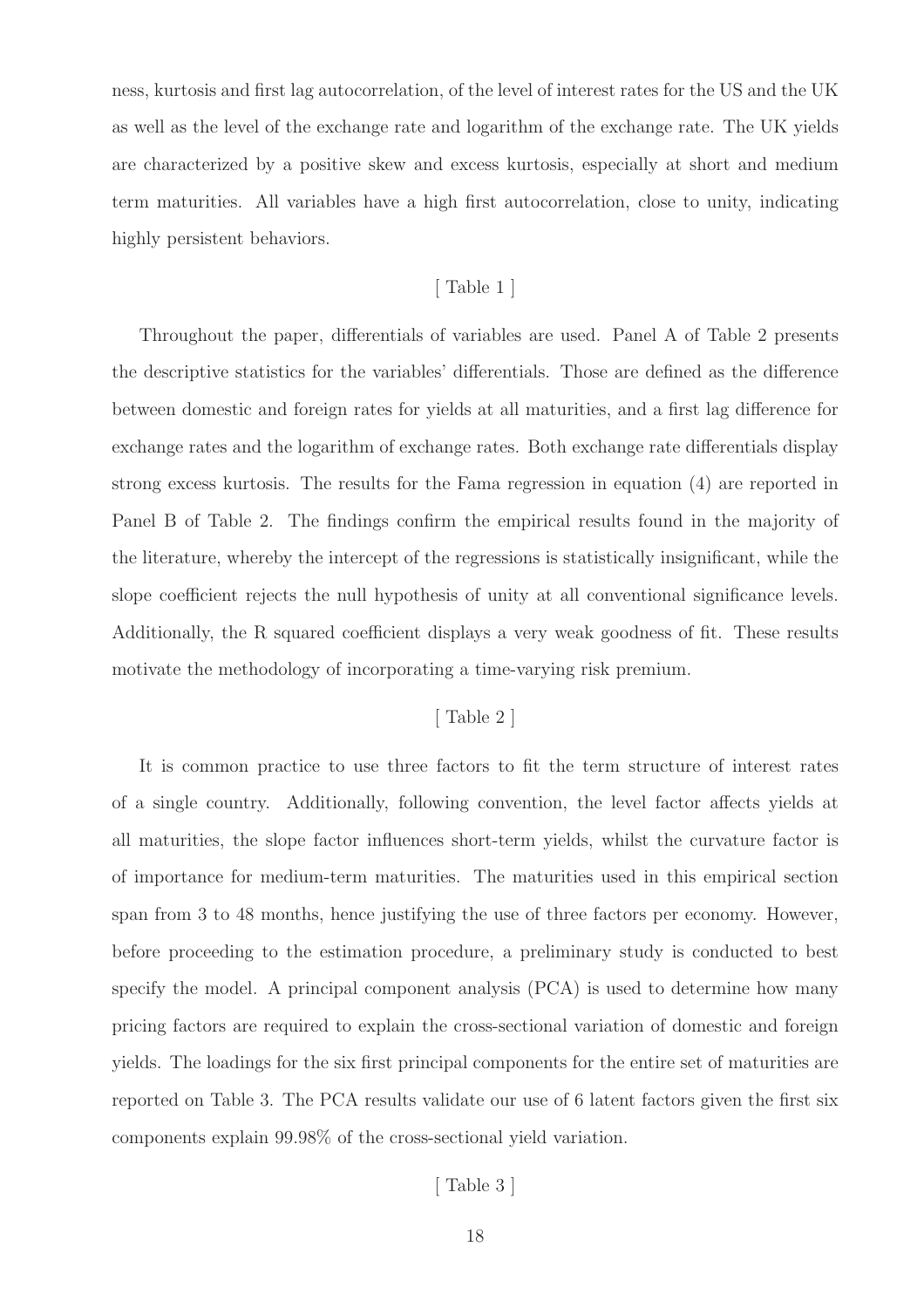#### B. Estimation procedure: Kalman filtering

The model, so far presented, naturally adopts a state space representation, with equations (37) and (38) below being the transition and measurement equations, respectively. The state-space representation is given below, in its discretized form, with  $X_t^J = (X_t^D, X_t^F)'$  and  $y(t,T) = (y(t,T)^D, y(t,T)^F)'$ ,

$$
X_T^J = \left[I - exp(-\kappa^{\mathbb{P}}(T-t))\right] \theta^{\mathbb{P}} + exp(-\kappa^{\mathbb{P}}(T-t)) X_t^J + \eta_t \tag{37}
$$

$$
y(t,T) = -\frac{A(t,T)}{T-t} - \frac{B(t,T)'}{T-t}X_t^J + \epsilon_t
$$
\n(38)

where the measurement errors  $\eta_t$  and  $\epsilon_t$  are assumed to be orthogonal and  $\epsilon_t$  is i.i.d.

The bilateral AFNS model with spanned volatility is estimated using a quasi-maximum likelihood method, in the same spirit as in [Fisher and Gilles](#page-49-10) [\(1996](#page-49-10)), [Jacobs and Karoui \(2009](#page-50-7)) and [Christensen, Lopez, and Rudebusch \(2010a\)](#page-49-1). A quasi-maximum likelihood procedure is straight-forward to implement and requires solely the first and second conditional moments. The moments conditions are displayed below.

$$
\mathbb{E}^{\mathbb{P}}\left[X_{T}^{J}|\mathcal{F}_{t}\right] = \left[I - exp(-\kappa^{\mathbb{P}}(T-t))\right]\theta^{\mathbb{P}} + exp(-\kappa^{\mathbb{P}}(T-t))X_{t}^{J}
$$
\n(39)

$$
\mathbb{V}^{\mathbb{P}}\left[X_{T}^{J}|\mathcal{F}_{t}\right] = \int_{t}^{T} exp(-\kappa^{\mathbb{P}}(T-s))\Sigma\sqrt{\mathbb{E}^{\mathbb{P}}\left[X_{s}^{J}|\mathcal{F}_{t}\right]}\sqrt{\mathbb{E}^{\mathbb{P}}\left[X_{s}^{J}|\mathcal{F}_{t}\right]}\Sigma' exp(-\kappa^{\mathbb{P}'}(T-s))ds
$$
(40)

The initial conditions for the Kalman filter are set to the unconditional mean and covariance matrix, given in equation (41) and (42).

$$
\hat{X}_0^J = \theta^{\mathbb{P}} \tag{41}
$$

$$
\hat{\Sigma_0} = \int_0^\infty \exp(-\kappa^{\mathbb{P}} s) \Sigma \sqrt{\theta^{\mathbb{P}}} \sqrt{\theta^{\mathbb{P}}}^{\prime} \Sigma^{\prime} \exp(-\kappa^{\mathbb{P}^{\prime}} s) ds \tag{42}
$$

The conditional and unconditional covariance matrix in equation (42) are estimated using the analytical solutions provided in [Jacobs and Karoui \(2009](#page-50-7)).

Finally, to estimate the logarithmic exchange depreciation implied by the model, a dis-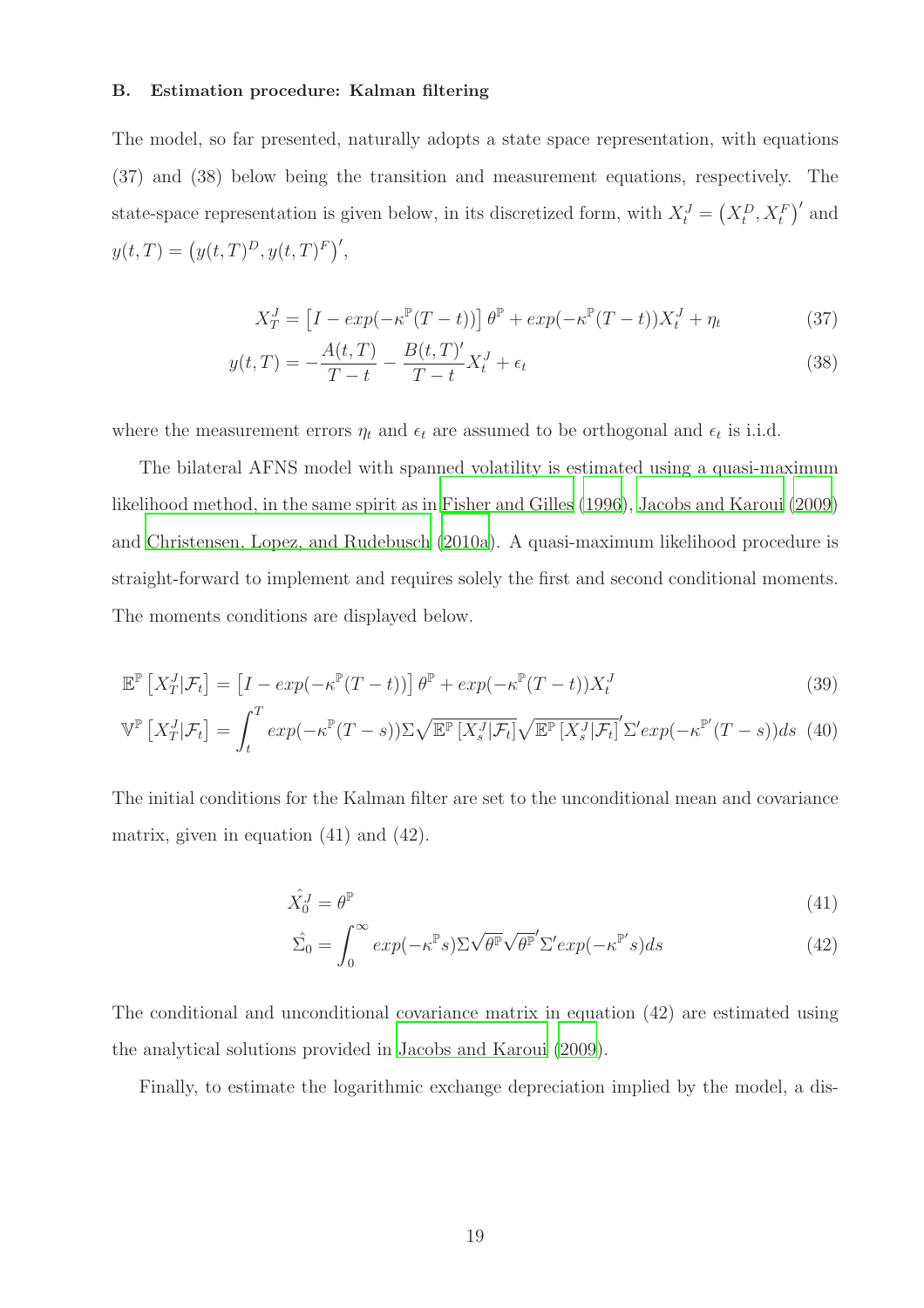cretization of equation (34) is used,

$$
\Delta s_{t+\omega} = \left[ r_t^D - r_t^F + \gamma^* \Sigma^J \sqrt{X_t^J} \Gamma_t^D (X_t^J) - \frac{1}{2} \gamma^* \Sigma^J X_t^J \Sigma^{J'} \gamma^{*'} \right] \omega + \gamma^* \Sigma^J \sqrt{X_t^J} \Delta W_{t+\omega}^{\mathbb{P}} \tag{43}
$$

where  $\Delta W_{t+\omega}^{\mathbb{P}}$  is approximated by the following expression.

$$
\Delta W_{t+\omega}^{\mathbb{P}} \approx \left[ \Sigma^{J} \sqrt{X_t^{J}} \right]^{-1} \left[ \Delta X_{t+\omega}^{J} - \left( \kappa^{\mathbb{P}} \left( \theta^{\mathbb{P}} - X_t^{J} \right) \right) \omega \right] \tag{44}
$$

The above expression is derived by re-arranging a discretized version of the state dynamics.

#### C. Empirical findings

The estimates for the six factor bilateral AFNS model with stochastic volatility are provided in Table 4. These results are found using solely the US and UK nominal yields with maturities 3, 6, 12, 18, 24, 30, 36, 42 and 48 months. The specification for the mean reversion matrix  $\kappa^{\mathbb{P}}$  is set to a diagonal matrix. The results indicate that the first and fourth factor do display near unit root behaviors. This result is clearer when the discretized states are considered. The estimates for the unconditional mean  $\theta^{\mathbb{P}}$  and diffusion matrix  $\Sigma$  are also displayed. The two mean reversion parameters, under the risk neutral probability measure,  $\lambda^D$  and  $\lambda^F$  are comparable to the ones found in the literature.

## [ Table 4 ]

Table 5 elaborates on the fit of the six factor bilateral AFNS model. Both the mean and root mean squared error (RMSE) are provided. It is clearly visible that the short maturities are extremely hard to fit. The shorter the maturity of the first yield in the sample, the higher the ability of extracting the appropriate cross-section of the yields. The fact that the shortest maturity used is 3 months, could explain the difficulty in fitting the short yields appropriately. Using swap and libor rates to bootstrap short rates has the potential to improve significantly the fit of short term yields, however, this exercise is left for future research. On the other hand, the fit of yields is successful especially in medium term maturities. Attention is drawn to Appendix B which contains a robustness check using a multilateral Gaussian AFNS model. The results for the US, using the bilateral AFNS model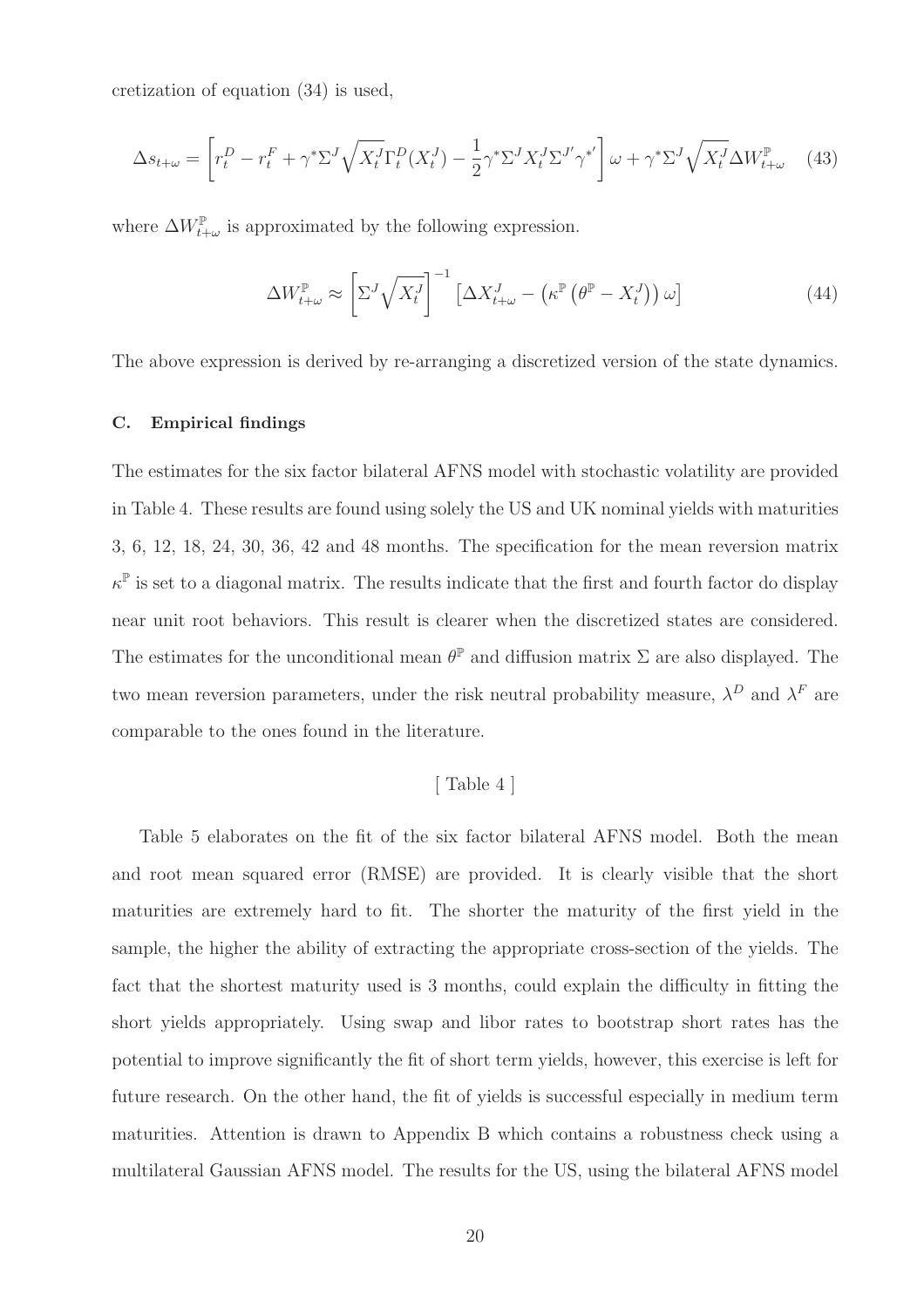with stochastic volatility, are comparable to those found in the multilateral Gaussian AFNS, while the fit for the UK is visibly poorer. This can be explained by the particularity of the UK term structure of interest rates which has succumbed an inversion of the yield curve.

# [ Table 5 ]

Table 6 allows to compare the findings of the model's implied logarithmic exchange rate depreciations with the actual variation in log exchange rates. The means of the two variables are significantly similar, while the standard deviation of the model implied depreciation is lower, which is a major improvement to the findings under the Gaussian AFNS model. The mean and standard deviation of the implied risk premium and expected exchange rate return are also reported. The risk premium is comparable to the ones found in similar studies.

# [ Table 6 ]

Moreover, Table 7 indicates that the correlation found between the actual and estimated exchange rate depreciations is equal to 16.03%. This finding might be misinterpreted as a poor fit, however it is important to note that comparable bilateral studies have found correlations well below  $10\%$  and on some occasions correlations slightly below  $0\%$ , thus indicating an improvement in the fit (see [Sarno, Schneider, and Wagner \(2012\)](#page-51-2)). Additionally, the implied risk premium does validate the two Fama conditions, hence providing empirical support to [Fama \(1984](#page-49-0))'s claim and indicating that the model does offer a correction to the uncovered interest rate parity by incorporating a time-dependent risk premium.

# [ Table 7 ]

In addition, Figure 1 displays the actual and estimated exchange rate depreciations' time series. It is noticeable that the mean is successfully captured, and the variance is closely matched. It is also clear that interest rate differentials are not the only drivers of exchange rate changes. The consideration of unspanned volatility and a macro-finance approach to the model are two interesting extensions of the current study which are left for future investigation.

# [ Figure 1 ]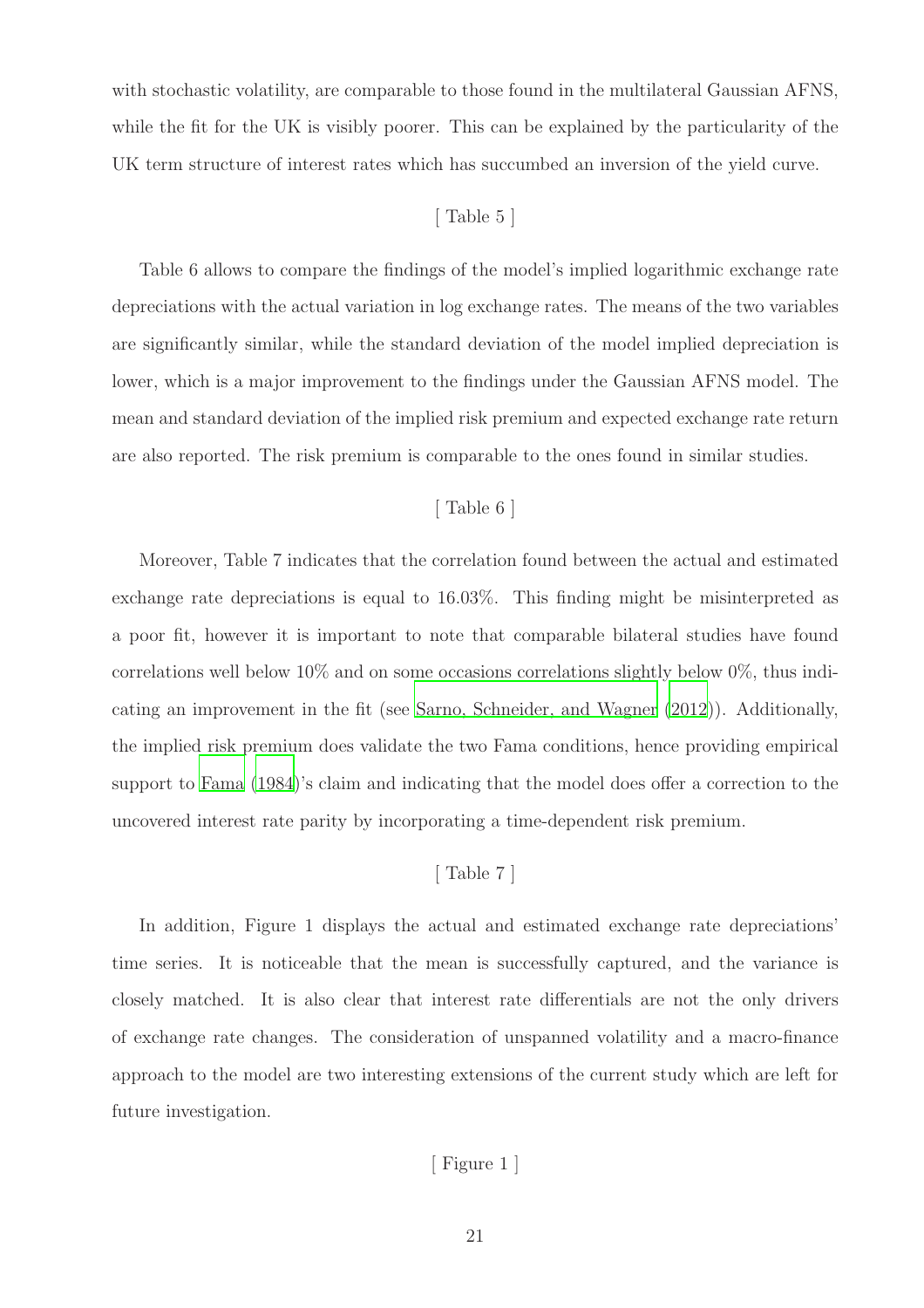Figure 2 plots the estimated expected exchange rate return and exchange rate risk premia. In recent literature, claims increasingly stipulate that currency risk premia are countercyclical. This graph also supports theories of countercyclicality, the risk premium thus tracking expected returns. Assuming the foreign country has a lower interest rate than the domestic country, the risk premium tends to be positive given an appreciation of the domestic currency is denoted by a decrease of the exchange rate. Vice-versa, a foreign country with historically higher interest rates than the domestic country will mostly display a negative currency risk premium in order to reflect the appreciation of the foreign currency which is coupled with an increase of the exchange rate. The more the domestic country is considered risky vis-a-vis the foreign country, the larger the magnitude of the risk premium. Hence, the higher the liquidity constraints and economic uncertainty, the more likely the risk premium is to increase, thus reinforcing arguments of flight-to-liquidity and flight-to-quality. Moreover, the expected return on the pound fluctuates between -1.07% and 8.75%; whilst its mean and standard deviation are equal to 3.06% and 2.08%, respectively. The estimation provides similar results with [Graveline \(2006\)](#page-50-1)'s findings using options prices. In particular, [Graveline \(2006\)](#page-50-1) did a comparative study between two models, with and without options. He concluded that models that do not use option prices usually display a lot of variability in currency expected returns. The findings in this paper show that option prices are not necessary to retrieve expected return on currencies that have a low variance.

# [ Figure 2 ]

Figure 3 provides a graphical representation of the contribution of each of the six risk factors to the risk premium. Interestingly, this figure corroborates [Graveline \(2006\)](#page-50-1)'s results by displaying the same low variances in risk premium contributions for risk factors that have a greater impact on exchange rates. Hence, the domestic and foreign curvature factors appear to be the key drivers of both exchange rate depreciations and currency risk premia, whilst they also appear to be the most persistent factors.

# [ Figures 3 and 4 ]

Finally, Figure 4 plots the contribution of a carry trade risk factor to the currency risk premium. The carry trade factor, in this case, is represented by the short interest rate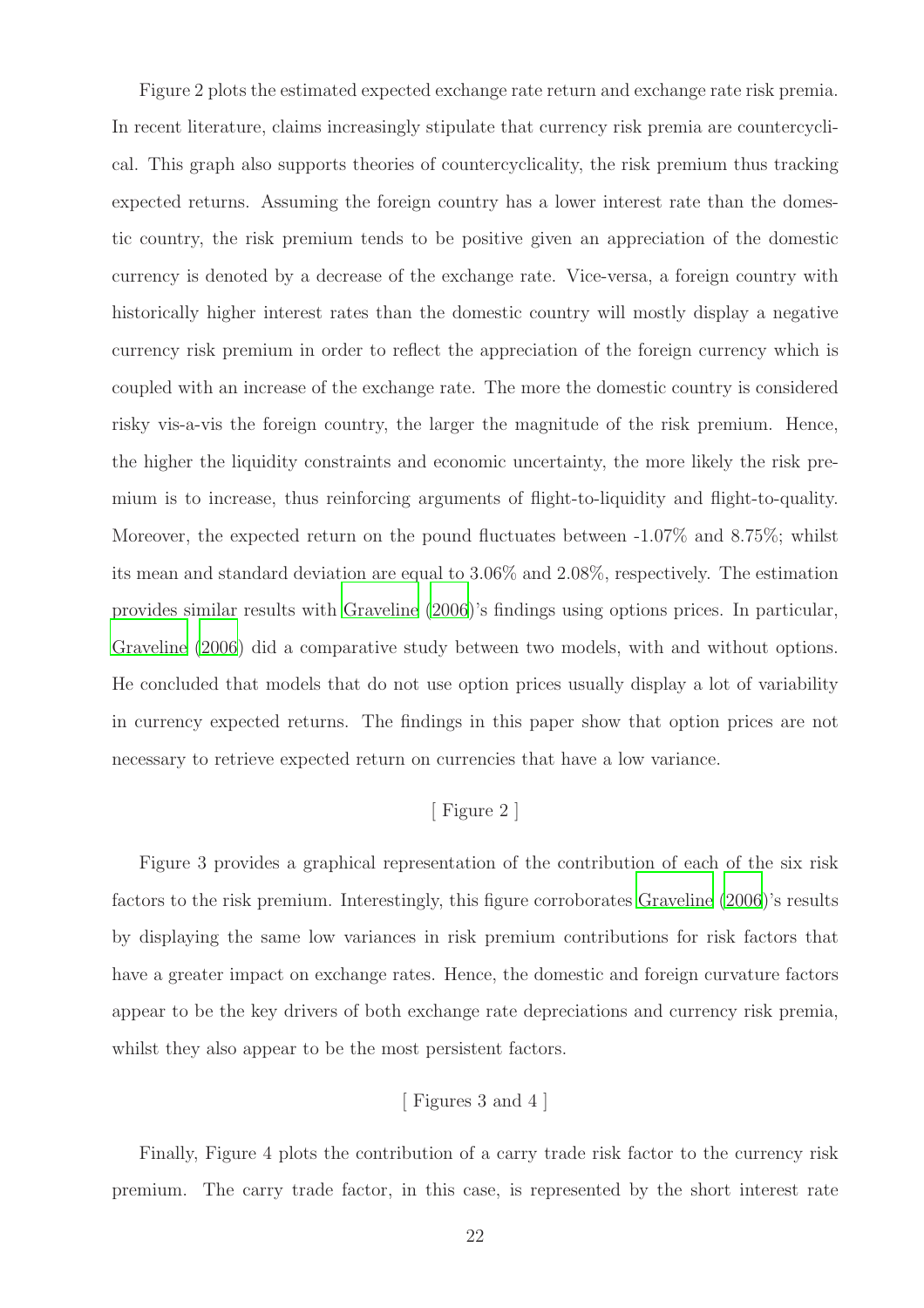differential. Using equation (25) and (26), the carry trade risk factor is easily derived by summing the fourth and fifth risk factors (ie. level and slope of the foreign economy, which in this case is the UK) and subtracting the first and second risk factors (ie. level and slope of the domestic economy, in this case the US). The contribution of the carry trade factor to currency risk premia, on average, is equal to -1.60%, whilst the integrity of the currency risk premium is on average equal to -5.66%. It is clear that the carry trade factor is a driver of currency risk premia, as demonstrated by [Lustig, Roussanov, and Verdelhan \(2010](#page-50-8)). However, the carry trade factor is found not to contain all the information of currency risk premia in its integrity, hence rendering the two curvature factors particularly important. Moreover, the carry trade risk factor's contribution to currency risk premia mainly contains exchange rate risk in short maturities, whilst it is contaminated by an additional component for interest rate risk in long maturities. A recent study by [Lustig, Stathopoulos, and Verdelhan \(2013](#page-50-9)) indicates that carry trade risk premia are indicative of temporary shocks and hence their term structure tends to be downward sloping. This finding is confirmed by the persistence of curvature factors which do not feature within carry trade factors. On the other hand, currency risk premia at long horizons seem to be driven by the permanent component of stochastic discount factors.

#### V. Conclusion

In conclusion, in this paper a bilateral AFNS model with stochastic volatility for the joint pricing of the term structure of interest rates for both the domestic and foreign countries that is further able to derive exchange rate variations is developed. The model proposed benefits from the Nelson-Siegel factor loadings yielding a robust and tractable estimation procedure. The no-arbitrage restrictions enhance the theoretical grounds whilst simultaneously allowing the extraction of currency risk premia.

This paper compares the effect of the different assumptions set on the diffusion of the process (ie. Gaussian or with stochastic volatility) on the properties adopted by the estimates of the yields, exchange rate variations and currency risk premia. To summarize, the use of a stochastic volatility version rather than a Gaussian take of the AFNS model comes with the detriment of having an inferior fit for the yields. However, the very inclusion of stochastic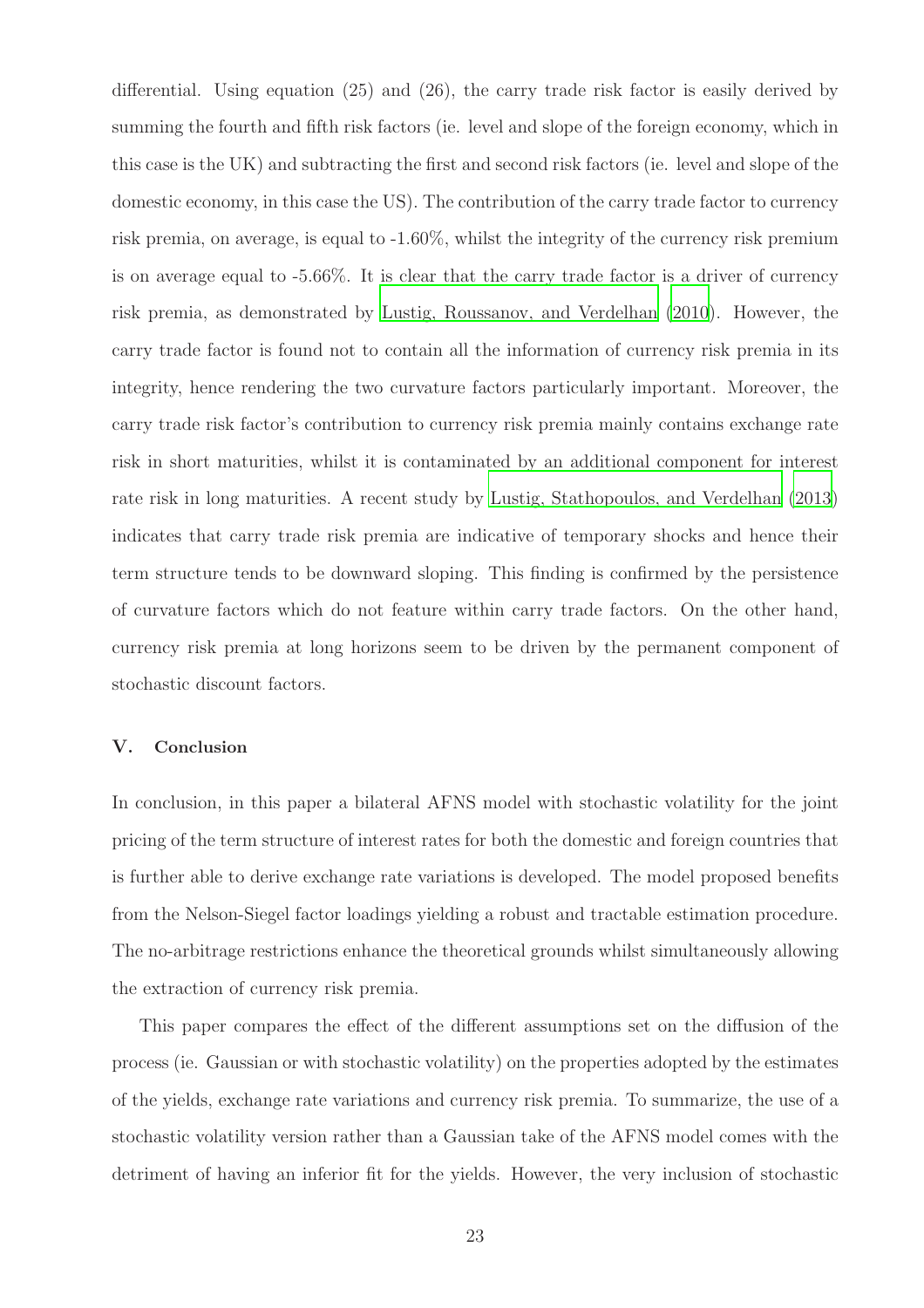volatility endows the model with the capacity to capture to some extent the volatility of exchange rate depreciations and successfully derive a risk premium that respects the two Fama conditions. The model's implied risk premium provides, thus, an adaptation of the uncovered interest rate parity that alleviates the recorded puzzle in the literature whilst solely assuming a departure from risk neutrality. On the other hand, a Gaussian AFNS model allows a better fit for the yields, whilst the variance of exchange rate fluctuations is not fully captured. It is interesting to note that the Gaussian AFNS is easily extended to a multi-currency model which not only benefits from an elegant estimation procedure, but also takes advantage of the fact that currency portfolios tend to be more predictable than individual exchange rates.

Finally, the extension of the stochastic volatility AFNS model to a multi-currency framework is left for future research.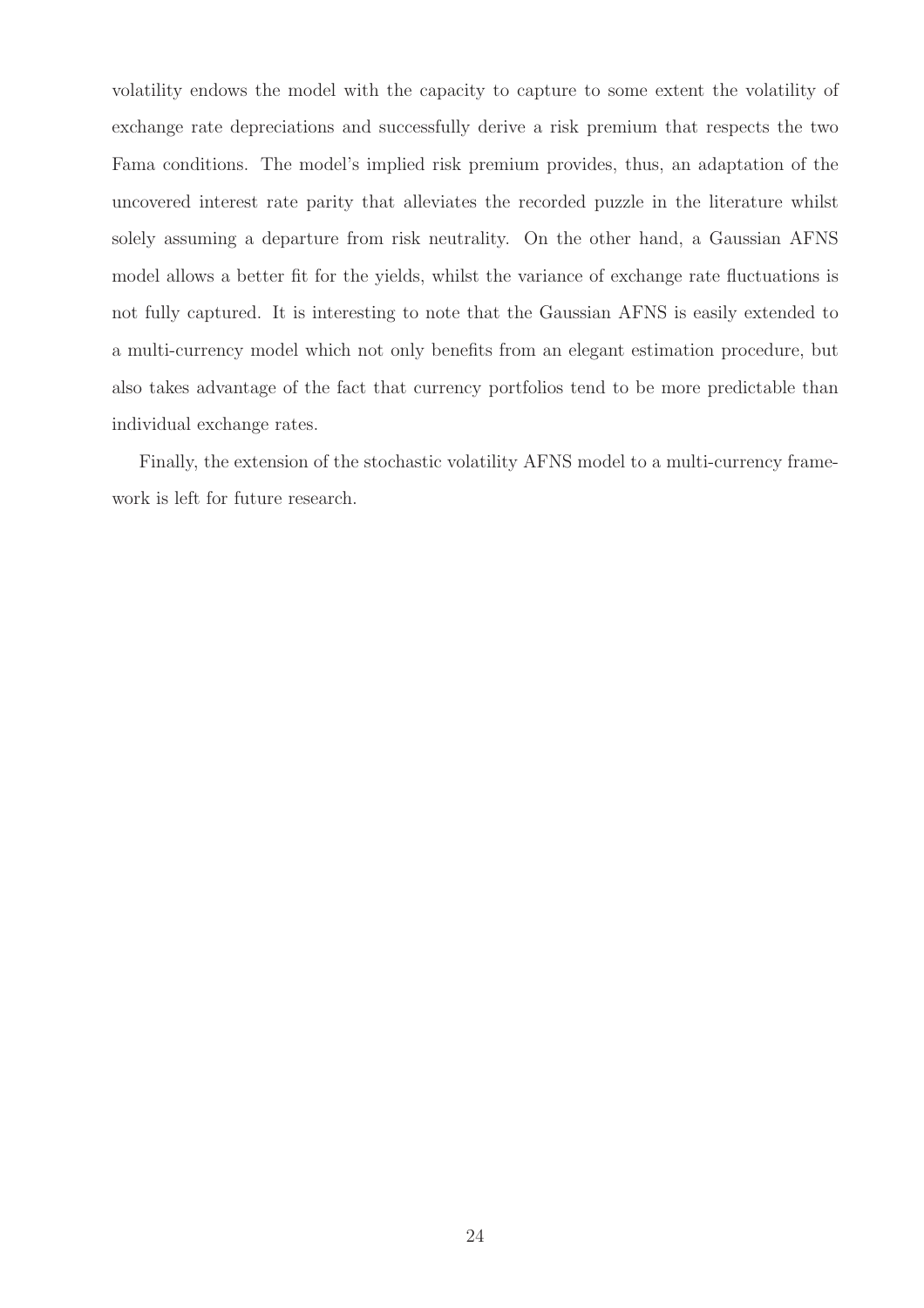| Panel A: Domestic Country - United States-                |        |           |                 |          |                 |
|-----------------------------------------------------------|--------|-----------|-----------------|----------|-----------------|
| Maturity                                                  | Mean   | Standard  | Skewness        | Kurtosis | Autocorrelation |
|                                                           |        | Deviation |                 |          |                 |
| 3 months                                                  | 0.0405 | 0.0178    | $-0.1129$       | 2.4204   | 0.9716          |
| 6 months                                                  | 0.0434 | 0.0184    | $-0.1388$       | 2.3578   | 0.9761          |
| 12 months                                                 | 0.0449 | 0.0183    | $-0.1729$       | 2.3694   | 0.9735          |
| 18 months                                                 | 0.0464 | 0.0179    | $-0.1604$       | 2.4065   | 0.9710          |
| 24 months                                                 | 0.0476 | 0.0174    | $-0.1286$       | 2.4320   | 0.9689          |
| 30 months                                                 | 0.0488 | 0.0170    | $-0.0874$       | 2.4381   | 0.9675          |
| 36 months                                                 | 0.0498 | 0.0165    | $-0.0415$       | 2.4270   | 0.9667          |
| 42 months                                                 | 0.0508 | 0.0162    | 0.0061          | 2.4036   | 0.9664          |
| 48 months                                                 | 0.0517 | 0.0158    | 0.0533          | 2.3731   | 0.9666          |
| Panel B: Foreign Country - United Kingdom-                |        |           |                 |          |                 |
| Maturity                                                  | Mean   | Standard  | <b>Skewness</b> | Kurtosis | Autocorrelation |
|                                                           |        | Deviation |                 |          |                 |
| 3 months                                                  | 0.0666 | 0.0289    | 1.7187          | 5.1836   | 0.9790          |
| 6 months                                                  | 0.0632 | 0.0270    | 1.7349          | 5.3003   | 0.9759          |
| 12 months                                                 | 0.0624 | 0.0244    | 1.5979          | 5.0414   | 0.9711          |
| 18 months                                                 | 0.0626 | 0.0233    | 1.4388          | 4.5814   | 0.9708          |
| 24 months                                                 | 0.0630 | 0.0226    | 1.2987          | 4.1433   | 0.9717          |
| 30 months                                                 | 0.0634 | 0.0222    | 1.1902          | 3.7899   | 0.9730          |
| 36 months                                                 | 0.0637 | 0.0219    | 1.1094          | 3.5196   | 0.9745          |
| 42 months                                                 | 0.0640 | 0.0217    | 1.0496          | 3.3161   | 0.9758          |
| 48 months                                                 | 0.0642 | 0.0216    | 1.0046          | 3.1617   | 0.9771          |
| Panel C: Exchange rate and logarithm of the exchange rate |        |           |                 |          |                 |
| Maturity                                                  | Mean   | Standard  | Skewness        | Kurtosis | Autocorrelation |
|                                                           |        | Deviation |                 |          |                 |
| $S_t$                                                     | 1.6778 | 0.1685    | 0.5156          | 2.2601   | 0.9602          |
| $s_{\it t}$                                               | 0.5126 | 0.0987    | 0.3673          | 2.1500   | 0.9608          |

## Table 1: Descriptive statistics of the level of interest rates and exchange rates

NOTE: The descriptive statistics for the level of domestic and foreign yields at all the maturity set and the exchange rate and logarithmic exchange rate are given. The data comprises of monthly nominal zero coupon bond yields for the US and the UK and the GBP/USD exchange rate denominated in US dollars, from SEPTEMBER 1989 TO OCTOBER 2008.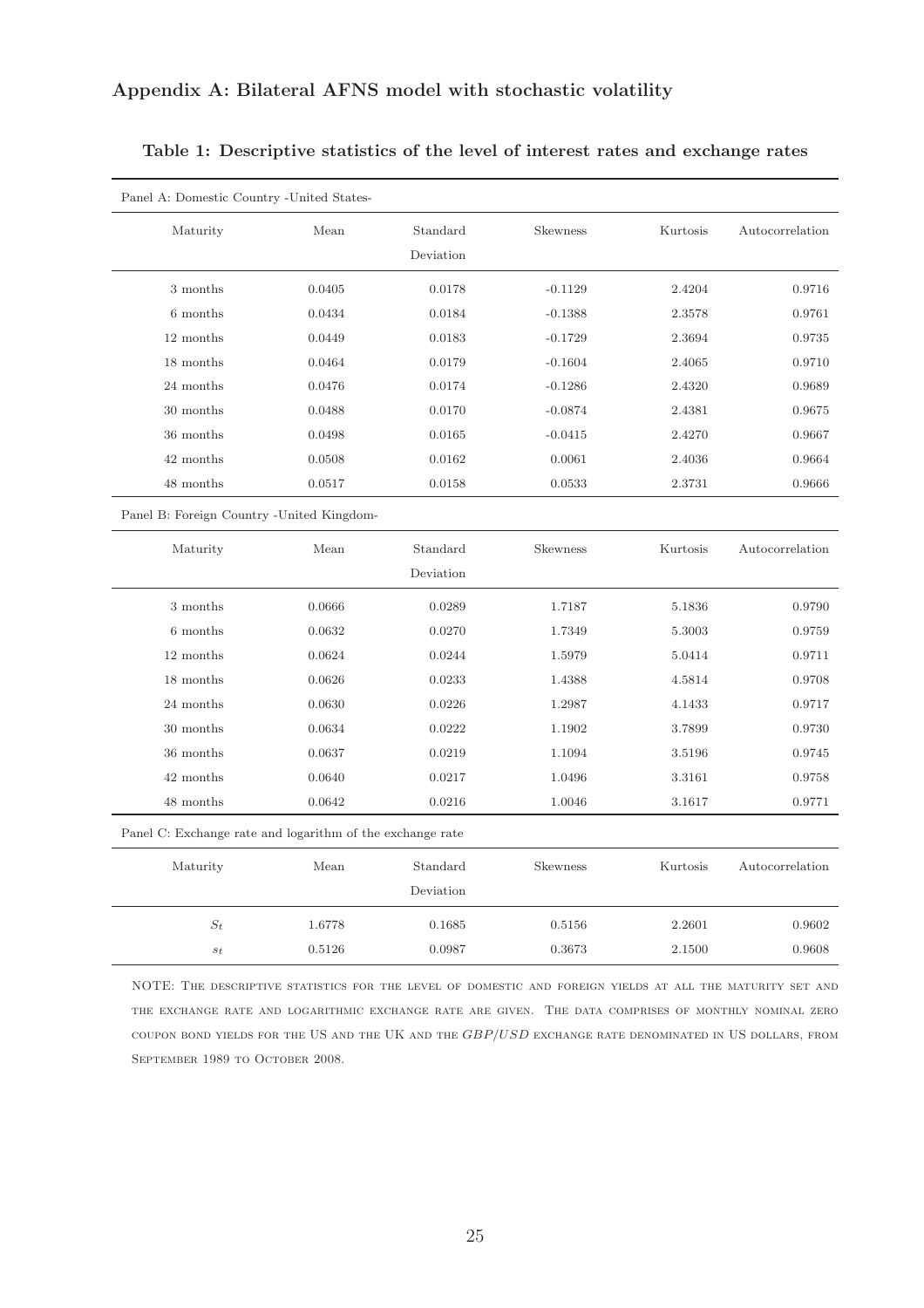| Panel A: Descriptive Statistics on variable differentials |           |                       |                 |              |                 |
|-----------------------------------------------------------|-----------|-----------------------|-----------------|--------------|-----------------|
| Variable                                                  | Mean      | Standard<br>Deviation | <b>Skewness</b> | Kurtosis     | Autocorrelation |
| $y_3^D - y_3^F$                                           | $-0.0260$ | 0.0214                | $-1.0106$       | 3.0320       | 0.9747          |
| $y_6^D - y_6^F$                                           | $-0.0198$ | 0.0194                | $-0.9846$       | 3.1179       | 0.9796          |
| $y_{12}^D - y_{12}^F$                                     | $-0.0175$ | 0.0165                | $-0.8513$       | 2.9694       | 0.9726          |
| $y_{18}^D - y_{18}^F$                                     | $-0.0163$ | 0.0148                | $-0.8185$       | 3.0088       | 0.9695          |
| $y_{24}^D - y_{24}^F$                                     | $-0.0154$ | 0.0135                | $-0.7860$       | 3.0647       | 0.9668          |
| $y_{30}^D - y_{30}^F$                                     | $-0.0146$ | 0.0126                | $-0.7493$       | 3.1037       | 0.9644          |
| $y_{36}^D - y_{36}^F$                                     | $-0.0139$ | 0.0118                | $-0.7096$       | 3.1137       | 0.9623          |
| $y_{42}^D - y_{42}^F$                                     | $-0.0132$ | 0.0113                | $-0.6698$       | 3.0963       | 0.9606          |
| $y_{48}^D - y_{48}^F$                                     | $-0.0134$ | 0.0113                | $-0.5359$       | 2.9016       | 0.9627          |
| $S_t-S_{t-1}$                                             | 0.0009    | 0.0466                | $-1.3608$       | 8.5506       | 0.1267          |
| $s_t - s_{t-1}$                                           | 0.0005    | 0.0270                | $-1.1966$       | 7.6103       | 0.1219          |
| Panel B: Fama Regression                                  |           |                       |                 |              |                 |
| Variable                                                  |           | $\alpha$              | $\beta$         | $t[\beta=1]$ | $R^2$           |
|                                                           |           | $-0.0003$             | $-0.0313$       | $-12.2090$   | 0.0006          |
|                                                           |           | (0.0028)              | (0.0845)        |              |                 |

Table 2: Stylized facts of interest rates and exchange rates differentials

NOTE: The descriptive statistics for the differentials of domestic and foreign yields at all the maturity set and the exchange rate and logarithmic exchange rate are given in Panel A. The results of the Fama regression are provided in Panel B. The numbers in parenthesis are the standard errors of the estimates. THE DATA COMPRISES OF MONTHLY NOMINAL ZERO COUPON BOND YIELDS FOR THE US AND THE UK AND THE GBP/USD exchange rate denominated in US dollars, from September 1989 to October 2008.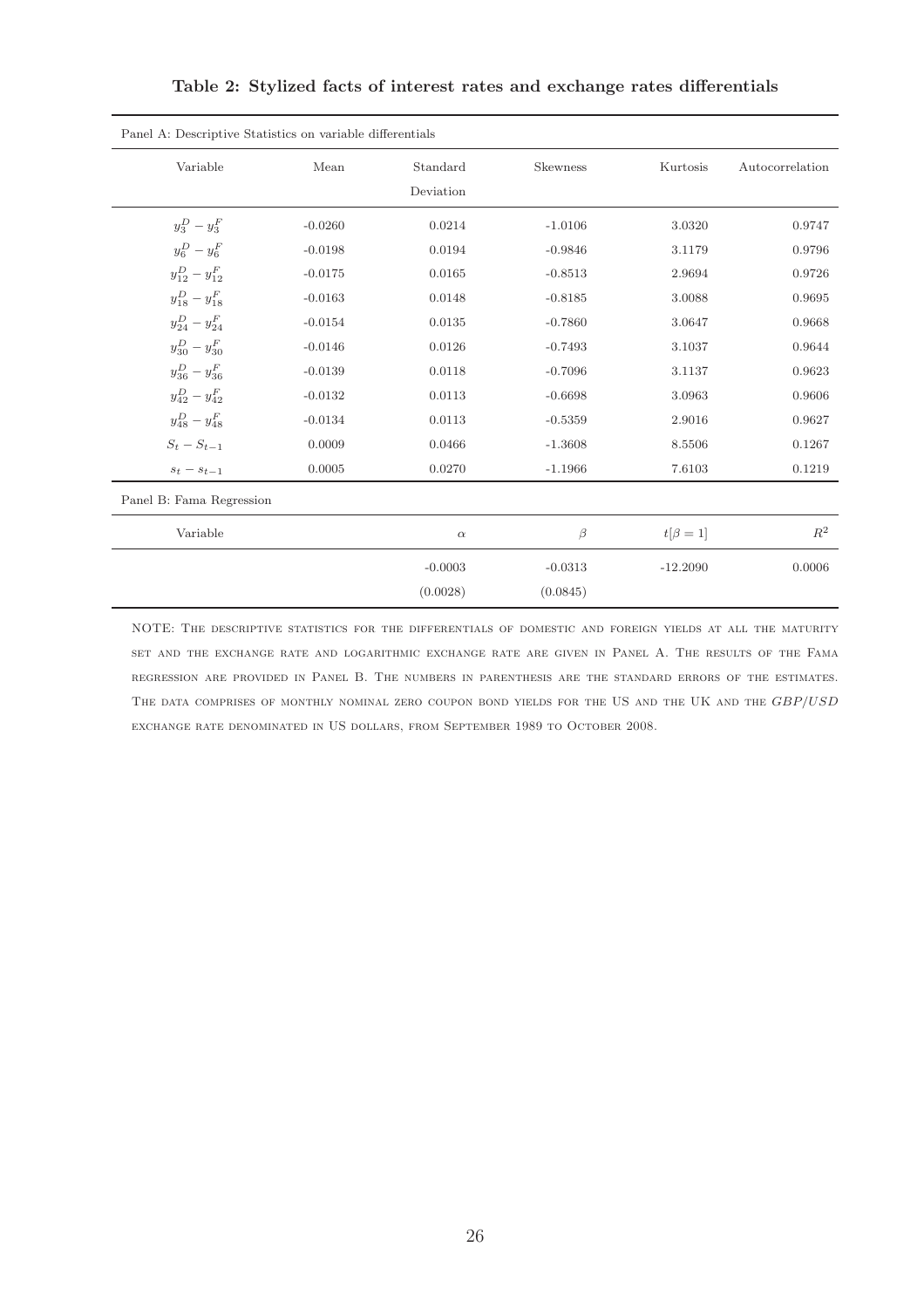| Sixth PC  | Fifth PC  | Fourth PC | Third PC  | Second PC | First PC | Maturity          |
|-----------|-----------|-----------|-----------|-----------|----------|-------------------|
| 0.6147    | 0.0661    | 0.4628    | 0.2843    | 0.3175    | 0.1801   | $y_3^D$           |
| $-0.2112$ | 0.1315    | 0.3217    | 0.2584    | 0.3433    | 0.1862   | $y_6^D$           |
| $-0.3551$ | 0.0349    | 0.1071    | 0.1353    | 0.3340    | 0.1895   | $y^D_{12}$        |
| $-0.2756$ | $-0.0320$ | $-0.0449$ | 0.0381    | 0.3101    | 0.1895   | $y_{18}^D$        |
| $-0.1437$ | $-0.0599$ | $-0.1512$ | $-0.0379$ | 0.2817    | 0.1880   | $y^D_{24}$        |
| $-0.0110$ | $-0.0584$ | $-0.2266$ | $-0.0979$ | 0.2527    | 0.1858   | $y^D_{30}$        |
| 0.1066    | $-0.0379$ | $-0.2810$ | $-0.1458$ | 0.2249    | 0.1833   | $y^D_{36}$        |
| 0.2053    | $-0.0059$ | $-0.3212$ | $-0.1844$ | 0.1988    | 0.1806   | $y^D_{42}$        |
| 0.2860    | 0.0323    | $-0.3511$ | $-0.2159$ | 0.1747    | 0.1778   | $y_{48}^D$        |
| $-0.1615$ | 0.5749    | $-0.3411$ | 0.4696    | $-0.3049$ | 0.3251   | $y_3^F\,$         |
| 0.3827    | $-0.1926$ | $-0.1346$ | 0.3475    | $-0.2494$ | 0.3106   | $y_6^F\,$         |
| $-0.0901$ | $-0.4419$ | 0.0071    | 0.1653    | $-0.1885$ | 0.2863   | $y_{12}^{\cal F}$ |
| $-0.1258$ | $-0.3792$ | 0.0729    | 0.0107    | $-0.1594$ | 0.2760   | $y_{18}^{\cal F}$ |
| $-0.1100$ | $-0.2355$ | 0.1183    | $-0.1083$ | $-0.1442$ | 0.2679   | $y^F_{24}$        |
| $-0.0743$ | $-0.0735$ | 0.1507    | $-0.1977$ | $-0.1370$ | 0.2617   | $y^F_{30}$        |
| $-0.0297$ | 0.0854    | 0.1750    | $-0.2656$ | $-0.1342$ | 0.2569   | $y^F_{36}$        |
| 0.0175    | 0.2339    | 0.1943    | $-0.3178$ | $-0.1339$ | 0.2533   | $y^F_{42}$        |
| 0.0637    | 0.3702    | 0.2104    | $-0.3588$ | $-0.1350$ | 0.2504   | $y_{48}^{\cal F}$ |
| 99.98     | 99.94     | 99.83     | 99.61     | 97.46     | 87.83    | % explained       |
|           |           |           |           |           |          |                   |

Table 3: First three principal components in nominal yields

NOTE: The loadings of the yields of the set of maturities on the first six principal components are given. The percentage of all bond yields' cross-sectional variation accounted for by each component is displayed on the final row. The data comprises of monthly zero coupon bonds from September 1989 to October 2008 for THE UNITED STATES AND THE UNITED KINGDOM.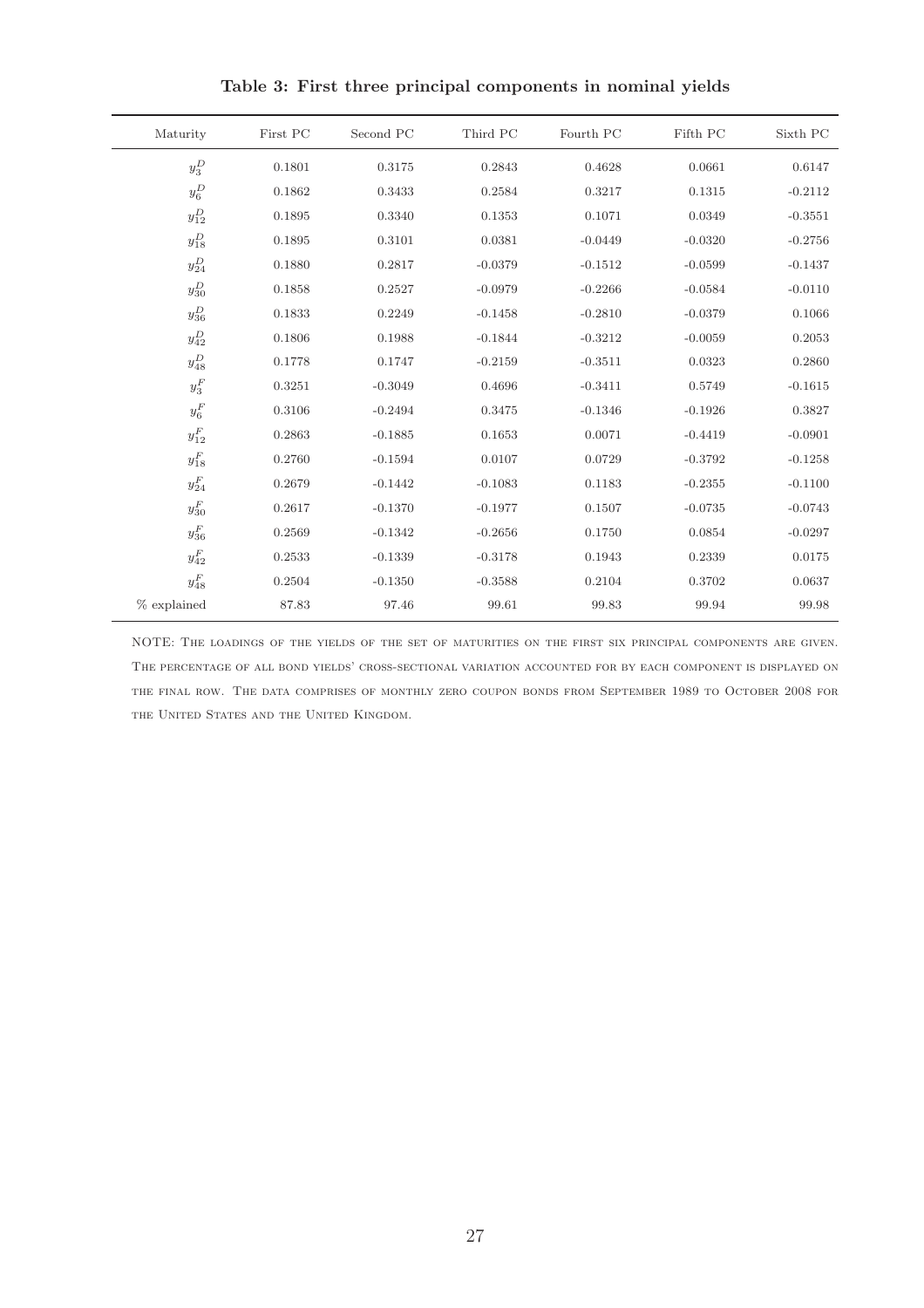| $\kappa_{i,i}^{\mathbb{P}}$ | $\theta^P$ | $\Sigma_{i,i}$ |
|-----------------------------|------------|----------------|
| 0.1000                      | 0.0099     | 0.0163         |
| (0.000032)                  | (0.000034) | (0.000120)     |
| 0.1996                      | 0.0243     | 0.0583         |
| (0.000032)                  | (0.000058) | (0.001229)     |
| 0.4997                      | 0.0328     | 0.0325         |
| (0.000032)                  | (0.000077) | (0.000216)     |
| 0.0991                      | 0.0100     | 0.0319         |
| (0.000048)                  | (0.000068) | (0.008248)     |
| 0.1985                      | 0.0396     | 0.0841         |
| (0.000077)                  | (0.000901) | (0.030020)     |
| 0.4995                      | 0.0264     | 0.0442         |
| (0.000041)                  | (0.000625) | (0.024991)     |

Table 4: 6 factor BAFNS estimates for domestic and foreign rates

NOTE: THE ESTIMATED PARAMETERS OF THE  $\kappa^{\mathbb{P}}$  matrix,  $\theta^{\mathbb{P}}$  vector, and diagonal diffusion matrix  $\Sigma_{i,i}$  are given for THE SIX-FACTOR BILATERAL AFNS MODEL FOR DOMESTIC AND FOREIGN YIELDS. THE ESTIMATED VALUE OF  $\lambda^D$  is 0.4974 with standard deviation of 0.000045 and  $\lambda^F$  is 0.4965 with standard deviation of 0.000156. The numbers in parentheses are the standard deviations of the estimated parameters. The log likelihood is equal to 10290.1208.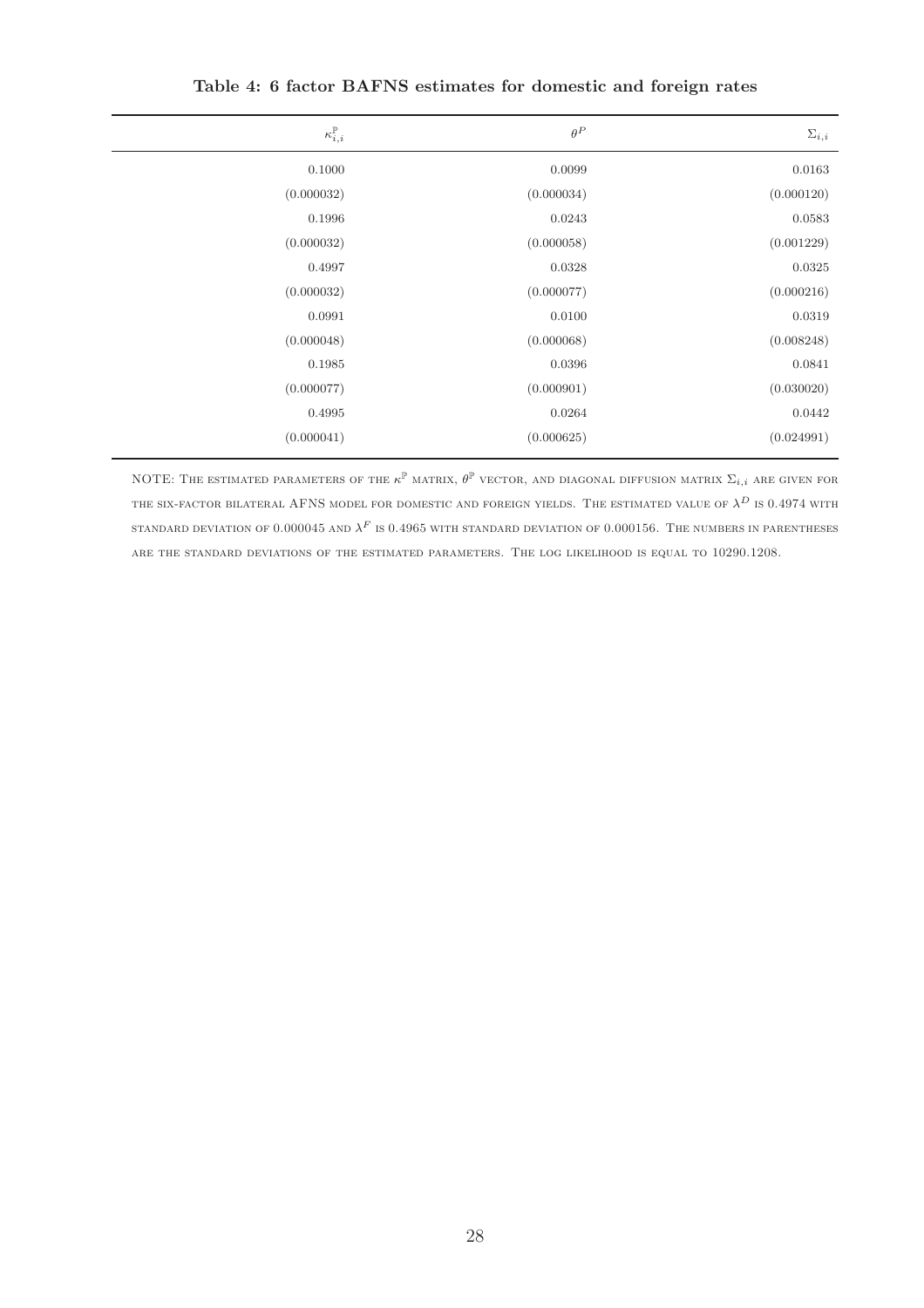| Maturity in months | Mean(in bp) | RMSE(in bp)   |
|--------------------|-------------|---------------|
| $y_3^D$            | 17.1459     | $36.9274\,$   |
| $y_6^D$            | $-1.9856$   | 16.1301       |
| $y^D_{12}$         | $-0.7299$   | 5.5918        |
| $y_{18}^D$         | $-0.2130$   | $1.6230\,$    |
| $y^D_{24}$         | $0.0060\,$  | 0.0382        |
| $y^D_{30}$         | $-0.0479$   | 1.0435        |
| $y^D_{36}$         | $-0.4106$   | $2.3444\,$    |
| $y^D_{42}$         | $-1.0902$   | $3.9866\,$    |
| $y_{48}^D$         | $-2.0643$   | 5.8888        |
| $y_3^{\cal F}$     | $-14.7128$  | $\rm 47.0974$ |
| $y_6^F$            | 9.6541      | 18.0715       |
| $y^F_{12}$         | 6.5452      | $8.6486\,$    |
| $y_{18}^{\cal F}$  | 0.6465      | 4.6115        |
| $y^F_{24}$         | $-1.1010$   | 1.3787        |
| $y^F_{30}$         | 0.9950      | $3.3367\,$    |
| $y^F_{36}$         | 6.0909      | $6.8855\,$    |
| $y^F_{42}$         | 13.3451     | 9.7477        |
| $y_{48}^{\cal F}$  | 22.0650     | $16.1391\,$   |

Table 5: Measures of fit for the bilateral AFNS model

NOTE: The mean and RMSE of fitted errors of the six-factor bilateral AFNS model with stochastic volatility for domestic and foreign yields are given. All values are measured in basis points. The nominal yields span from September 1989 to October 2008.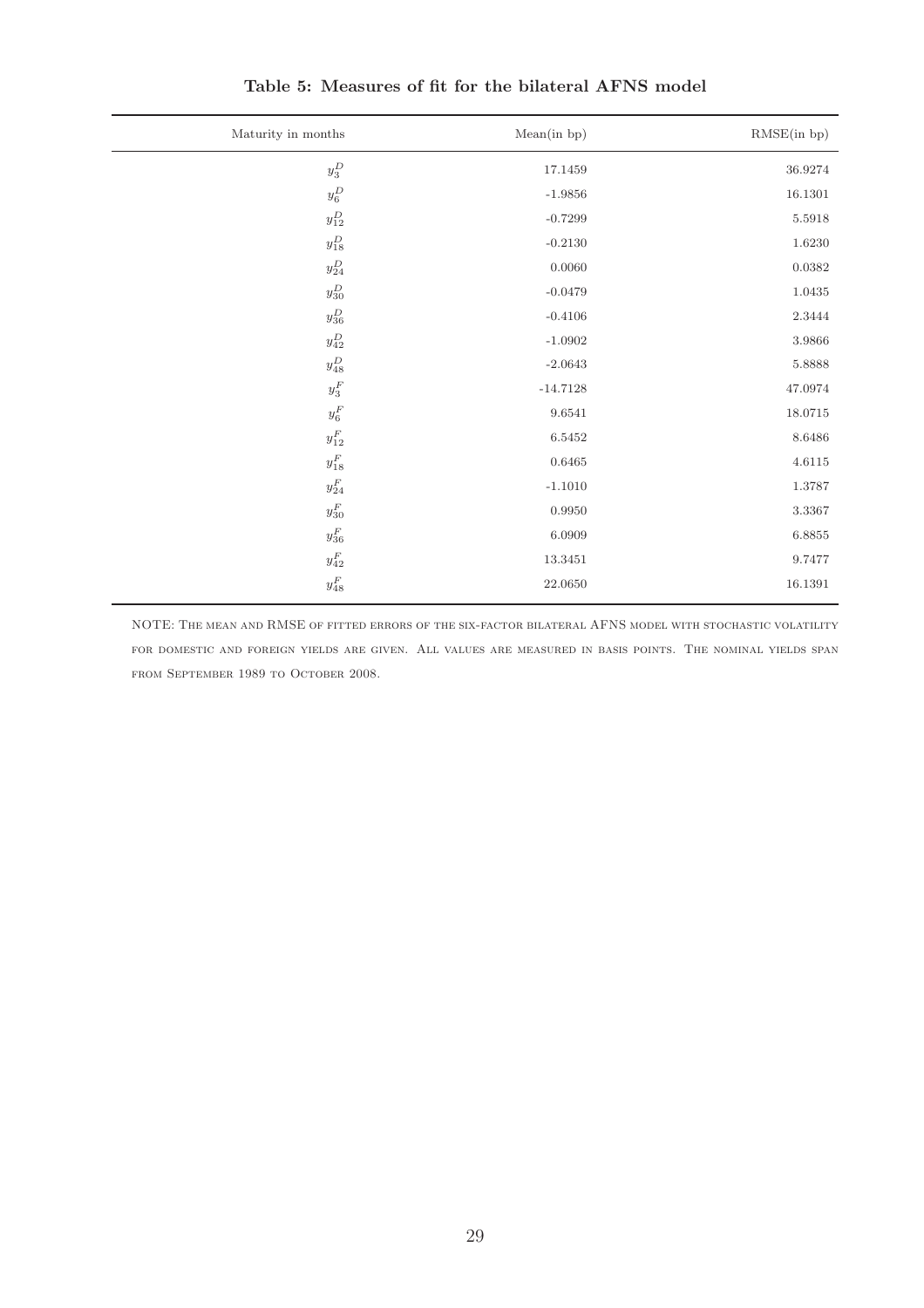# Table 6: Model implied findings

| Variable           | $\Delta s_{t+1}$ | $\Delta s_{t+1}$ | $\sim$<br>$rp_t$ | $\mathbb{E}^{\mathbb{P}}\left S_t^{\hat{r}et}  \mathcal{F}_t\right $ |
|--------------------|------------------|------------------|------------------|----------------------------------------------------------------------|
| Mean               | 0.0005           | 0.0006           | $-0.0566$        | 0.0306                                                               |
| Standard deviation | 0.0270           | 0.0172           | 0.0224           | 0.0203                                                               |

NOTE: The mean and standard deviation of the implied exchange rate depreciation, risk premium and exchange rate expected return are provided. The actual depreciation exchange rate mean and standard deviation are also included to facilitate the comparison with the estimates. The exchange rates span from September 1989 to October 2008.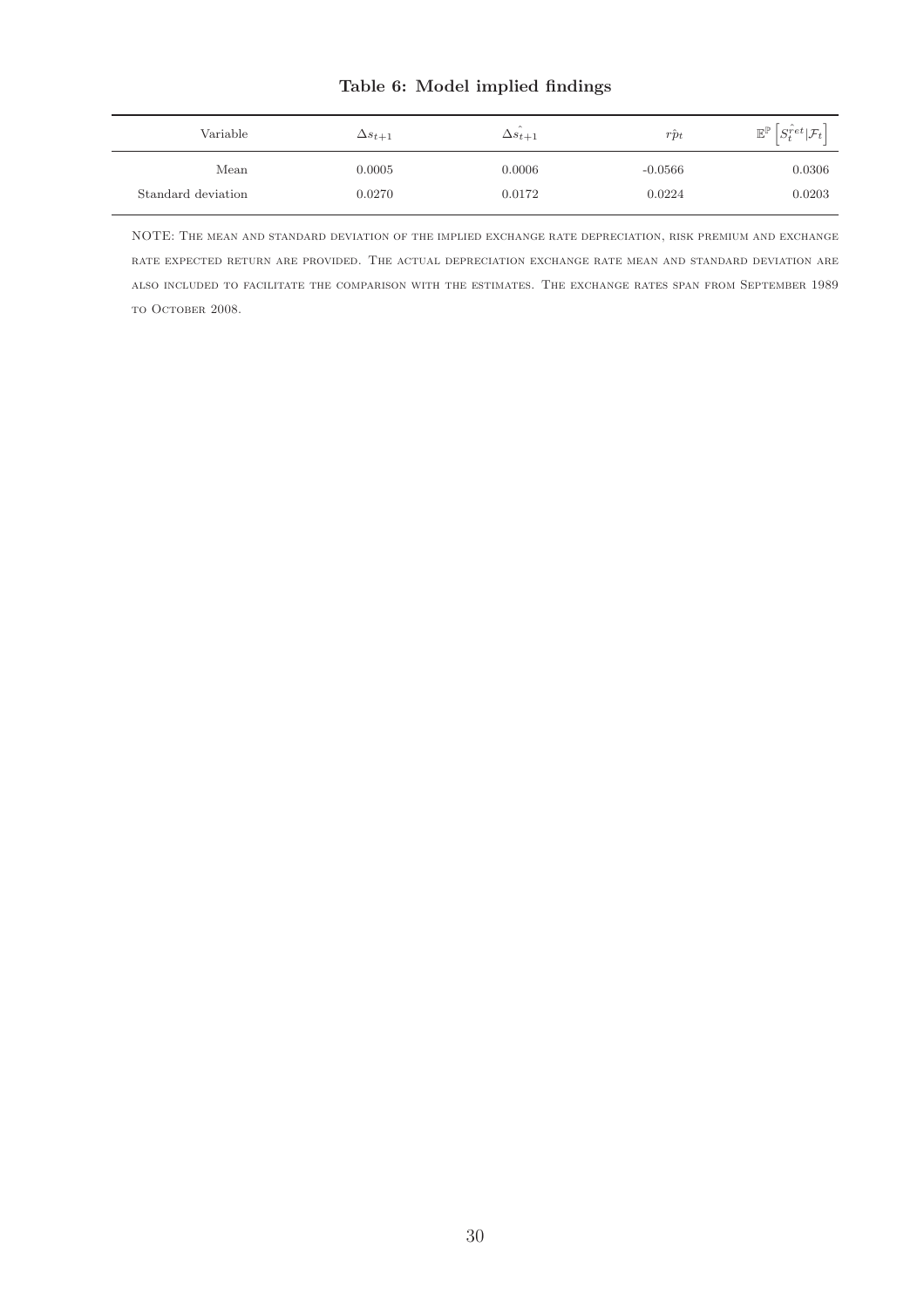Table 7: Analysis of the model implied exchange rate depreciation and risk premium

| Panel A: model implied exchange rate depreciation |           |  |  |  |
|---------------------------------------------------|-----------|--|--|--|
| $corr(\Delta s_{t+1}, \hat{\Delta s_{t+1}})$      | 0.1603    |  |  |  |
| Panel B: Fama conditions                          |           |  |  |  |
| $VR = \frac{r\hat{p}_t}{\Delta s_t \hat{+}1}$     | 1.7017    |  |  |  |
| $corr(\Delta s_{t+1}, r\hat{p}_t)$                | $-0.0718$ |  |  |  |

NOTE: Panel A displays the correlation between the actual and model implied exchange rate depreciations. In panel B, the variance ratio of the implied risk premium and actual exchange rate depreciations are provided. The correlation of the implied risk premium and actual exchange rate depreciations are also displayed. If the variance ratio figure is above 1 and the correlation is below 0 then the Fama conditions are verified. The exchange rates span from September 1989 to October 2008.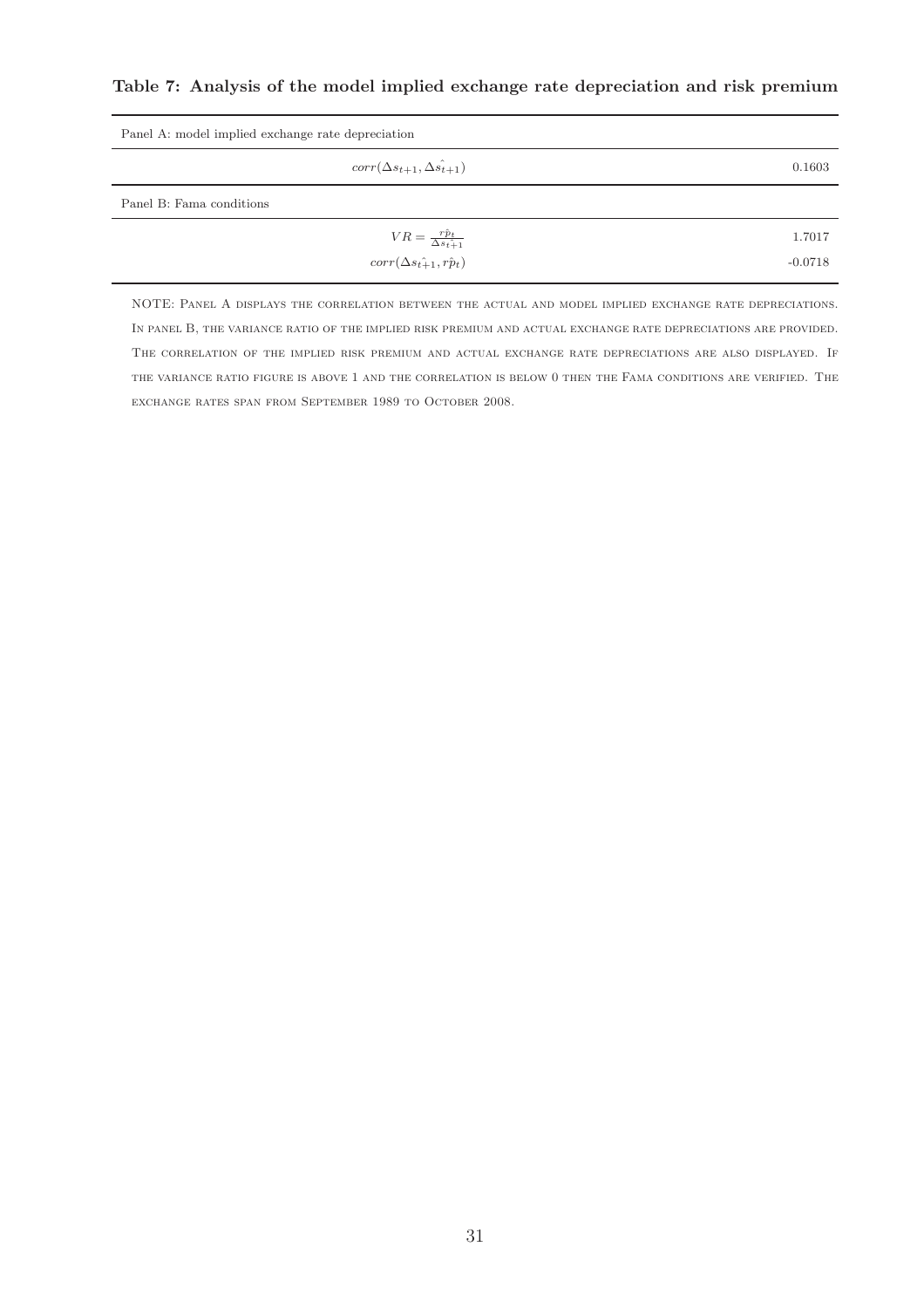



NOTE: Comparison of the actual and model implied log GBP/USD exchange depreciations across time. The exchange rates span from September 1989 to October 2008.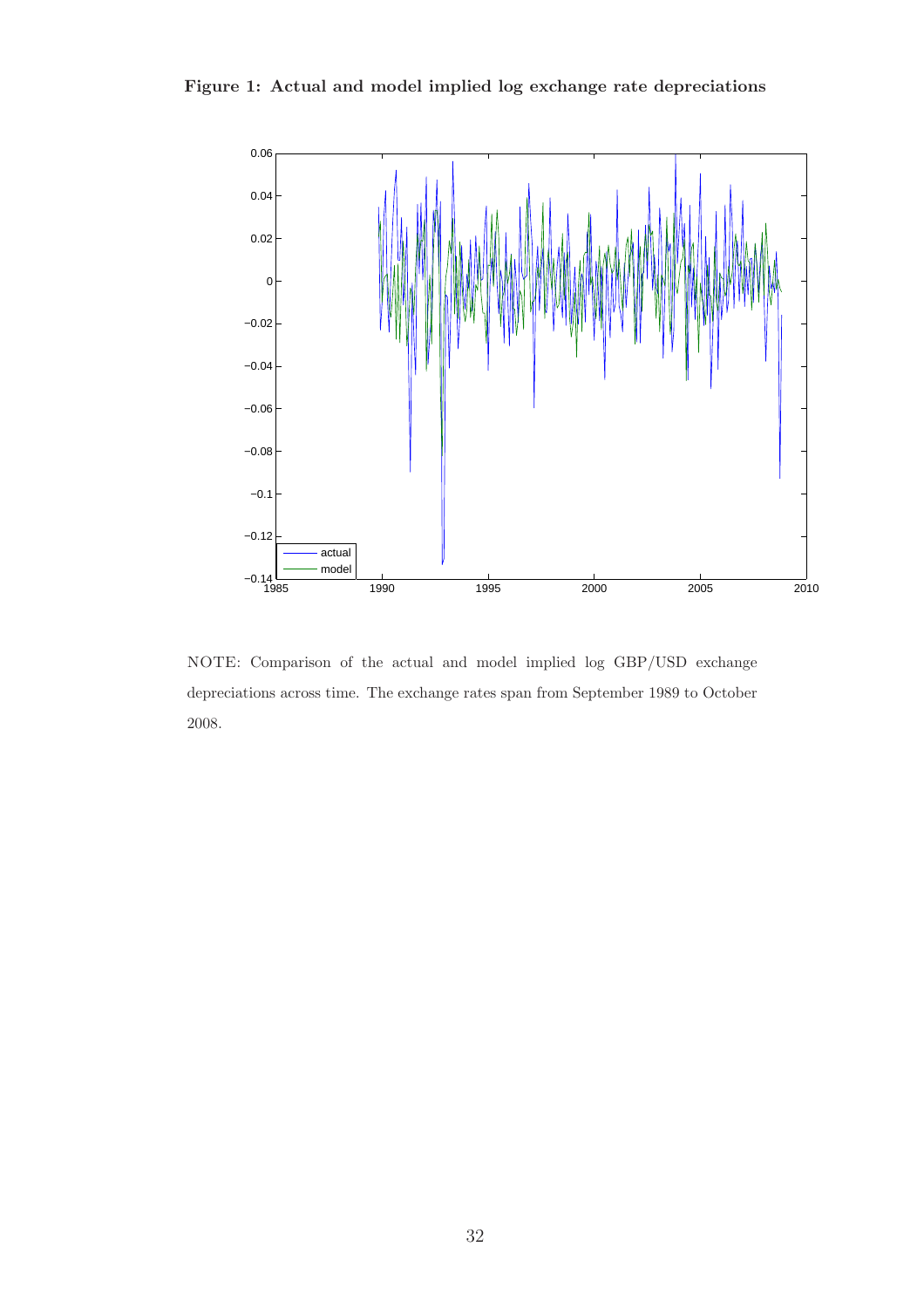Figure 2: Expected exchange rate return and exchange rate risk premium



NOTE: Comparison of the expected exchange rate return and exchange rate risk premium across time, with exchange rates spanning from September 1989 to October 2008.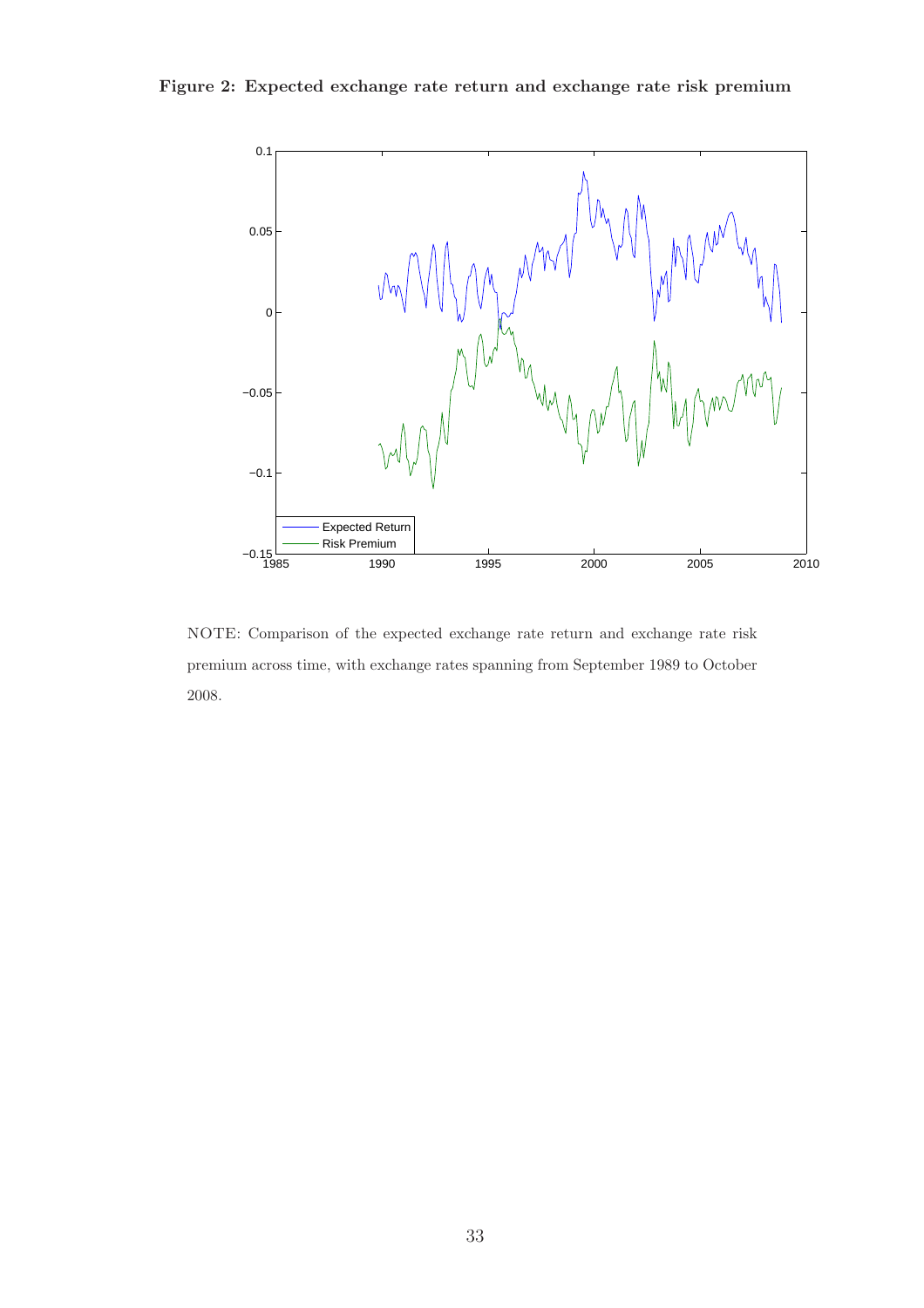



NOTE: Comparison of the contribution of each risk factor to the risk premium. The six risk factors considered are namely the domestic and foreign level, slope and curvature factors.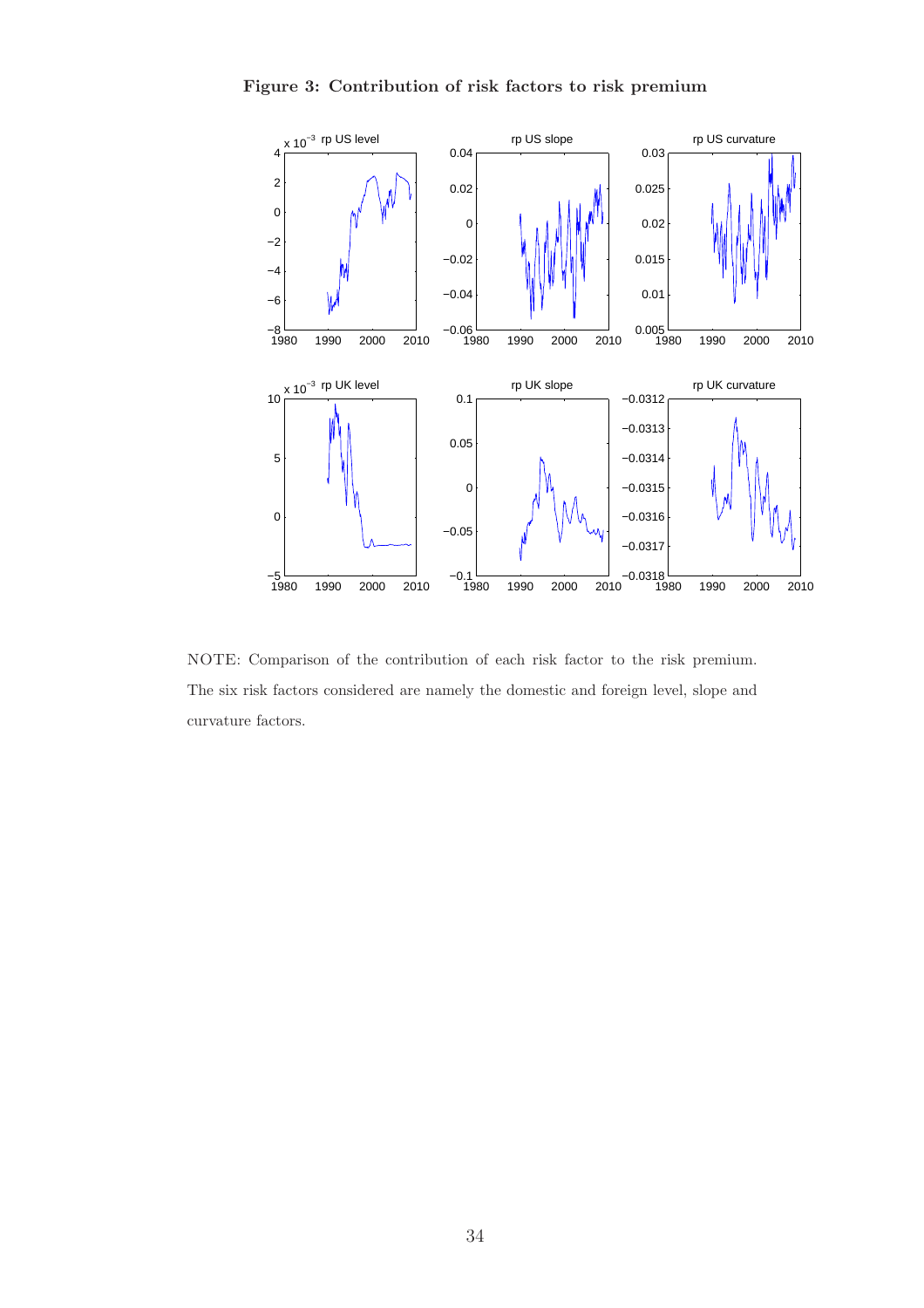Figure 4: Contribution of the carry trade factor to risk premium



NOTE: Contribution of a carry trade risk factor to the risk premium. The carry trade factor is computed by summing the foreign-UK level and slope factors and deducting the domestic-US level and slope factors.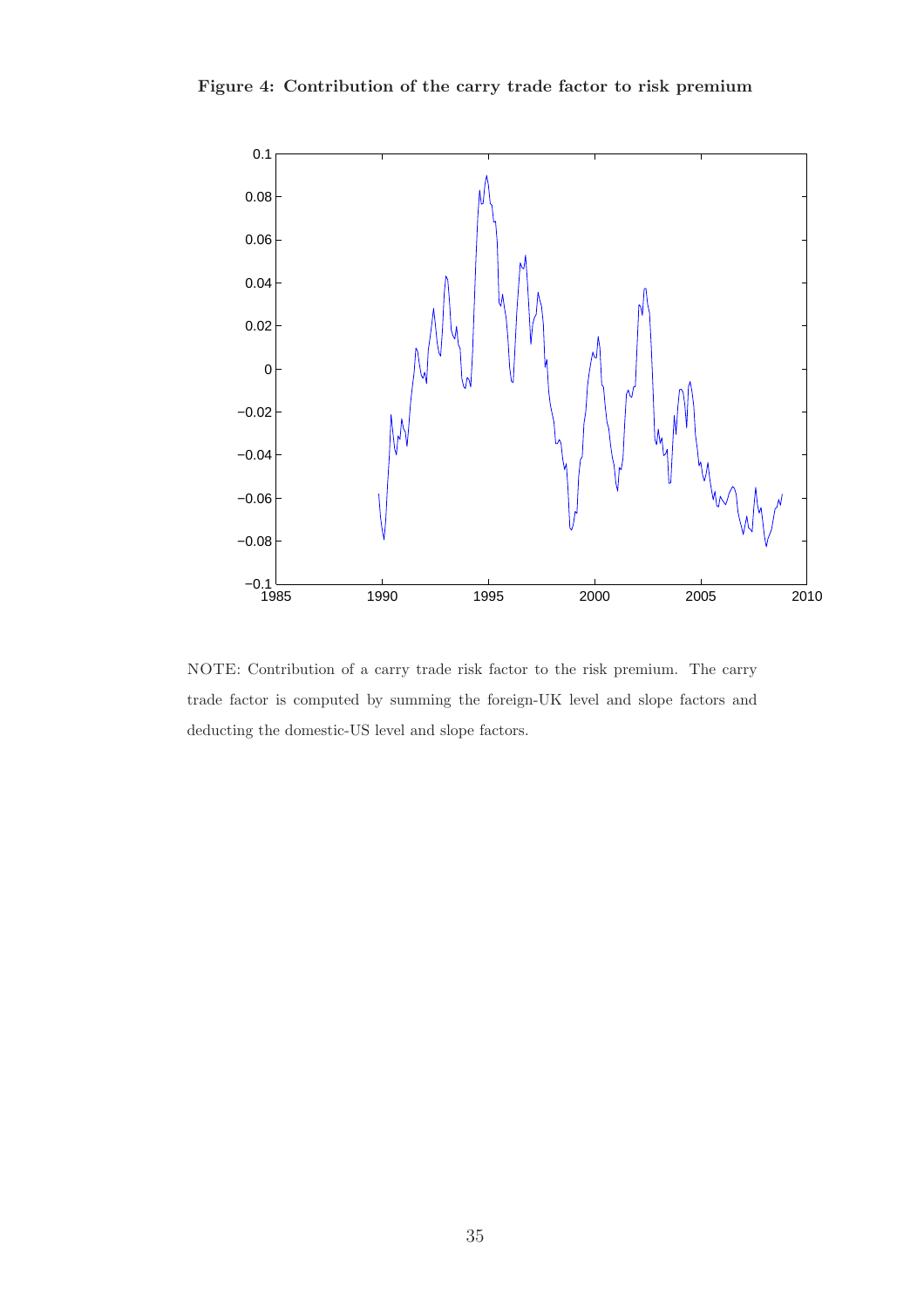#### Appendix B: Multilateral Gaussian AFNS model

This appendix segment is dedicated to conducting a robustness check with a different specification for the model. The empirical exercise, for this section, consists of an analysis of the Gaussian AFNS model extended to a multi-currency setting. Specifically, the United States is preserved as the domestic country and six more countries, including the United Kingdom, are treated as foreign countries. The model investigated includes twenty one latent factors; three factors for each country in the sample.

The data set consists of monthly nominal yields for the United States, the United Kingdom, Australia, Canada, Switzerland, Japan and Sweden spanning from January 1995 to May 2009 and includes a set of six maturities for each country, namely 3, 6, 12, 24, 36 and 48 months. The yields are available in Jonathan Wright's homepage.

Moreover, the monthly GBP/USD, AUD/USD, CAD/USD, CHF/USD, JPY/USD and SEK/USD spot exchange rates are obtained through Datastream, using a denomination in US dollars. The same timespan applies, commencing in January 1995 and ending in May 2009. The data set is comprised of a balanced panel and is truncated vis a vis to the empirical analysis' data set due to unavailability of data.

It is important to note that the model is Gaussian, which allows the uncontested use of the Kalman filter to obtain the maximum likelihood estimates.

Table [8](#page-40-0) reports the fit of the yields for all seven countries across the entire set of maturities. The mean and Root Mean Squared Error (RMSE) indicate that with the exception of the three month yield for the US and the UK, all remaining yields are strikingly well captured.

#### [ Table 8 ]

Figures [5](#page-42-0) to [10](#page-47-0) display the comparison between the actual and the model implied logarithmic exchange rate depreciations for all the six pairs of currencies. The mean of the exchange rate depreciations seems to be appropriately captured, however their variance is clearly underestimated. The correlation between the two time series above mentioned tend to be significantly lower than in the setting of the bilateral AFNS model.

As a final note, the fit of the yields is superior under the Gaussian multilateral AFNS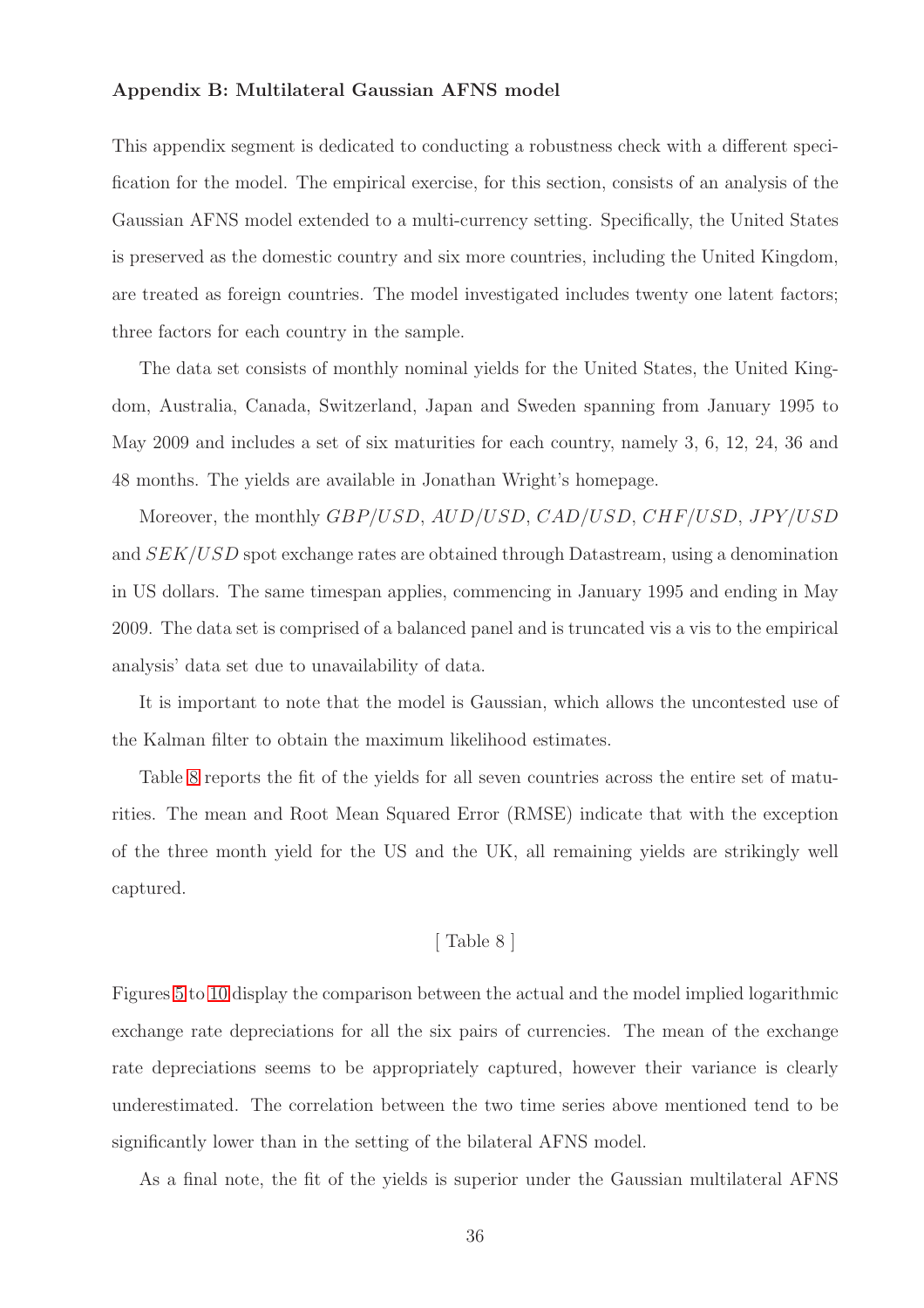rather than the bilateral AFNS with stochastic volatility. However, there seems to be an obvious trade-off between fitting yields and capturing the exchange rate depreciation properties. As [Sarno, Schneider, and Wagner \(2012\)](#page-51-2) suggest, selecting between two extensions of a given model, in this case between the bilateral AFNS with stochastic volatility and the multilateral Gaussian AFNS model, will depend entirely on the purpose of the exercise, hence by whether the objective of the analysis is to fit yields or exchange rates.

[ Figures 5 to 10 ]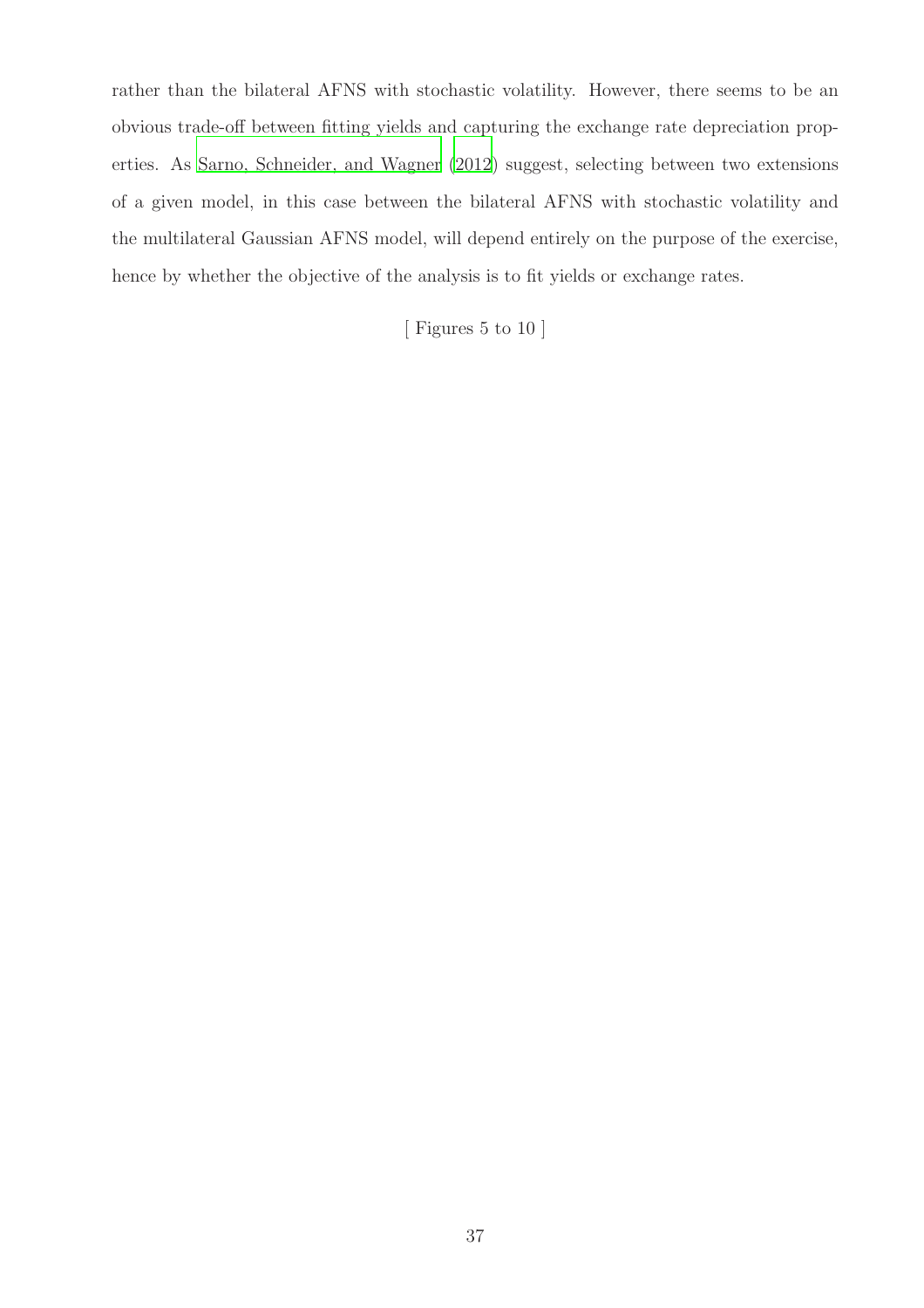<span id="page-40-0"></span>

| Maturity in months                          | Mean(in bp) | RMSE(in bp) |  |  |
|---------------------------------------------|-------------|-------------|--|--|
| Panel A: Fit for domestic yields - US       |             |             |  |  |
| $y_3^D$                                     | 23.2560     | 35.2626     |  |  |
| $y_6^D$                                     | 0.5516      | 7.3573      |  |  |
| $y^D_{12}$                                  | $-0.0003$   | 0.0086      |  |  |
| $y^D_{24}$                                  | $-0.3060$   | 1.1311      |  |  |
| $y^D_{36}$                                  | 0.0000      | 0.0000      |  |  |
| $y_{48}^D$                                  | $-0.9072$   | 2.1180      |  |  |
| Panel B: Fit for foreign yields - UK        |             |             |  |  |
| $y_3^{\cal F}$                              | $-30.9604$  | 46.0448     |  |  |
| $y_6^F\,$                                   | $-3.2131$   | 8.6486      |  |  |
| $y^F_{12}$                                  | 0.1757      | 0.6775      |  |  |
| $y^F_{24}$                                  | 0.0587      | 0.3522      |  |  |
| $y^F_{36}$                                  | $-0.0001$   | 0.0003      |  |  |
| $y_{48}^{\cal F}$                           | 0.3937      | 0.9682      |  |  |
| Panel C. Fit for foreign yields - Australia |             |             |  |  |
| $y_3^F\,$                                   | $-0.1564$   | 5.3435      |  |  |
| $y_6^F\,$                                   | 0.0000      | 0.0000      |  |  |
| $y^F_{12}$                                  | $-0.0984$   | 2.2626      |  |  |
| $y_{24}^F$                                  | 0.0000      | 0.0000      |  |  |
| $y^F_{36}$                                  | 0.0000      | 0.0000      |  |  |
| $y_{48}^{\cal F}$                           | $-0.5561$   | 2.2206      |  |  |
| Panel D: Fit for foreign yields - Canada    |             |             |  |  |
| $y_3^F\,$                                   | $-1.2376$   | 7.6264      |  |  |
| $y_6^F\,$                                   | 0.0000      | 0.0000      |  |  |
| $y^F_{12}$                                  | 0.0033      | 3.1487      |  |  |
| $y^F_{24}$                                  | $-0.0643$   | 0.1456      |  |  |
| $y^F_{36}$                                  | 0.5218      | 0.8229      |  |  |
| $y_{48}^{\cal F}$                           | $-1.2093$   | 2.1356      |  |  |

### Table 8: Measures of fit for the multilateral AFNS model

NOTE: The mean and RMSE of fitted errors of the multilateral Gaussian AFNS model for domestic and foreign yields are given. Panel A displays the fit for the US (domestic) yields, panel B for the UK (foreign), panel C for Australia (foreign), panel D for Canada (foreign), panel E for Switzerland (foreign), panel F for Japan (foreign) and panel G for Sweden (foreign). All values are measured in basis points. The nominal yields span from from September 1989 to October 2008.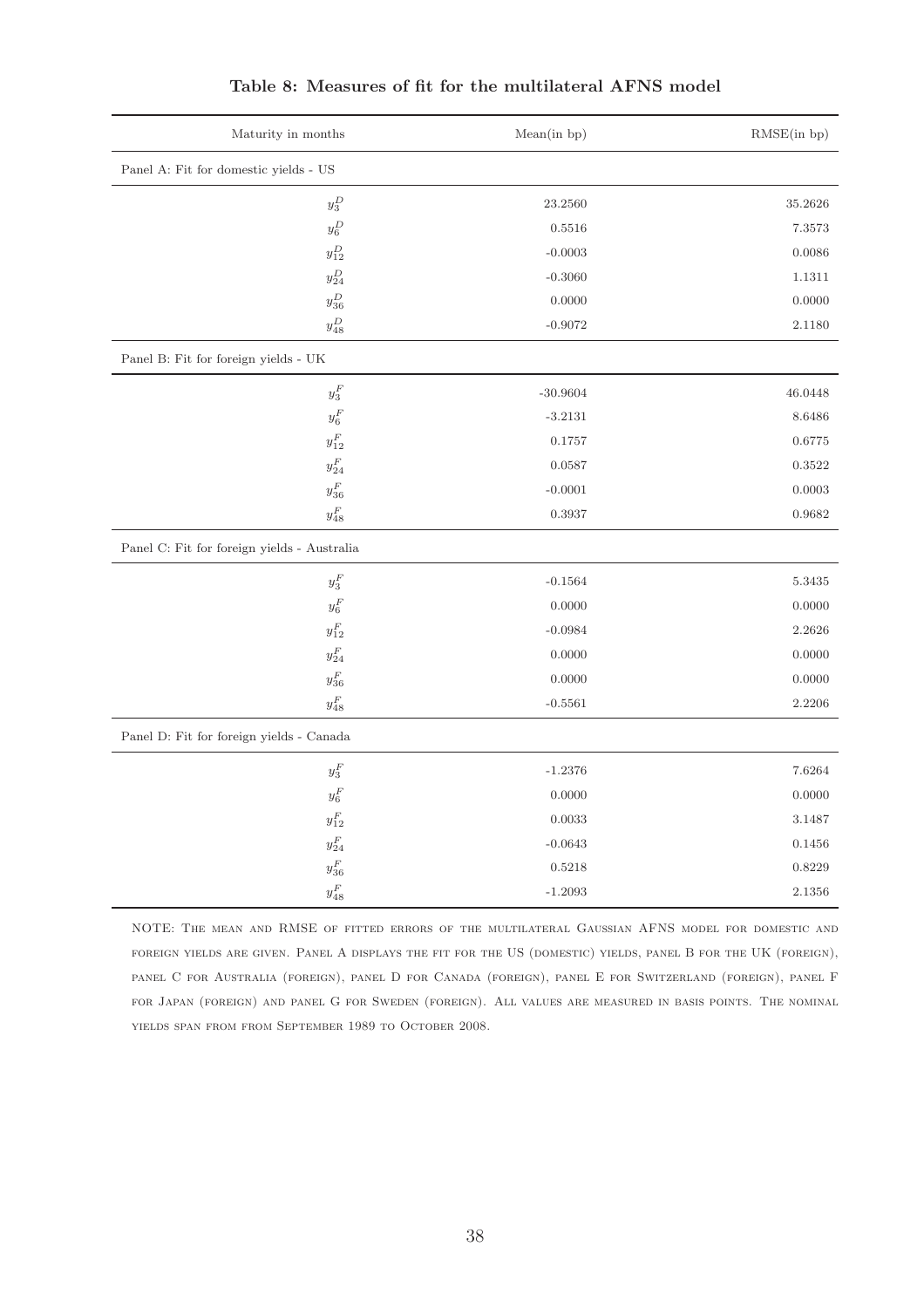| Maturity in months                            | Mean(in bp) | RMSE(in bp) |  |  |
|-----------------------------------------------|-------------|-------------|--|--|
| Panel E: Fit for foreign yields - Switzerland |             |             |  |  |
| $y_3^F\,$                                     | 6.6244      | 13.1451     |  |  |
| $y_6^F$                                       | 0.0531      | 0.6131      |  |  |
| $y_{12}^{\cal F}$                             | $-2.8266$   | 5.4623      |  |  |
| $y^F_{24}$                                    | $-0.7319$   | 2.5425      |  |  |
| $y^F_{36}$                                    | 0.1603      | 0.2882      |  |  |
| $y_{48}^{\cal F}$                             | $-0.8433$   | 1.9154      |  |  |
| Panel F: Fit for foreign yields - Japan       |             |             |  |  |
| $y_3^{\cal F}$                                | 0.2589      | 0.5446      |  |  |
| $y_6^F\,$                                     | 0.0000      | 0.0000      |  |  |
| $y_{12}^{\cal F}$                             | 0.0000      | 0.0001      |  |  |
| $y^F_{24}$                                    | 0.4940      | 0.8120      |  |  |
| $y^F_{36}$                                    | 0.0000      | 0.0000      |  |  |
| $y_{48}^{\cal F}$                             | $-2.1471$   | 3.0299      |  |  |
| Panel G: Fit for foreign yields - Sweden      |             |             |  |  |
| $y_3^F\,$                                     | $-0.9590$   | 5.9960      |  |  |
| $y_6^F\,$                                     | 0.0003      | 0.0006      |  |  |
| $y_{12}^{\cal F}$                             | $-0.4138$   | 2.1575      |  |  |
| $y^F_{24}$                                    | $-0.0026$   | 0.0082      |  |  |
| $y^F_{36}$                                    | 0.2150      | 0.4063      |  |  |
| $y_{48}^{\cal F}$                             | $-0.9196$   | 1.8548      |  |  |

#### Table 8 Continued: Measures of fit for the multilateral AFNS model

NOTE: The mean and RMSE of fitted errors of the multilateral Gaussian AFNS model for domestic and foreign yields are given. Panel A displays the fit for the US (domestic) yields, panel B for the UK (foreign), panel C for Australia (foreign), panel D for Canada (foreign), panel E for Switzerland (foreign), panel F for Japan (foreign) and panel G for Sweden (foreign). All values are measured in basis points. The nominal yields span from from September 1989 to October 2008.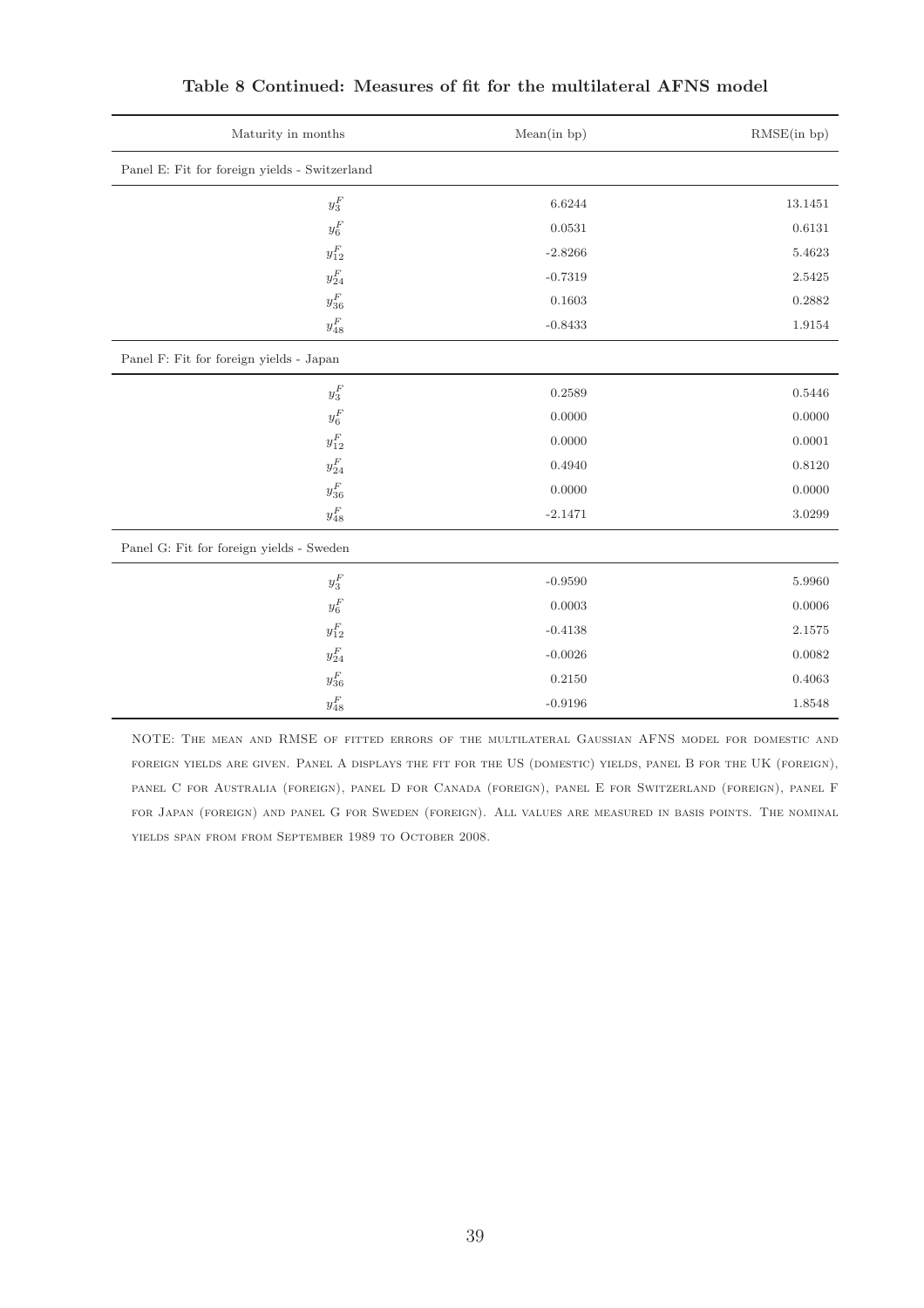<span id="page-42-0"></span>

NOTE: Comparison of the actual and model implied log GBP/USD exchange depreciations across time.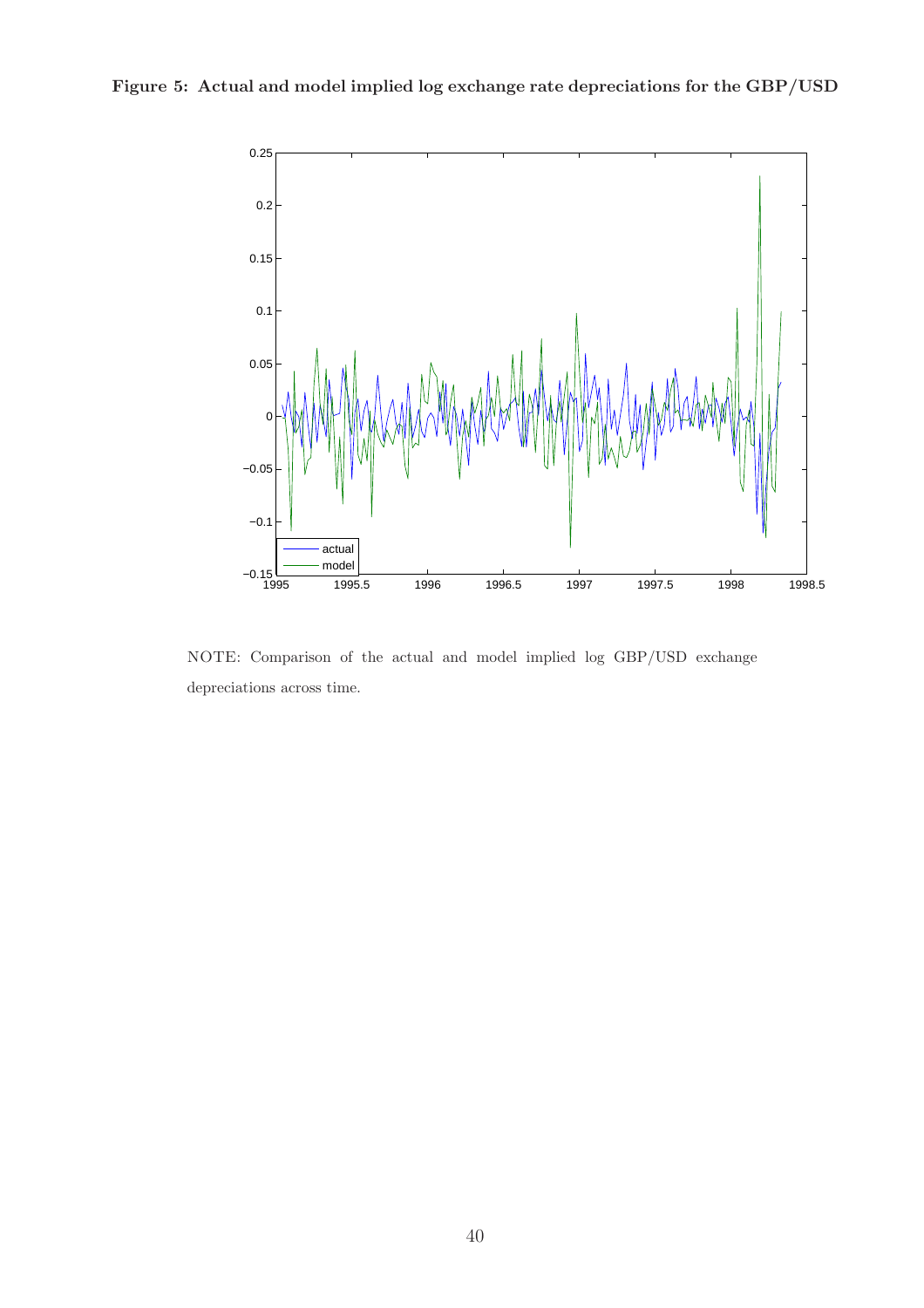

Figure 6: Actual and model implied log exchange rate depreciations for the AUD/USD

NOTE: Comparison of the actual and model implied log AUD/USD exchange depreciations across time.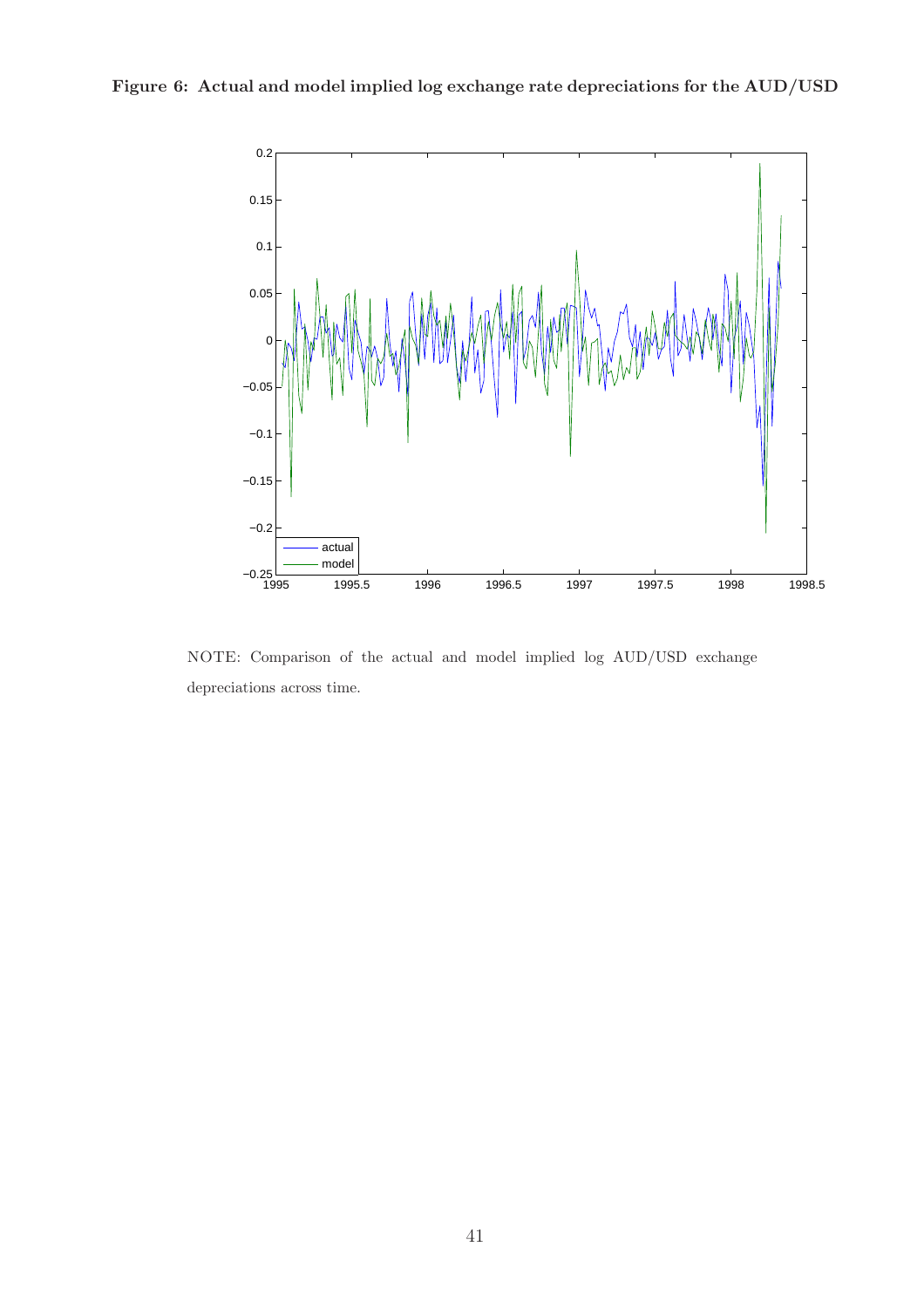

Figure 7: Actual and model implied log exchange rate depreciations for the CAD/USD

NOTE: Comparison of the actual and model implied log CAD/USD exchange depreciations across time.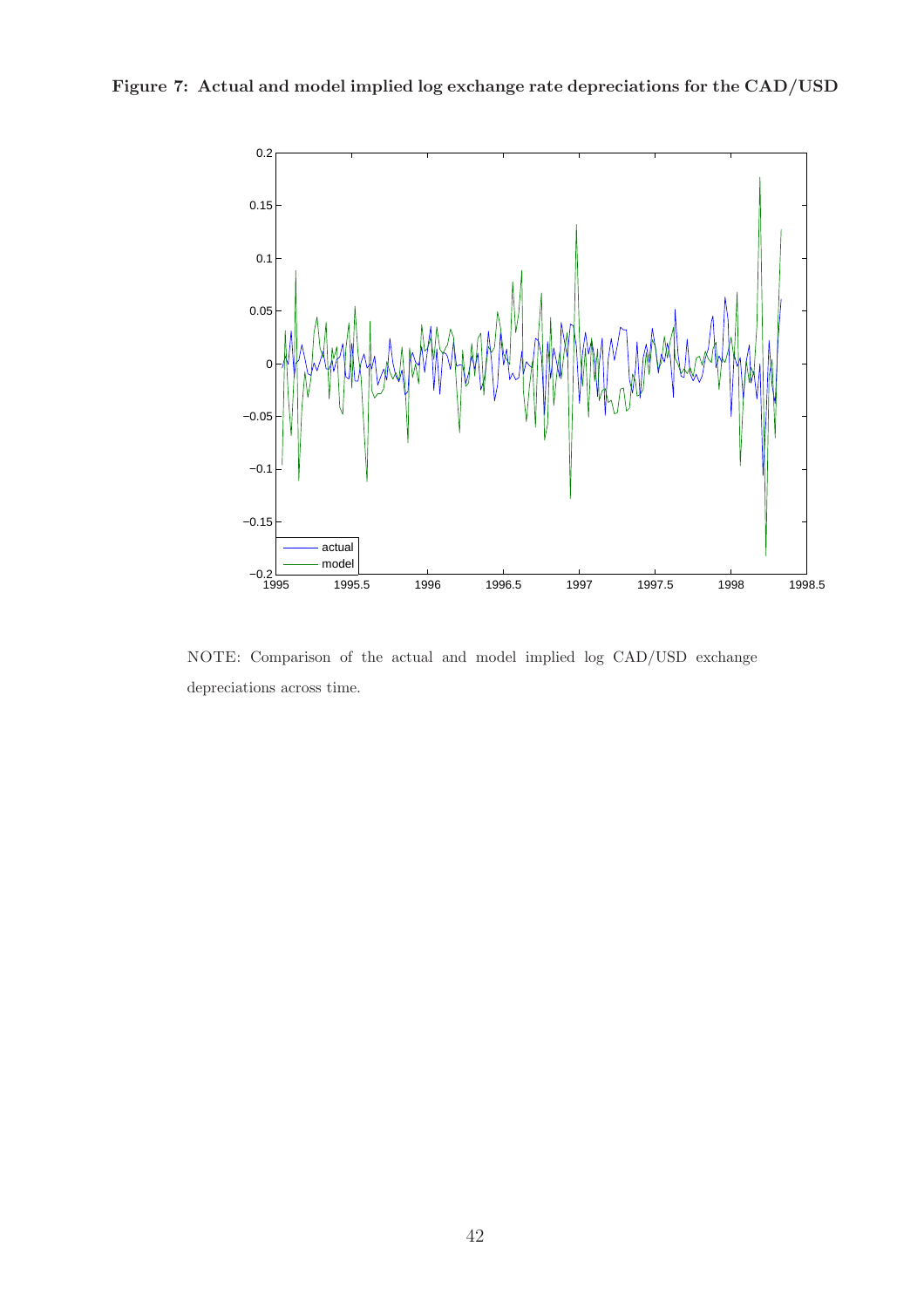



NOTE: Comparison of the actual and model implied log CHF/USD exchange depreciations across time.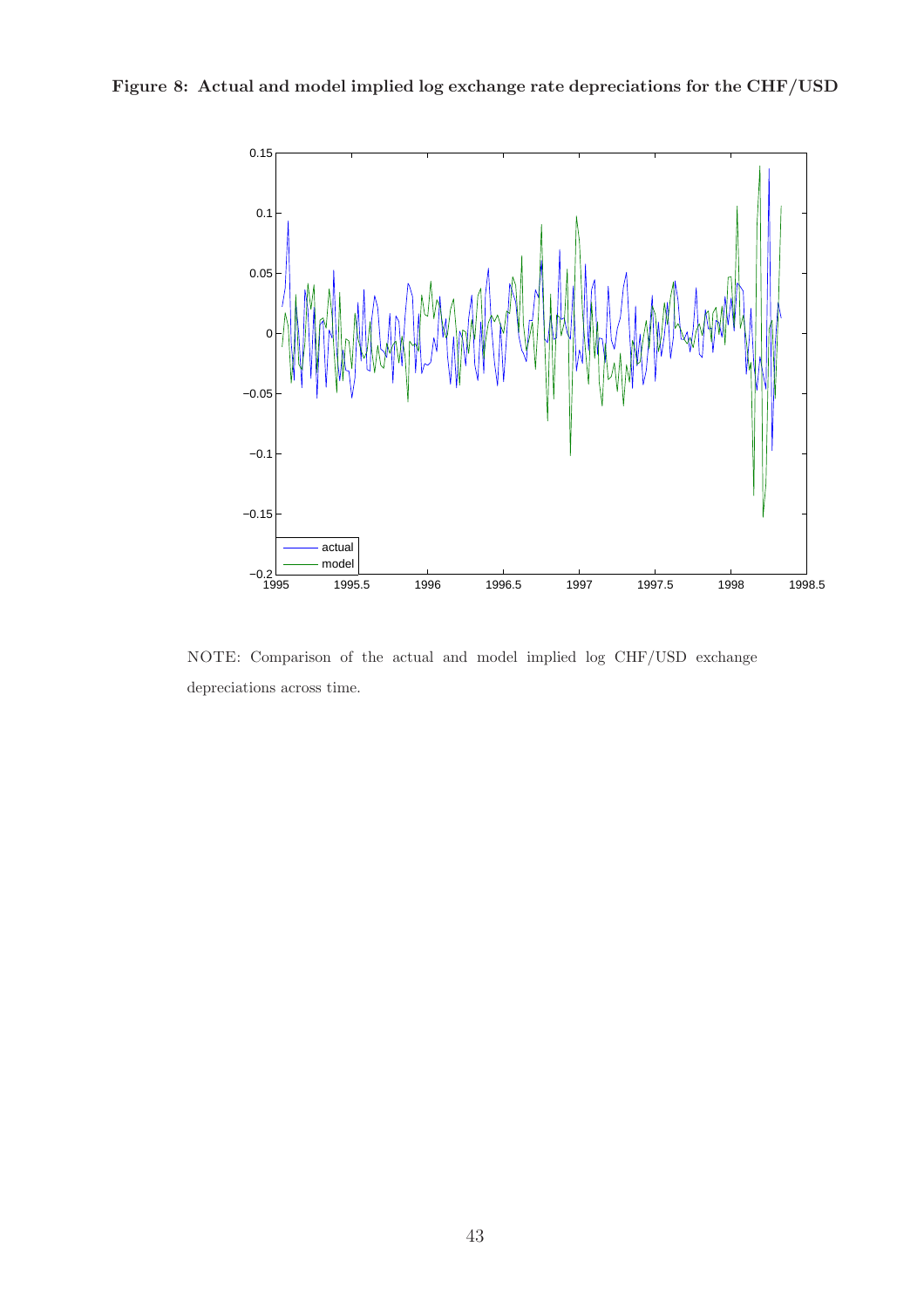



NOTE: Comparison of the actual and model implied log JPY/USD exchange depreciations across time.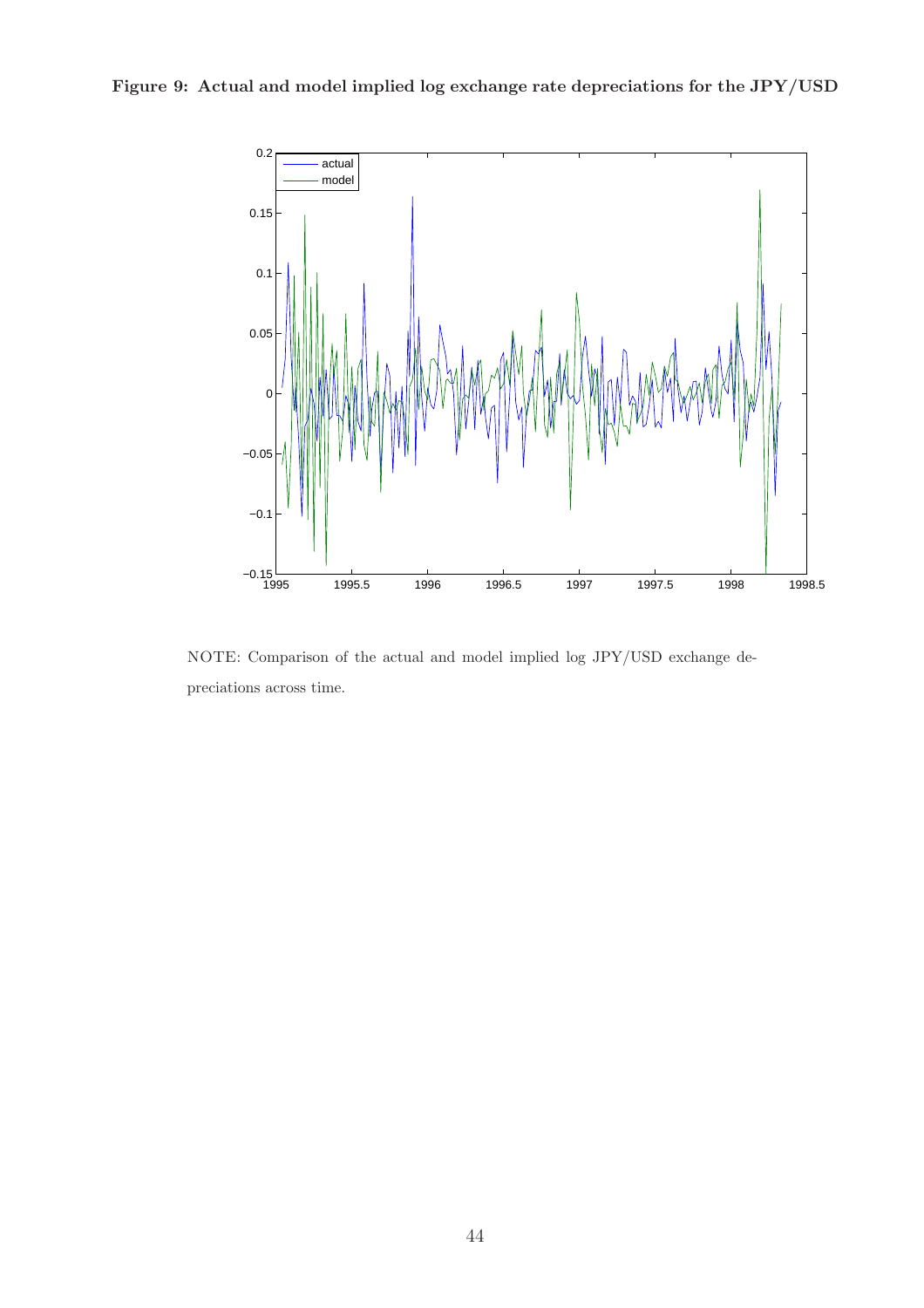<span id="page-47-0"></span>Figure 10: Actual and model implied log exchange rate depreciations for the SEK/USD



NOTE: Comparison of the actual and model implied log SEK/USD exchange depreciations across time.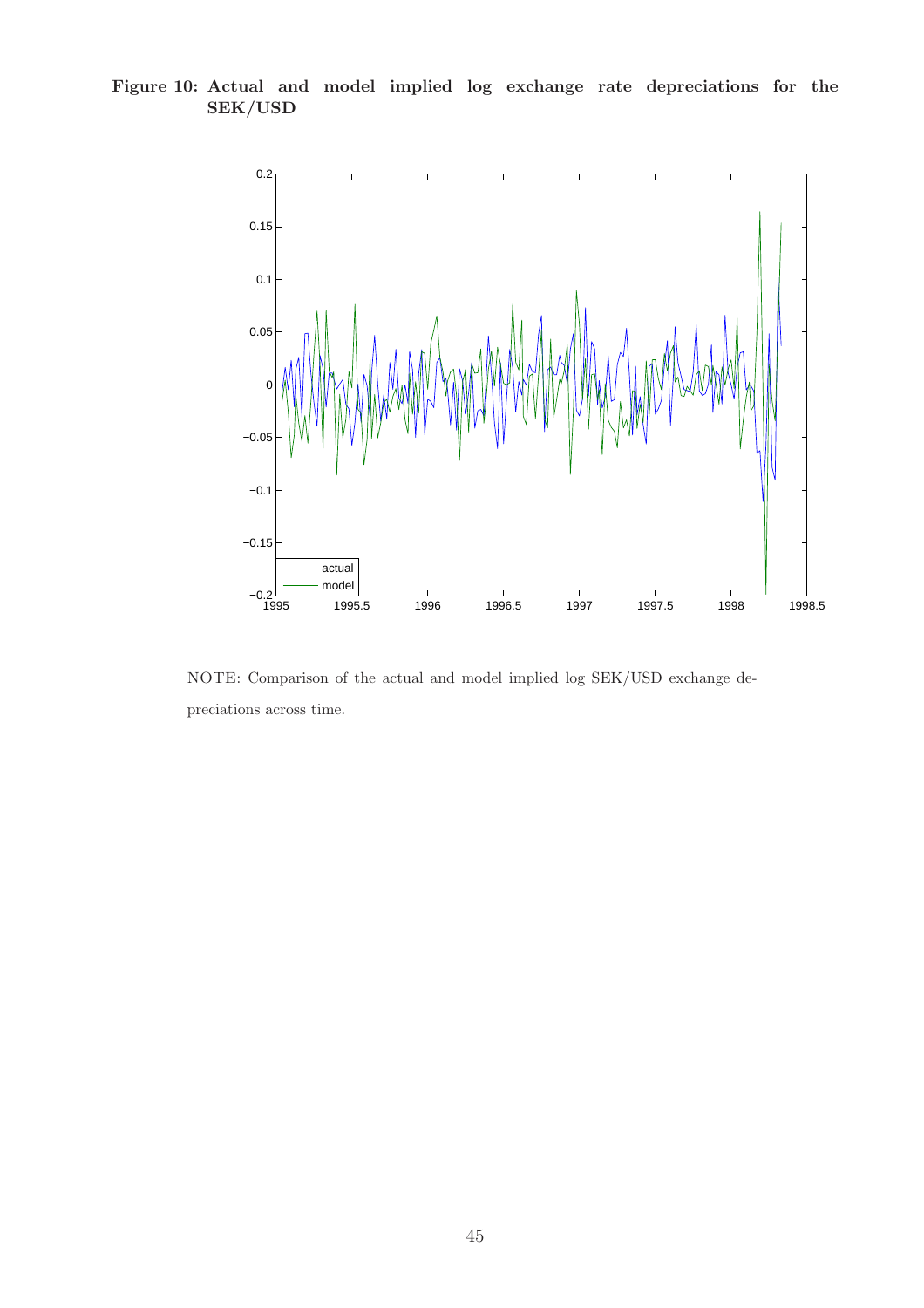#### References

- <span id="page-48-3"></span>Ahn, D.-H. (2004): "Common Factors and Local Factors: Implications for Term Structures and Exchange Rates," Journal of Financial and Quantitative Analysis, 39(01), 69–102.
- <span id="page-48-4"></span>ANDERSON, B., P. J. HAMMOND, AND C. A. RAMEZANI  $(2010)$ : "Affine Models of the Joint Dynamics of Exchange Rates and Interest Rates," Journal of Financial and Quantitative Analysis, 45(05), 1341–1365.
- <span id="page-48-8"></span>Ang, A., and M. Piazzesi (2003): "A no-arbitrage vector autoregression of term structure dynamics with macroeconomic and latent variables," Journal of Monetary Economics, 50(4), 745–787.
- <span id="page-48-1"></span>Backus, D. K., S. Foresi, and C. I. Telmer (2001): "Affine Term Structure Models and the Forward Premium Anomaly," The Journal of Finance, 56(1), 279–304.
- <span id="page-48-0"></span>Bekaert, G. (1996): "The Time Variation of Risk and Return in Foreign Exchange Markets: A General Equilibrium Perspective," Review of Financial Studies, 9(2), 427–70.
- <span id="page-48-2"></span>BRANDT, M. W., AND P. SANTA-CLARA (2001): "Simulated Likelihood Estimation of Diffusions with an Application to Exchange Rate Dynamics in Incomplete Markets," NBER Technical Working Papers 0274, National Bureau of Economic Research, Inc.
- <span id="page-48-6"></span>Brennan, M. J., A. W. Wang, and Y. Xia (2004): "Estimation and Test of a Simple Model of Intertemporal Capital Asset Pricing," The Journal of Finance, 59(4), 1743–1776.
- <span id="page-48-5"></span>BRENNAN, M. J., AND Y. XIA (2006): "International Capital Markets and Foreign Exchange Risk," The Review of Financial Studies, 19(3), 753–795.
- <span id="page-48-9"></span>Cheridito, P., D. Filipovic, and R. L. Kimmel (2007): "Market price of risk specifications for affine models: Theory and evidence," Journal of Financial Economics, 83, 123–170.
- <span id="page-48-7"></span>CHERNOV, M., AND P. MUELLER (2012): "The term structure of inflation expectations," Journal of Financial Economics, 106(2), 367–394.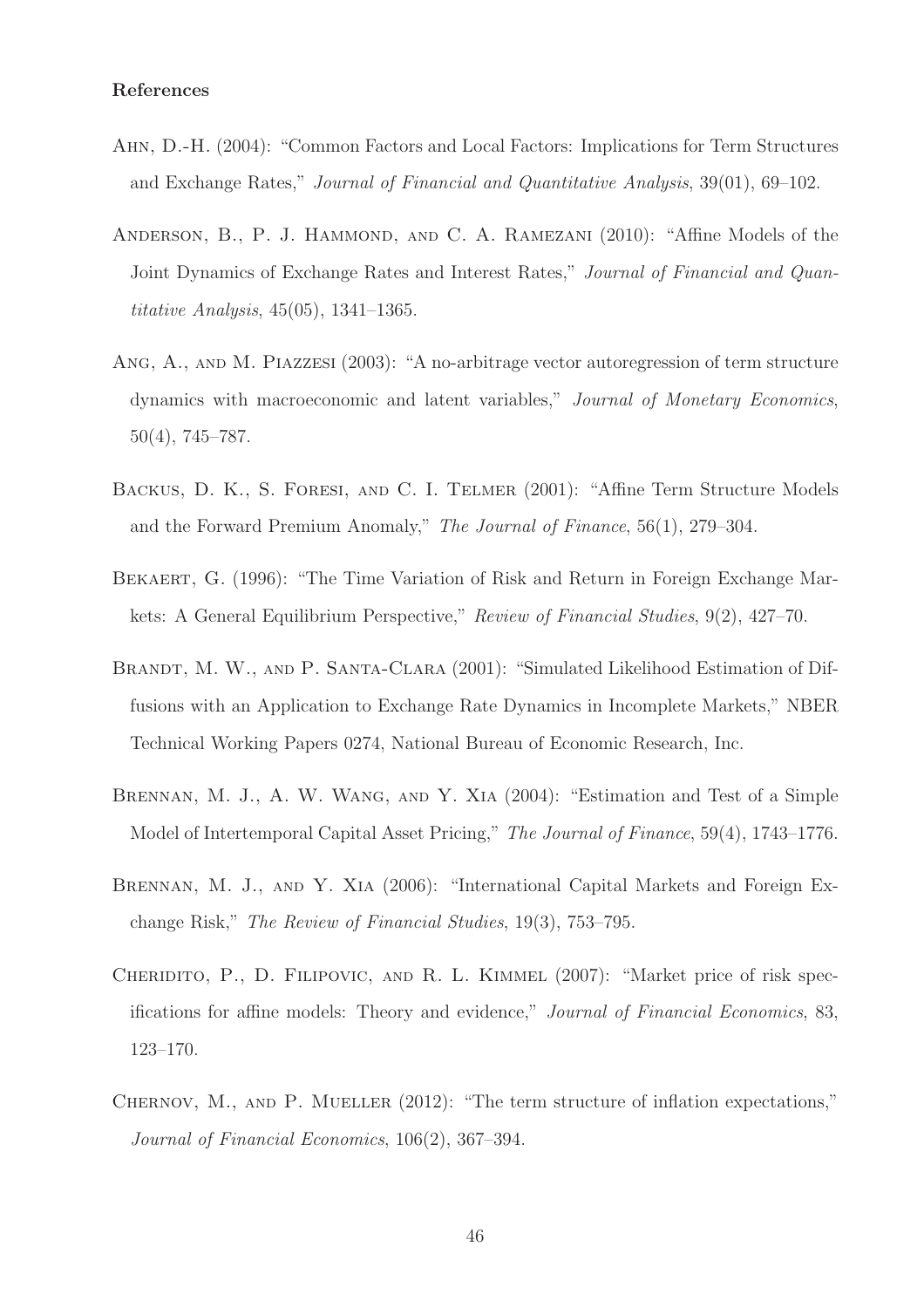- <span id="page-49-8"></span>CHRISTENSEN, J. H., F. X. DIEBOLD, AND G. D. RUDEBUSCH (2011): "The affine arbitrage-free class of Nelson-Siegel term structure models," Journal of Econometrics, 164(1), 4–20.
- <span id="page-49-1"></span>Christensen, J. H. E., J. A. Lopez, and G. D. Rudebusch (2010a): "Can Spanned Term Structure Factors Drive Stochastic Volatility?," unpublished work, Federal Reserve Bank of San Francisco.
- <span id="page-49-4"></span>(2010b): "Inflation Expectations and Risk Premiums in an Arbitrage-Free Model of Nominal and Real Bond Yields," Journal of Money, Credit and Banking, 42(s1), 143–178.
- <span id="page-49-9"></span>DAI, Q., AND K. J. SINGLETON (2000): "Specification Analysis of Affine Term Structure Models," The Journal of Finance, 55(5), 1943–1978.
- <span id="page-49-5"></span>DIEBOLD, F. X., AND C. LI (2006): "Forecasting the term structure of government bond yields," Journal of Econometrics, 130(2), 337–364.
- <span id="page-49-2"></span>DOMOWITZ, I., AND C. S. HAKKIO (1985): "Conditional variance and the risk premium in the foreign exchange market," Journal of International Economics, 19(1-2), 47–66.
- <span id="page-49-7"></span>DUFFEE, G. R. (2002): "Term Premia and Interest Rate Forecasts in Affine Models," Journal of Finance, 57(1), 405–443.
- <span id="page-49-6"></span>DUFFEE, G. R., AND R. STANTON (2012): "Estimation of dynamic term structure models," Quarterly Journal of Finance, 2, page numbers undetermined.
- <span id="page-49-3"></span>DUFFIE, D., AND R. KAN (1996): "A yield-factor model of interest rates," Mathematical Finance, 6(4), 379–406.
- <span id="page-49-0"></span>Fama, E. F. (1984): "Forward and spot exchange rates," Journal of Monetary Economics, 14(3), 319–338.
- <span id="page-49-10"></span>Fisher, M., and C. Gilles (1996): "Term Premia in Exponential Affine Models of the Term Structure," unpublished manuscript, Board of Governors of the Federal Reserve System.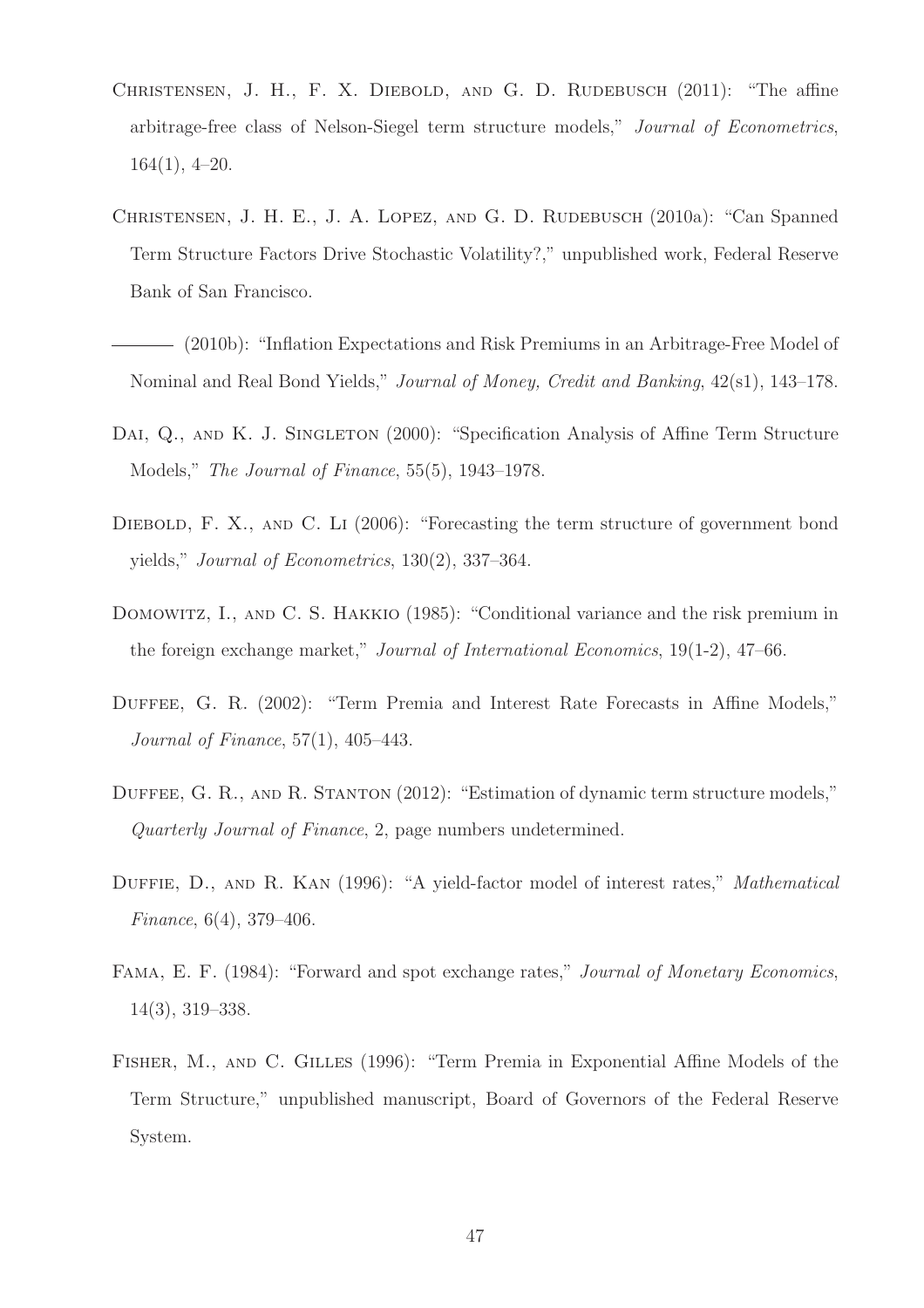- <span id="page-50-0"></span>Frankel, J., and C. M. Engel (1984): "Do asset-demand functions optimize over the mean and variance of real returns? A six-currency test," Journal of International Economics, 17(3-4), 309–323.
- <span id="page-50-1"></span>Graveline, J. J. (2006): "Exchange Rate Volatility and the Forward Premium Anomaly," unpublished manuscript.
- <span id="page-50-2"></span>INCI, A. C., AND B. LU (2004): "Exchange rates and interest rates: can term structure models explain currency movements?," Journal of Economic Dynamics and Control, 28(8), 1595–1624.
- <span id="page-50-7"></span>JACOBS, K., AND L. KAROUI (2009): "Conditional volatility in affine term-structure models: Evidence from Treasury and swap markets," Journal of Financial Economics, 91(3), 288– 318.
- <span id="page-50-5"></span>JOSLIN, S., K. J. SINGLETON, AND H. ZHU (2011): "A New Perspective on Gaussian Dynamic Term Structure Models," Review of Financial Studies, 24(3), 926–970.
- <span id="page-50-6"></span>JOTIKASTHIRA, C., A. LE, AND C. LUNDBLAD (2015): "Why do term structures in different currencies co-move?," Journal of Financial Economics,  $115(1)$ ,  $58 - 83$ .
- <span id="page-50-4"></span>Koopman, S. J., M. I. P. Mallee, and M. Van der Wel (2010): "Analyzing the Term Structure of Interest Rates Using the Dynamic NelsonSiegel Model With Time-Varying Parameters," Journal of Business & Economic Statistics, 28(3), 329-343.
- <span id="page-50-3"></span>LETTAU, M., AND J. A. WACHTER  $(2011)$ : "The term structures of equity and interest rates," Journal of Financial Economics, 101(1), 90–113.
- <span id="page-50-8"></span>LUSTIG, H., N. ROUSSANOV, AND A. VERDELHAN (2010): "Countercyclical Currency Risk Premia," NBER Working Papers 16427, National Bureau of Economic Research, Inc.
- <span id="page-50-9"></span>LUSTIG, H., A. STATHOPOULOS, AND A. VERDELHAN (2013): "The Term Structure of Currency Carry Trade Risk Premia," NBER Working Papers 19623, National Bureau of Economic Research, Inc.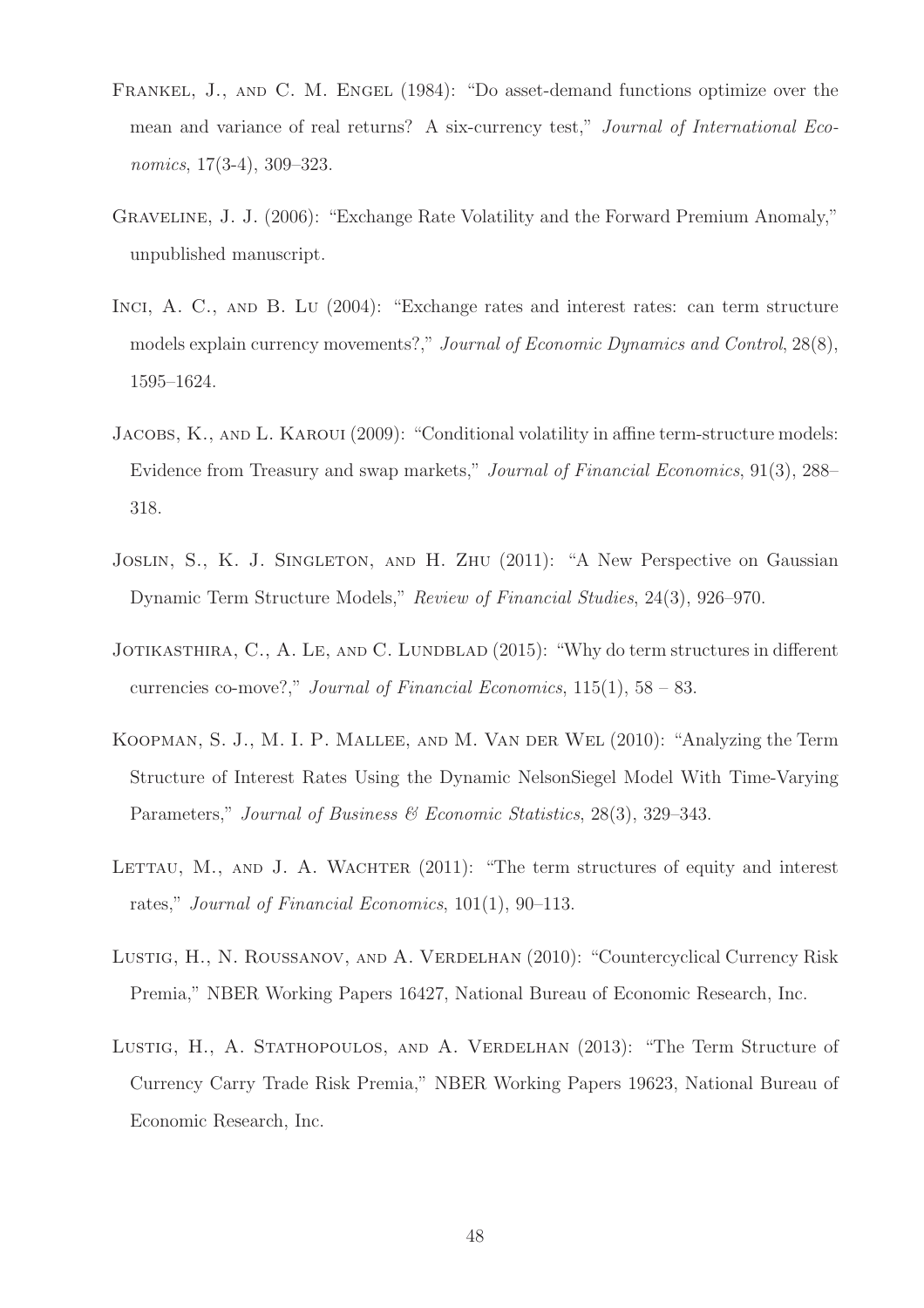- <span id="page-51-1"></span>LUSTIG, H., AND A. VERDELHAN (2011): "The Cross-Section of Foreign Currency Risk Premia and Consumption Growth Risk: Reply," American Economic Review, 101(7), 3477–3500.
- <span id="page-51-0"></span>MARK, N. C. (1988): "Time-varying betas and risk premia in the pricing of forward foreign exchange contracts," Journal of Financial Economics, 22(2), 335–354.
- <span id="page-51-4"></span>MONFORT, A., F. PEGORARO, J.-P. RENNE, AND G. ROUSSELLET (2014): "Staying at Zero with Affine Processes: A New Dynamic Term Structure Model," Discussion paper, Available at SSRN: http://ssrn.com/abstract=2408495 or http://dx.doi.org/10.2139/ssrn.2408495.
- <span id="page-51-3"></span>Nelson, C. R., and A. F. Siegel (1987): "Parsimonious Modeling of Yield Curves," The Journal of Business, 60(4), 473–89.
- <span id="page-51-2"></span>SARNO, L., P. SCHNEIDER, AND C. WAGNER (2012): "Properties of foreign exchange risk premiums," Journal of Financial Economics, 105(2), 279–310.